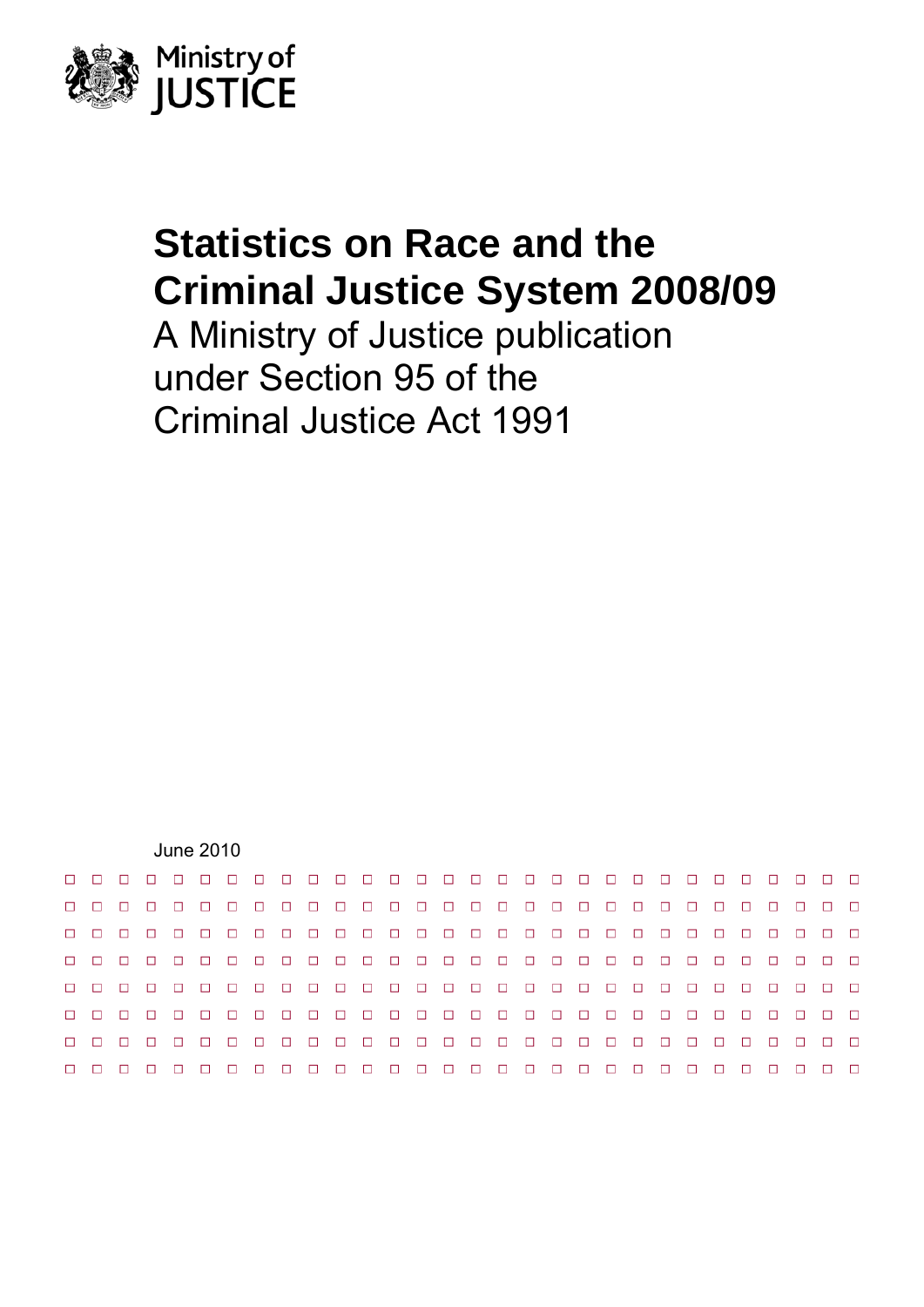

# **Statistics on Race and the Criminal Justice System 2008/09**

A Ministry of Justice publication under Section 95 of the Criminal Justice Act 1991

**This information is also available on the Ministry of Justice website: [www.justice.gov.uk/publications/raceandcjs.htm](http://www.justice.gov.uk/publications/raceandcjs.htm)**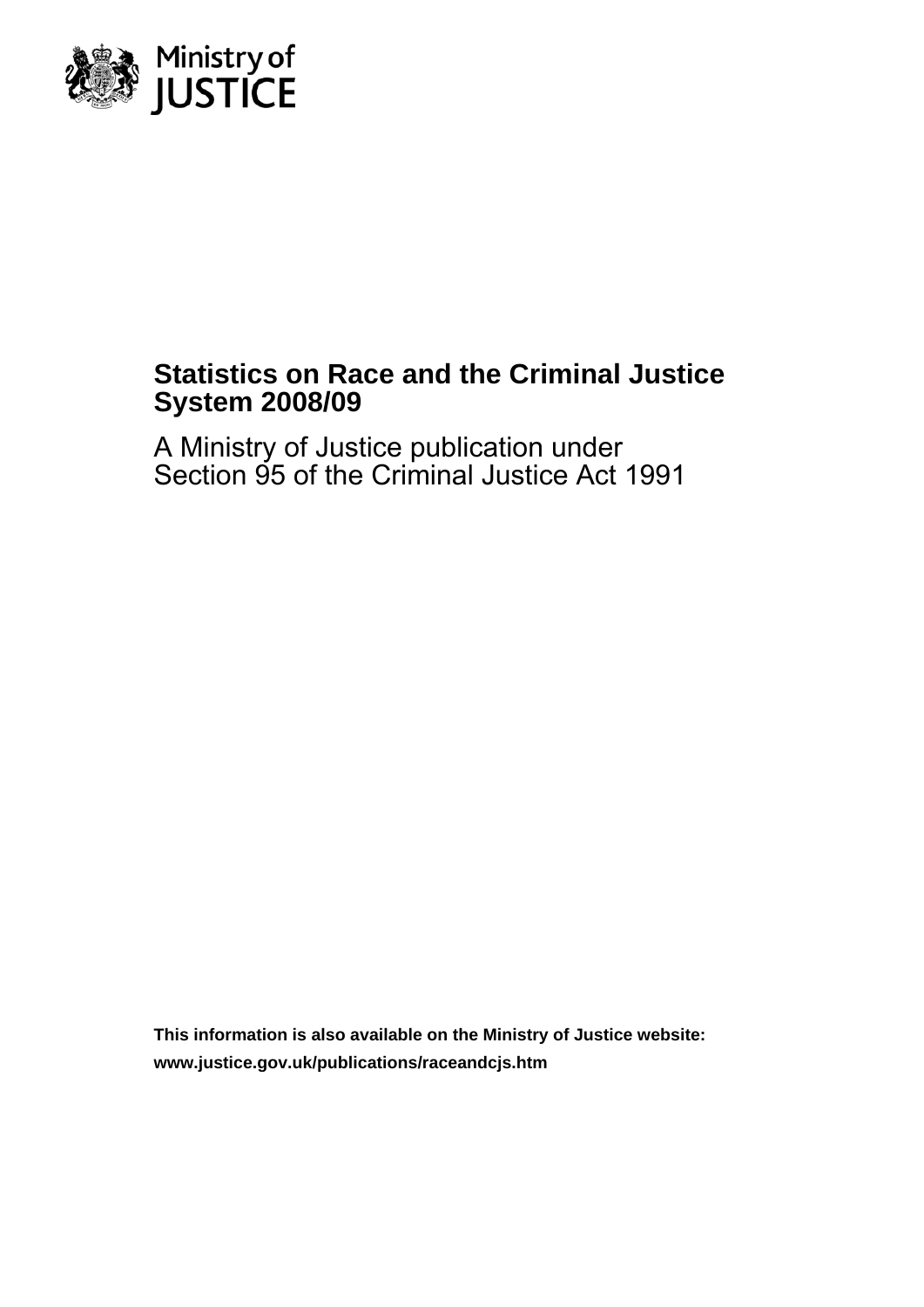# **Contents**

| Acknowledgements                                          | 3  |
|-----------------------------------------------------------|----|
| Criminal Justice Act 1991 - Section 95                    | 4  |
| List of tables and figures                                | 5  |
| Summary                                                   | 7  |
| Chapter 1. Introduction                                   | 14 |
| Chapter 2. Victims                                        | 16 |
| Chapter 3. Suspects: Stops and Arrests                    | 22 |
| Chapter 4. Offenders: cautions, prosecutions & sentencing | 31 |
| Chapter 5. Offenders: under supervision or in custody     | 45 |
| Chapter 6. Practitioners in the Criminal Justice System   | 50 |
| <b>Bibliography</b>                                       | 54 |
| Appendix A - Glossary                                     | 55 |
| Appendix B – Classifications of ethnicity                 | 61 |
| Contact points for further information                    | 63 |
|                                                           |    |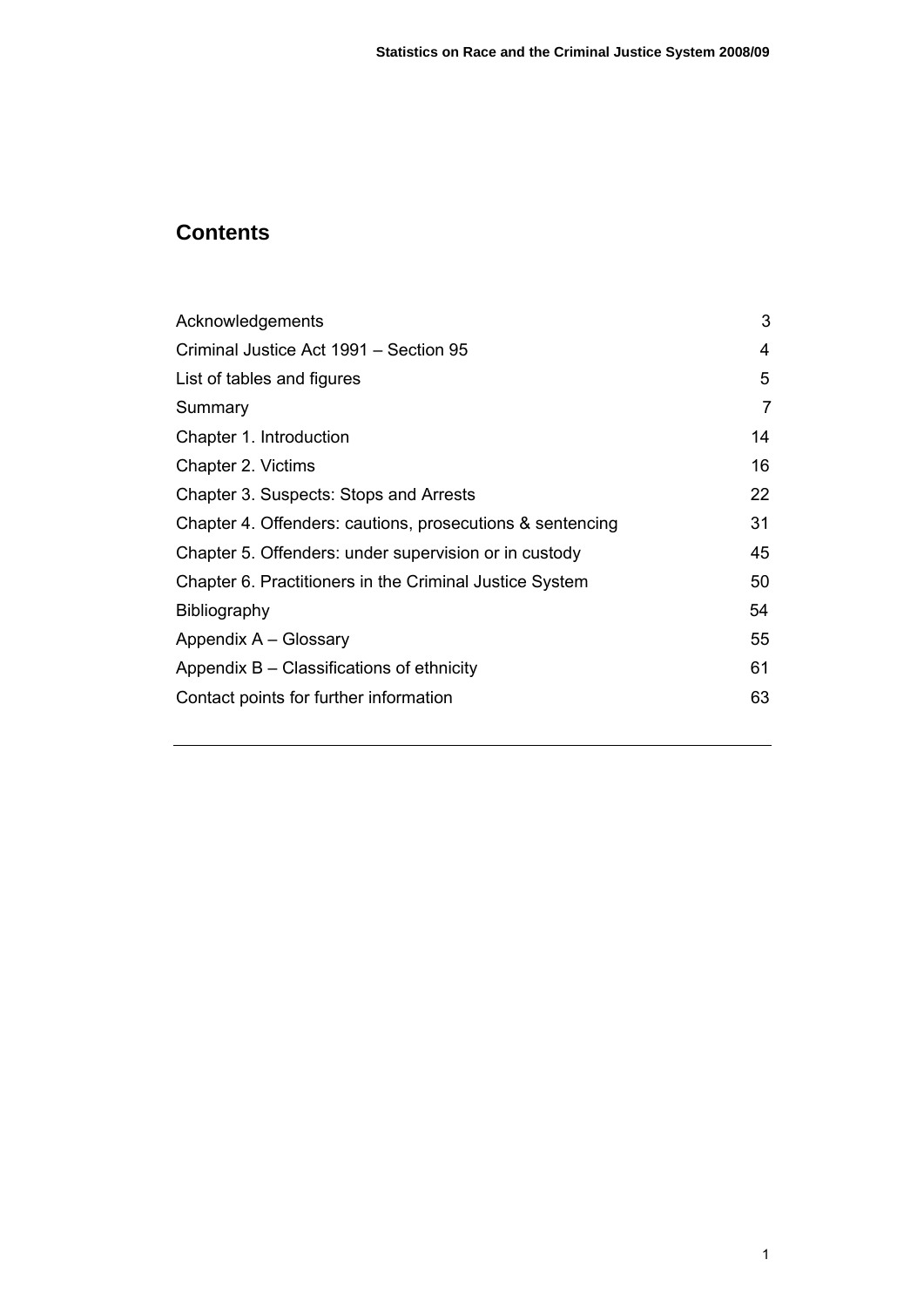**Statistics on Race and the Criminal Justice System 2008/09**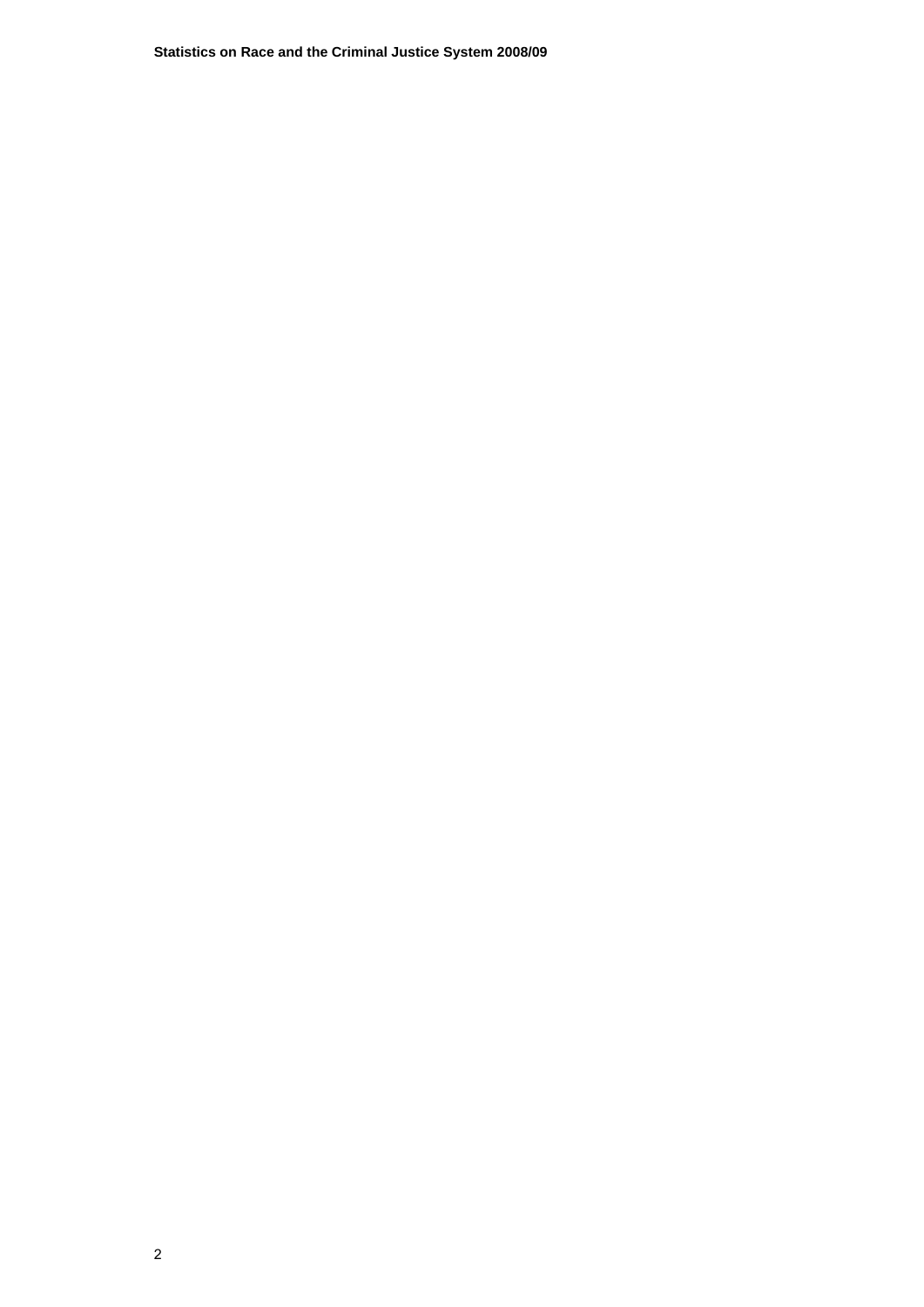# <span id="page-4-0"></span>**Acknowledgements**

Acknowledgement is made of the contributions from Lawrence Singer, Louise Moore, James Riley, Hana Rohan and Jane Becker. We are also grateful for the input received from Jane Xavier-Small as well as colleagues in the Ministry of Justice, the Home Office and agencies across the Criminal Justice System.

The authors would like to express their thanks to members of the Race Advisory Group and the newly formed Race Programme Board for their advice during the preparation of this report.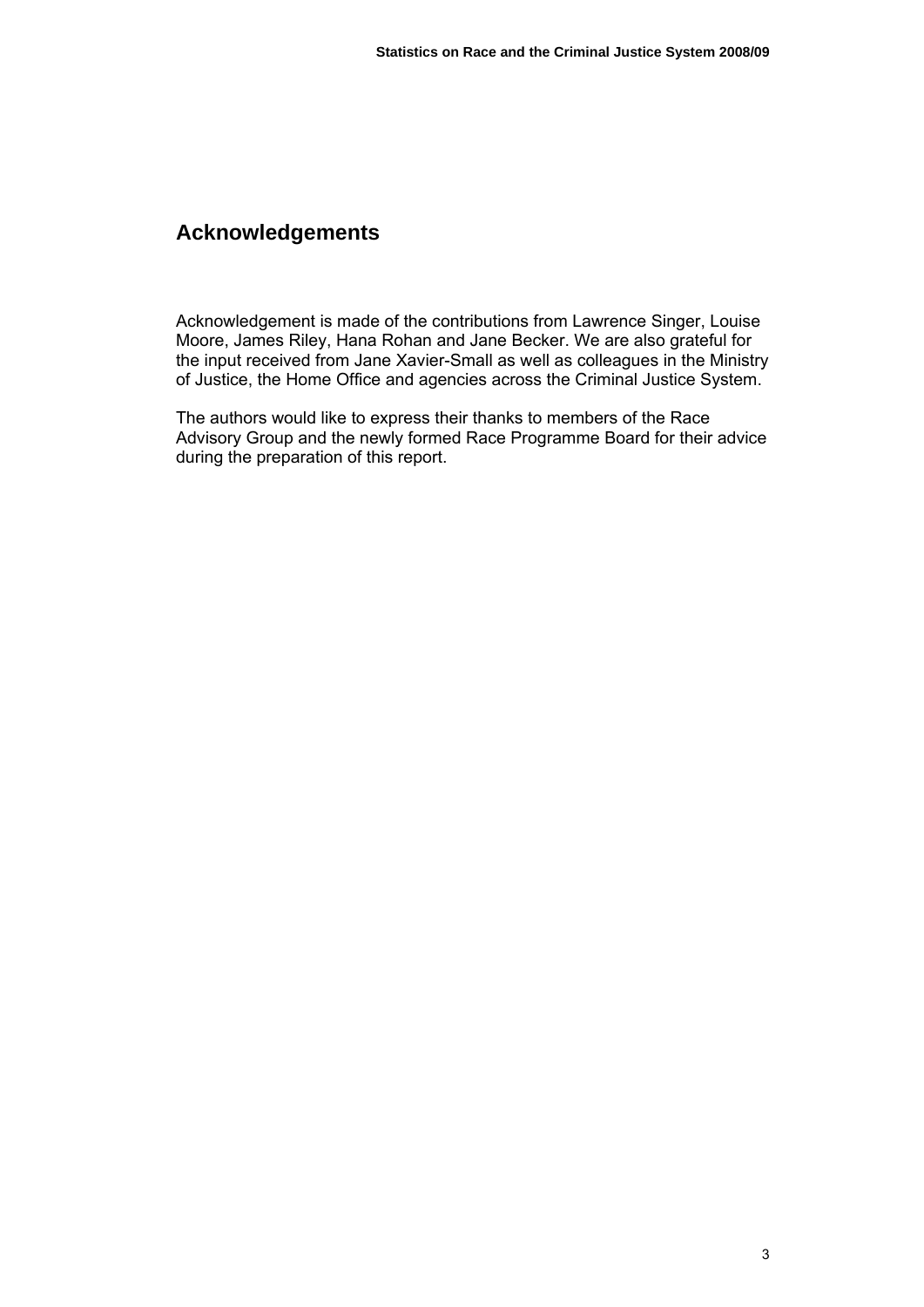# <span id="page-5-0"></span>**Criminal Justice Act 1991 – Section 95**

Section 95 of the Criminal Justice Act 1991 states that:

"The Secretary of State shall in each year publish such information as he considers expedient for the purpose of facilitating the performance of those engaged in the administration of justice to avoid discriminating against any persons on the ground of race or sex or any other improper ground."

This report brings together statistical information on the representation of women as suspects, offenders and victims within the Criminal Justice System and as employees/practitioners within criminal justice agencies.

Every effort is made to ensure that the figures presented are accurate and complete. However, these data have been extracted from large administrative data systems generated by the courts, police forces and other agencies. As a consequence, care should be taken to ensure the limitations of these data are taken into account.

The basic statistical information in this document should be considered in conjunction with the parent statistical publications and research reports that are now available on related issues. Most of these reports are now published on websites such as the Home Office website,

[www.homeoffice.gov.uk/rds/index.htm](http://www.homeoffice.gov.uk/rds/index.htm) the Crown Prosecution Service website, [www.cps.gov.uk](http://www.cps.gov.uk/) the Ministry of Justice website, [www.justice.gov.uk](http://www.justice.gov.uk/) and the Youth Justice Board website, [www.yjb.gov.uk](http://www.yjb.gov.uk/).

The data presented is largely from published government reports, but on occasion has been supplied by criminal justice agency colleagues. It is presented either in terms of calendar years, financial years or other relevant time periods, reflecting the reporting cycles and data collection of the agencies contributing information for this publication. For further technical data and quality statements see appendices in parent publications.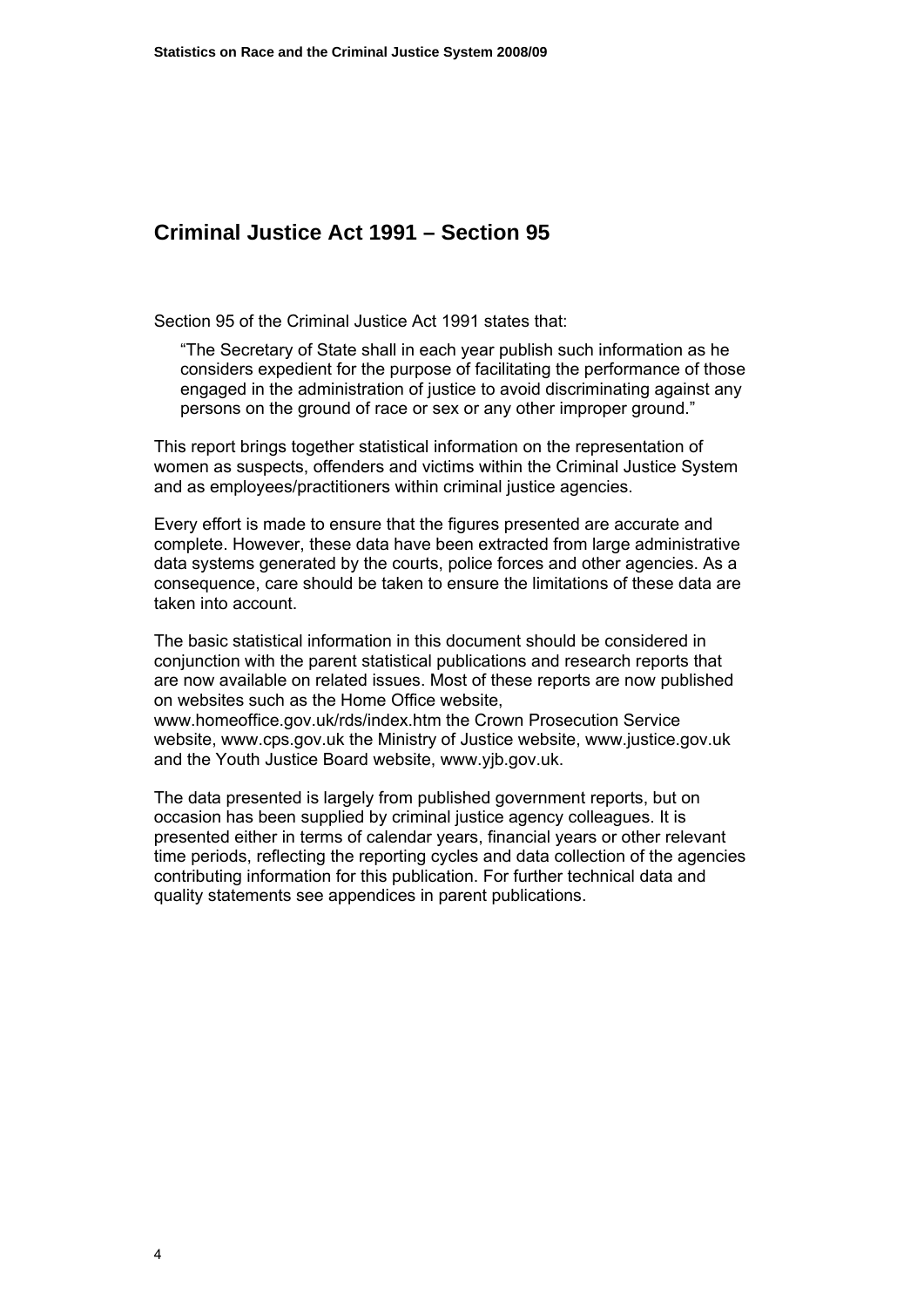# <span id="page-6-0"></span>**List of tables and figures**

| Table A:    | Percentage at different stages of the Criminal Justice System<br>compared with ethnic breakdown of general population,<br>England and Wales 2008/09                                         |
|-------------|---------------------------------------------------------------------------------------------------------------------------------------------------------------------------------------------|
| Figure A:   | Stops and Searches (section 1 PACE and other legislation)<br>per 1,000 population (based on PEEGs), by observed<br>ethnicity, England and Wales 2004/05 to 2008/09                          |
| Figure B:   | Arrests per 1,000 population (based on PEEGs), by observed<br>ethnicity, England and Wales 2004/05 to 2008/09                                                                               |
| Figure C:   | Cautions per 1,000 population (based on PEEGs), by<br>observed ethnicity, England and Wales 2004/05 to 2008/09                                                                              |
| Figure D:   | Prison population including foreign nationals (to nearest<br>thousand) by self-identified ethnicity, England and Wales as<br>at 30 June 2005 to 2009                                        |
| Table 2.01: | Number of racist incidents, England and Wales 2005/06-<br>2008/09                                                                                                                           |
| Table 2.02: | Number of racially or religiously aggravated offences,<br>England and Wales 2005/06 to 2008/09                                                                                              |
| Table 2.03: | Percentage of victims who were satisfied (completely, very or<br>fairly) with their overall contact with the CJS, by ethnic group<br>(WAVES cases closed between April 2008 and March 2009) |
| Table 3.01: | Stop and Search section 1 PACE and other legislation, self-<br>identified ethnicity, 2008/09                                                                                                |
| Table 3.02: | Stop and Search section 1 PACE and other legislation per<br>1,000 population, self-identified ethnicity, England and Wales<br>2008/09                                                       |
| Table 3.03: | Trends in Stop and Search section 1 PACE and other<br>legislation, England and Wales 2004/05 - 2008/09                                                                                      |
| Table 3.04: | Stop and Search section 1 PACE and other legislation per<br>1,000 population, officer identified ethnicity, England and<br>Wales 2004/05 to 2008/09                                         |
| Table 3.05: | Percentage of resultant arrests for Stop and Search section 1<br>PACE and other legislation, self-identified ethnicity, 2008/09                                                             |
| Table 3.06: | Stop and Account (provisional), self-identified ethnicity,<br>2008/09                                                                                                                       |
| Table 3.07: | Arrests, self-identified ethnicity, 2008/09                                                                                                                                                 |
| Table 3.08: | Arrests per 1,000 population, self-identified ethnicity, England<br>and Wales 2008/09                                                                                                       |
| Table 3.09: | Trends in Arrests, England and Wales 2004/05 to 2008/09                                                                                                                                     |
| Table 4.01: | Percentage of persons cautioned for notifiable offences, by<br>observed ethnic appearance, England and Wales 2008                                                                           |
| Table 4.02: | Trends in cautioning (for notifiable offences), by observed<br>ethnic appearance, England and Wales 2004 to 2008                                                                            |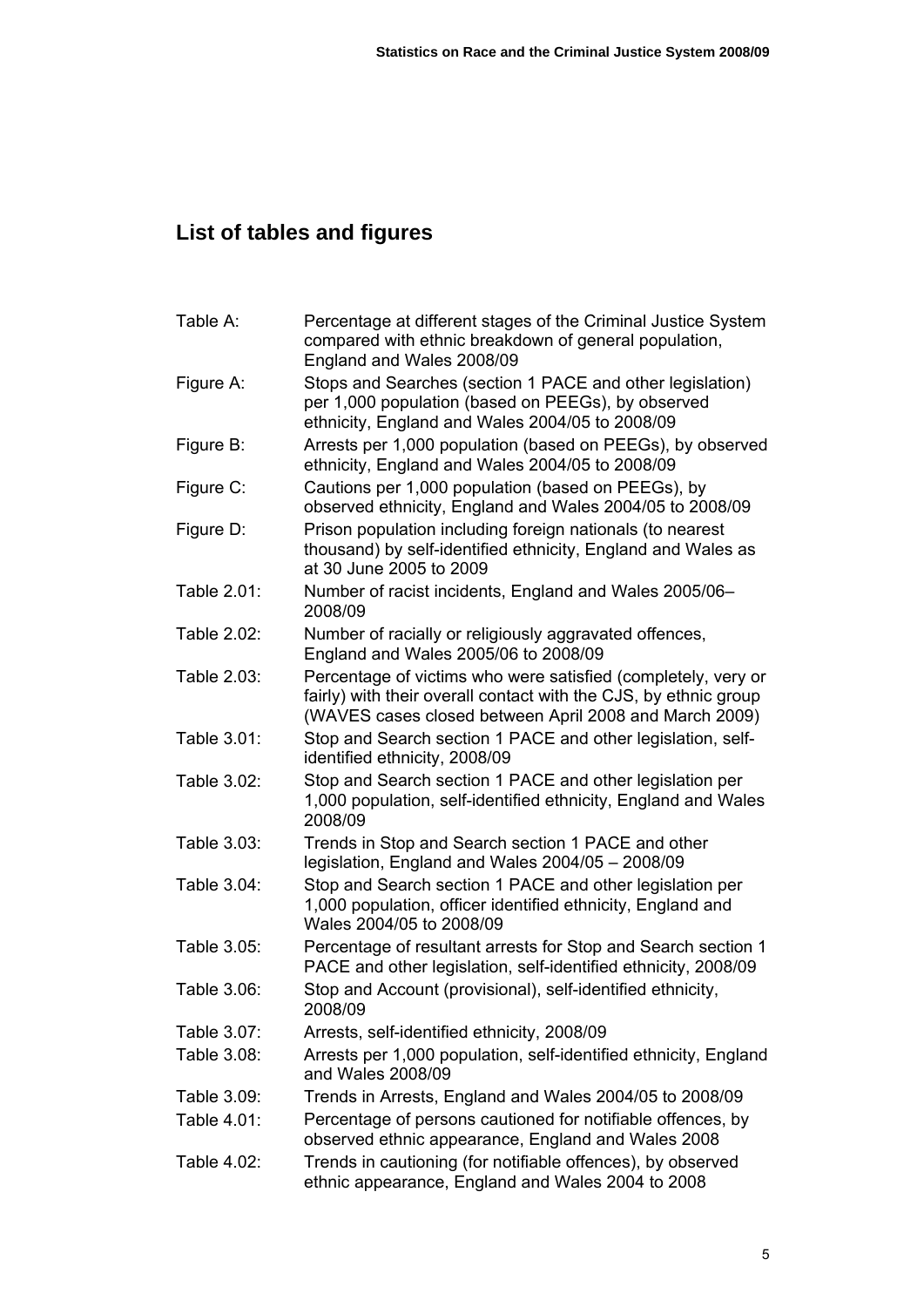| Table 4.03: | Persons proceeded against, at magistrates' courts and the<br>Crown Court, indictable offences only, 2008                                                               |
|-------------|------------------------------------------------------------------------------------------------------------------------------------------------------------------------|
| Table 4.04: | Persons convicted, at magistrates' courts and the Crown<br>Court, indictable offences only, 2008                                                                       |
| Table 4.05: | Conviction rate, at magistrates' courts and the Crown Court,<br>indictable offences only, 2008                                                                         |
| Table 4.06: | Persons sentenced, at all courts, 2008                                                                                                                                 |
| Table 4.07: | Persons given a fine, at all courts, 2008                                                                                                                              |
| Table 4.08: | Persons given a community sentence, at all courts, 2008                                                                                                                |
| Table 4.09: | Persons given a suspended sentence, at all courts, 2008                                                                                                                |
| Table 4.10: | Persons given immediate custody, at all courts, 2008                                                                                                                   |
| Table 4.11: | Percentage of persons sentenced to a community sentence,<br>at all courts, 2008                                                                                        |
| Table 4.12: | Percentage of persons sentenced to immediate custody, at<br>all courts, 2008                                                                                           |
| Table 4.13: | Number of persons tried, found guilty and sentenced at the<br>Crown Court for Actual Bodily Harm by plea and ethnicity,<br>England and Wales 2008                      |
| Table 4.14: | Number of persons tried, found guilty and sentenced at the<br>Crown Court for Burglary in a dwelling by plea and ethnicity,<br>England and Wales 2008                  |
| Table 4.15: | Number of persons tried, found guilty and sentenced at the<br>Crown Court for Possession of a controlled drug Class A by<br>plea and ethnicity, England and Wales 2008 |
| Table 4.16: | Number of persons tried, found guilty and sentenced at the<br>Crown Court for selected offences, England and Wales, 2008                                               |
| Table 5.01: | Court order supervisions in England and Wales 2005-2009,<br>self-identified ethnicity                                                                                  |
| Table 5.02: | Pre/post release supervision orders in England and Wales<br>2005-2009, self-identified ethnicity                                                                       |
| Table 5.03: | Total prison population (including foreign nationals) in<br>England and Wales 30 June 2005-2009, self-identified<br>ethnicity                                          |
| Table 5.04: | Total prison population (British nationals only) in England and<br>Wales 30 June 2005-2009, self-identified ethnicity                                                  |
| Table 5.05: | Deaths in prison custody by ethnicity, England and Wales<br>2008 and 2009                                                                                              |
| Table 6.01: | Police officers in post (full-time equivalents) by ethnicity,<br>England and Wales 2007/08 and 2008/09                                                                 |
| Table 6.02: | Senior police officers in post (full time equivalents) in<br>percentages, England and Wales 2004/5 and 2008/9 as at<br>31 March                                        |
| Table 6.03: | Crown Prosecution Service by ethnicity, England and Wales<br>2007/08 and 2008/09                                                                                       |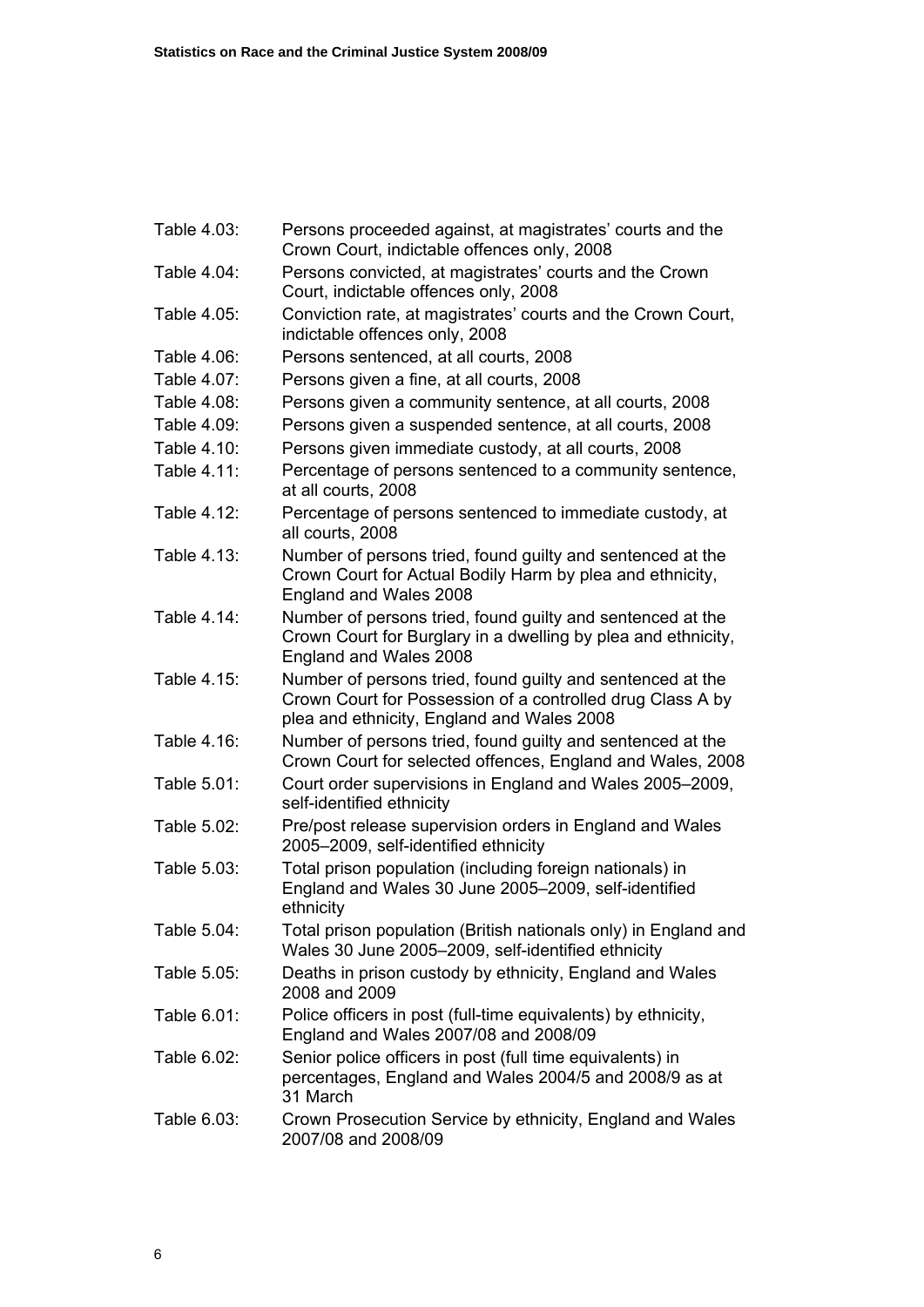# <span id="page-8-0"></span>**Summary**

This report provides details of how members of the Black and Minority Ethnic (BME) community in England and Wales are represented in our Criminal Justice System (CJS). The contents of the report will be of interest to government policy makers, the agencies that comprise the CJS, and others who want to understand better how experiences of the CJS differ between ethnic groups. It is important to note that the data presented highlight areas where there is a difference in the results between ethnic groups and where practitioners and others may wish to undertake more in-depth analysis to understand further the reasons for such differences. This should not be equated with discrimination as there are many reasons why apparent disparities may exist.

The data presented in the report suggest that there have been some developments since the 2007/08 publication of these statistics for example, in clear-up rates of racially or religiously aggravated offences. However, some substantial differences continue to exist in the experiences of people from BME groups compared with people from a White background. For example:

- The British Crime Survey (BCS) 2008/09 showed that the risks of being a victim of crime were higher for adults (aged 16 and over) from a Mixed and Asian background than for those from a White background [\(Chapter 2\)](#page-17-0).
- Trend data for 2004/05 to 2008/09 showed that, in England and Wales, the use of Stop and Search (s1 PACE and other legislation) had increased each year in the last five years for each ethnic group. The greatest percentage rises were for the Black and Asian groups with increases of over 70% [\(Chapter 3\)](#page-23-0).
- A higher percentage of BME offenders were sentenced to immediate custody for indictable offences in 2008 than offenders from a White ethnic background ([Chapter 4\)](#page-32-0). This could be due to a number of reasons other than discrimination including: the mix of crimes committed; the seriousness of the offence; the presence of mitigating or aggravating factors; whether a defendant pleads guilty; or whether the defendant is represented or not. Research by Thomas (2010) for the Ministry of Justice**[1](#page-8-1)** indicated that people from BME backgrounds were more likely to plead not guilty and be tried. A guilty plea can reduce a sentence by up to a third. Further work is needed to assess whether the higher proportion sentenced to immediate custody is related to plea or other factors.

Table A shows the proportion of each ethnic group in the resident population aged ten and over based on the best currently available estimates for mid-2007

<span id="page-8-1"></span> $\overline{\phantom{a}}$ <sup>1</sup> <http://www.justice.gov.uk/publications/are-juries-fair.htm>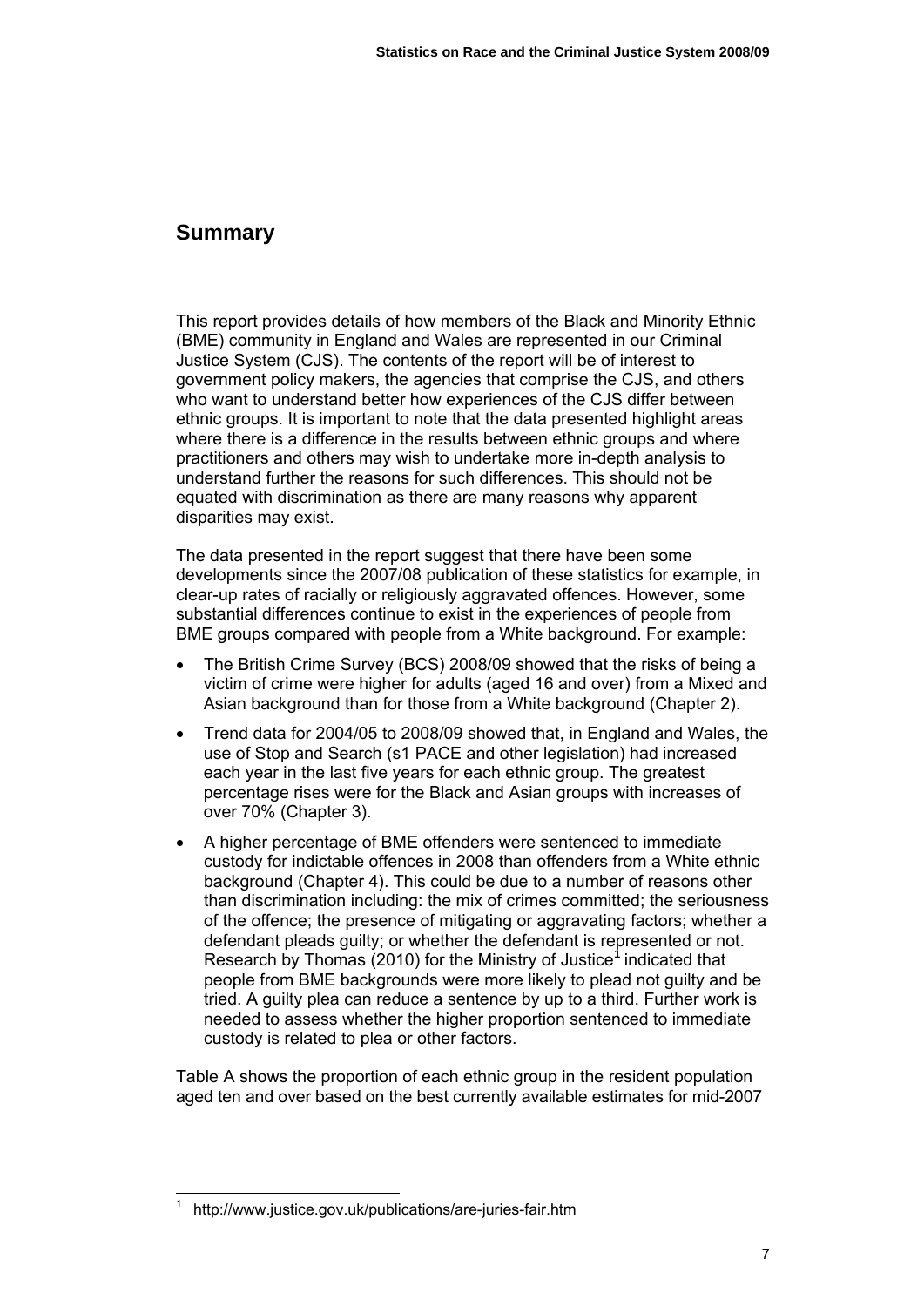$-$  Population Estimates by Ethnic Group (PEEGs),<sup>[2](#page-9-0)</sup> and the ethnic breakdown of those at different stages of the criminal justice process.

### **Table A: Percentage at different stages of the Criminal Justice System compared with ethnic breakdown of general population, England and Wales 2008/09**

|                                                                                 | <b>Ethnicity</b> |              |       |              |                        |                                         |       |  |  |  |  |
|---------------------------------------------------------------------------------|------------------|--------------|-------|--------------|------------------------|-----------------------------------------|-------|--|--|--|--|
|                                                                                 | White            | <b>Black</b> | Asian | <b>Mixed</b> | Chinese<br>or<br>Other | <b>Not</b><br>Stated/<br><b>Unknown</b> | Total |  |  |  |  |
| <b>Population aged</b><br>10 & over 2007<br><b>PEEGs</b>                        | 89.4%            | 2.6%         | 5.2%  | 1.3%         | 1.5%                   | $0.0\%$                                 | 100%  |  |  |  |  |
| Stops and<br>Searches <sup>(1)</sup>                                            | 67.0%            | 14.8%        | 8.8%  | 2.8%         | 1.3%                   | 5.4%                                    | 100%  |  |  |  |  |
| <b>Arrests</b>                                                                  | 80.6%            | 7.6%         | 5.4%  | 2.8%         | 1.4%                   | 2.2%                                    | 100%  |  |  |  |  |
| Cautions <sup>(2)(3)</sup>                                                      | 82.6%            | 6.7%         | 4.9%  |              | 1.5%                   | 4.3%                                    | 100%  |  |  |  |  |
| <b>Court ordered</b><br>supervision by<br>probation<br>service                  | 82.0%            | 6.0%         | 4.7%  | 2.7%         | 1.2%                   | 3.4%                                    | 100%  |  |  |  |  |
| <b>Prison</b><br>population (All<br>including<br>Foreign<br>Nationals $)^{(4)}$ | 72.8%            | 14.4%        | 7.2%  | 3.4%         | 1.7%                   | 0.5%                                    | 100%  |  |  |  |  |

Note: Figures may not add to 100% due to rounding.

(1) Stops and Searches recorded by the police under section 1 of the Police and Criminal Evidence Act 1984 and other legislation.

(2) The data in these rows are based on ethnic appearance, and, as such, do not include the category Mixed ethnicity (the data in the rest of the table are based on self-identified ethnicity).

(3) These data are for those aged over 17.

 $(4)$  Prison population figures are as at 30 June 2009. Please note that these figures include those awaiting deportation.

# **Specific Findings**

### **Victims**

 Findings from the 2008/09 BCS suggested the risk of adults (aged 16 and over) being a victim of crime were higher for those from a Mixed background (35% of people within this group were victims) than from other ethnic groups; and greater for those from an Asian (26%) than from a White ethnic background (23%). These differences were statistically significant. There were no statistically significant differences between the risks of being a victim for adults from a Black background (24%) compared with those from a White background (23%).

<span id="page-9-0"></span><sup>&</sup>lt;sup>2</sup> Population Estimates by Ethnic Group (or PEEGs) for 2007 provided by ONS. The PEEGs are experimental estimates which cover the usually resident population including international migrants staying for 12 months or more.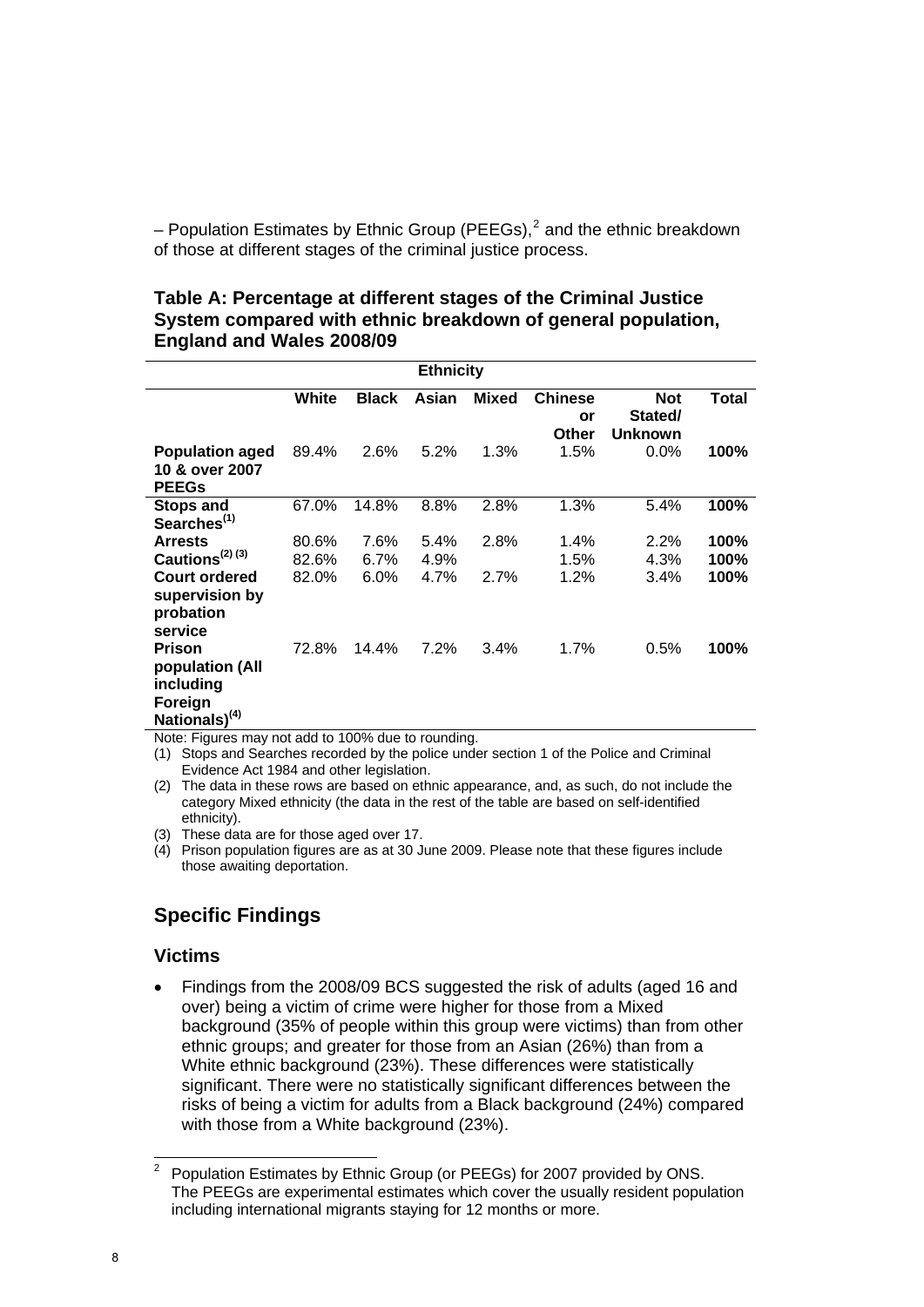- $\bullet$  In 2008/09, 55,862 racist incidents were recorded by the police  $$ a decrease of 4% compared to 2007/08 when 58,445 racist incidents were recorded. Trends for the last four years showed that, following an increase between 2005/06 and 2006/07, the number of racist incidents decreased in 2007/08 and 2008/09.
- The number of racially or religiously aggravated offences recorded by the police in 2008/09 was 36,752. There was an increase in these offences between 2005/06 and 2006/07, followed by a decrease in 2007/08 and 2008/09.
- WAVES (the Witness and Victim Experience Survey) data for cases closed between April 2008 and March 2009 showed that, while the majority of victims across all ethnic groups were satisfied with their overall contact with the CJS, fewer victims in the Black (75%) and Mixed (72%) ethnic groups reported being satisfied with their overall contact with the CJS than in the White ethnic group (80%). These differences were statistically significant.

# **Suspects: Stops and Arrests**

- The police recorded 1,142,763 Stops and Searches using s1 PACE and other legislation (hereafter referred to as 'Stops and Searches') in 2008/09 – a 10% increase on the previous year (1,036,363). Of the Stop and Searches carried out, 15% were of Black people, 9% of Asian people, 3% of people of Mixed ethnicity, and 1% of people from a Chinese or Other background.
- In 2008/09, there were over seven times more Stop and Searches of Black people per head of population than of White people, and over twice as many Stop and Searches per head of population of Asian people and people of Mixed ethnicity. When referring to the rate per head of population<sup>[3](#page-10-0)</sup> for England and Wales, it is important to bear in mind that the higher rate than that obtained for London and the rest of England and Wales is the product of the aggregation of forty-two police force areas (PFAs) each with different distributions of both ethnic population and use of Stop and Search. While the Metropolitan Police Service accounts for 14% of the England and Wales population, 42% of Stop and Searches are carried out by the Metropolitan Police Service.
- The number of Stop and Searches increased across all ethnic groups in each year between 2004/05 and 2008/09. The number of White people being Stopped and Searched increased by just under 30% between 2004/05 and 2008/09, while the number of Black and Asian people being Stopped and Searched increased by over 70%.

<span id="page-10-0"></span> $\overline{a}$ 3 ONS experimental population estimates by ethnic group have been used to create per 1,000 population numbers for each of the ethnic groups.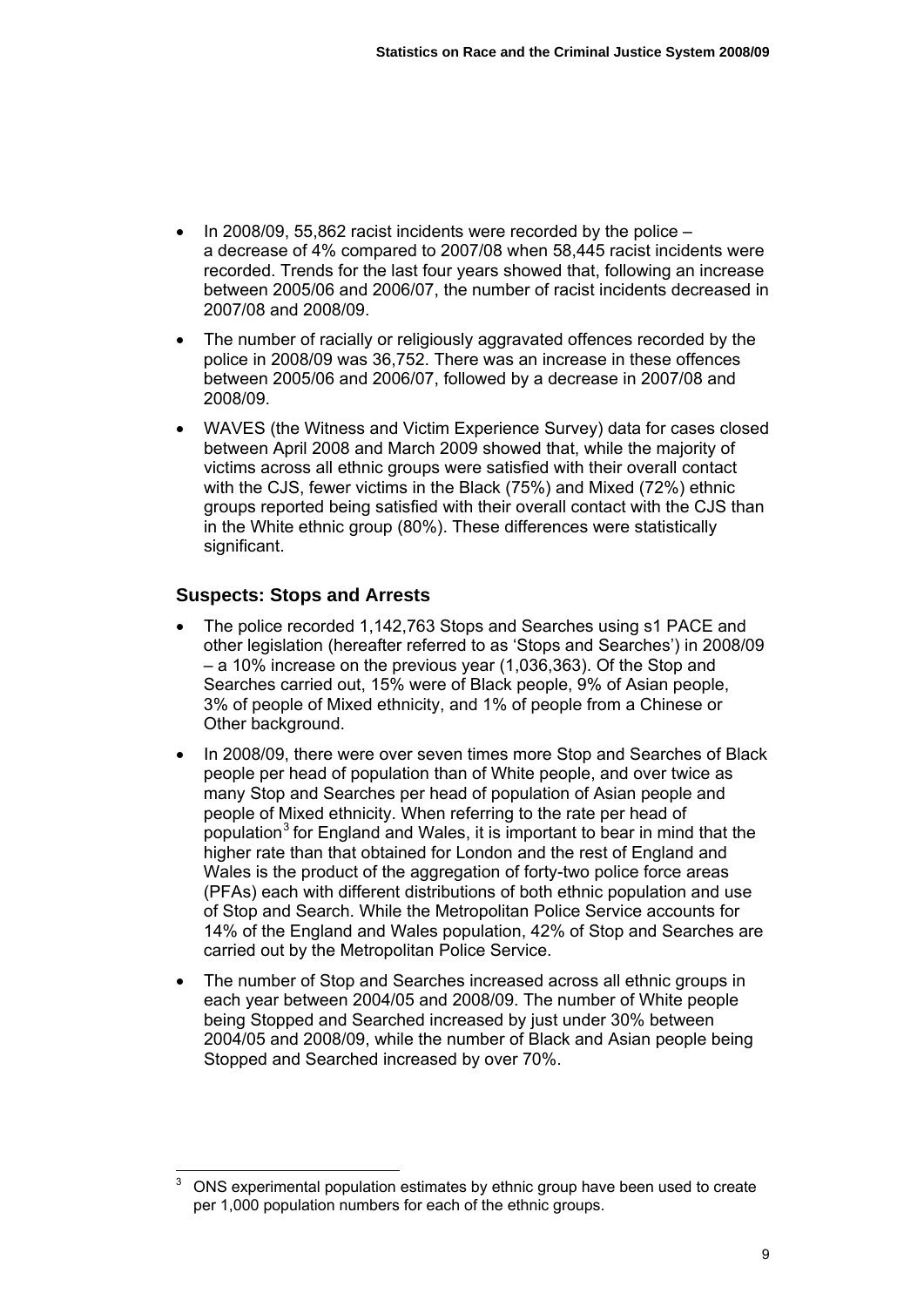# **Figure A: Stops and Searches (section 1 PACE and other legislation) per 1,000 population (based on PEEGs), by observed ethnicity, England and Wales 2004/05 to 2008/09**



**Stop and Search S1, per 1,000 population, England and Wales, 2004/05 to 2008/09**

- Provisional data suggested the number of people asked to Stop and Account fell by 6% between 2007/08 and 2008/09 from 2,353,918 to 2,211,598.
- The number of Arrests in England and Wales remained relatively stable between 2007/08 and 2008/09 (1,475,266 and 1,458,429 respectively).
- In 2008/09, there were three times more Arrests of Black people than of White people per 1,000 population.
- Trend data show that there was a 4% increase in Arrests of White people between 2004/05 and 2008/09, a 16% increase for Black people, and a 26% rise for Asian people. The available population data (for 2004 to 2007) – PEEGs – suggest there was a 1% rise in the White population, an 11% increase in the Black population, and a 15% rise in the Asian population.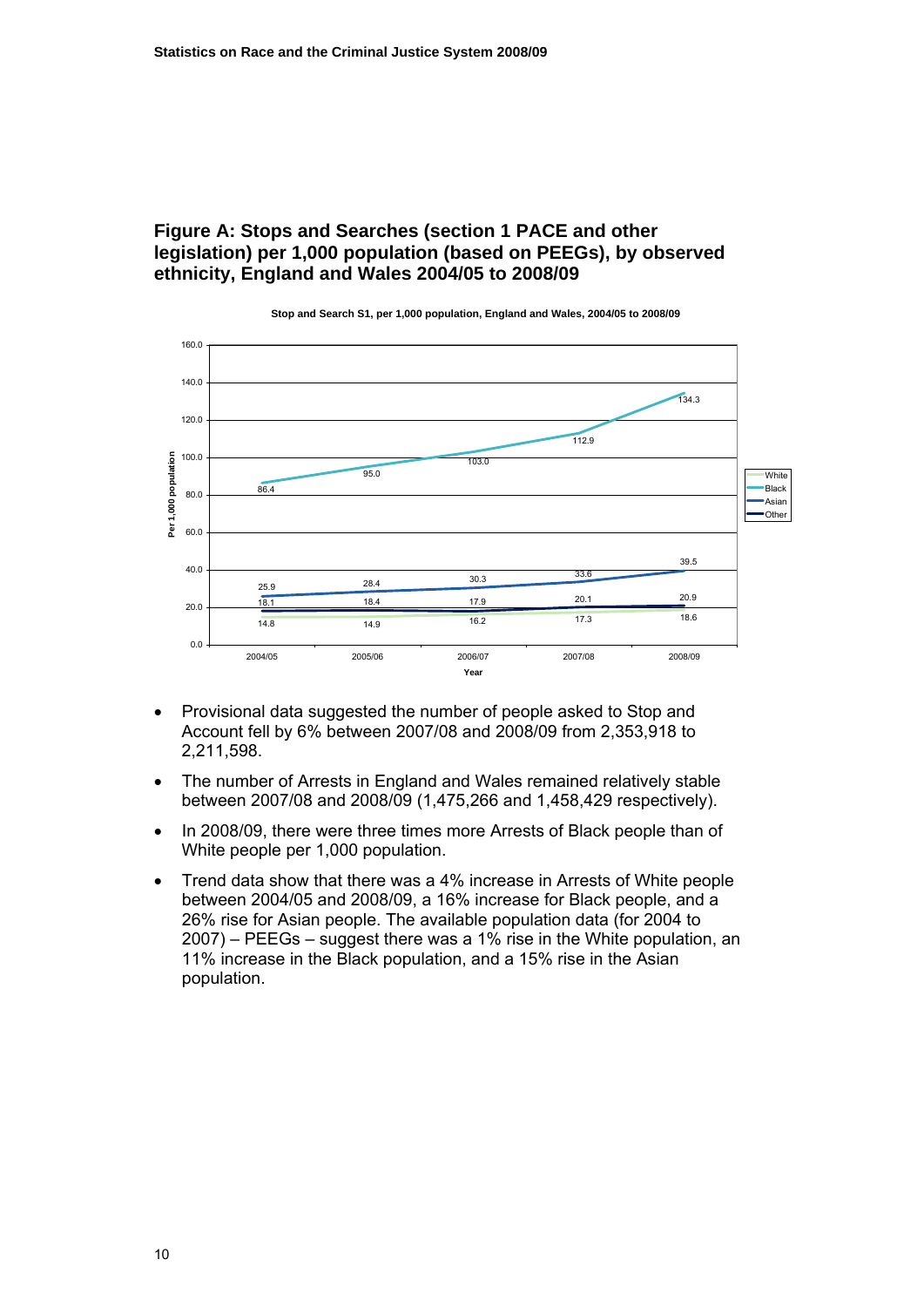# **Figure B: Arrests per 1,000 population (based on PEEGs), by observed ethnicity, England and Wales 2004/05 to 2008/09**



**Arrests, per 1,000 population, England and Wales, 2004/05 to 2008/09**

Note: These rates are based on officer identified ethnicity and differ from those shown in Chapter 3 which reflect self-identified ethnicity.

# **Offenders: Cautions, prosecutions and sentencing**

- In 2008, 313,351 people were cautioned for notifiable offences compared with 350,498 in 2007, a decrease of just less than 11%.
- Trend data show that, between 2004 and 2007, there was an increase in the total number of cautions each year for White, Black and Asian people. This was followed by a drop in 2008. There was a 10% reduction in cautions for White people between 2007 and 2008, a 7% decrease for Black people and people of Other ethnic origin, and a 5% decrease for Asian people.
- There were substantial improvements in the recording of ethnicity data for Magistrates' Court cases in 2008 compared to 2007.
- In 2008, White juveniles and adults in England and Wales had higher conviction rates at Magistrates' Courts than juveniles and adults of any other ethnicity.
- A higher percentage of adults and juveniles in the BME groups were sentenced to immediate custody than in the White ethnic group. Research for the Ministry of Justice has indicated that people from BME backgrounds are more likely to plead not guilty and be tried (Thomas, 2010). A guilty plea can reduce the sentence by up to a third. Further work is needed to assess whether the higher proportion sentenced to immediate custody is related to plea or other factors.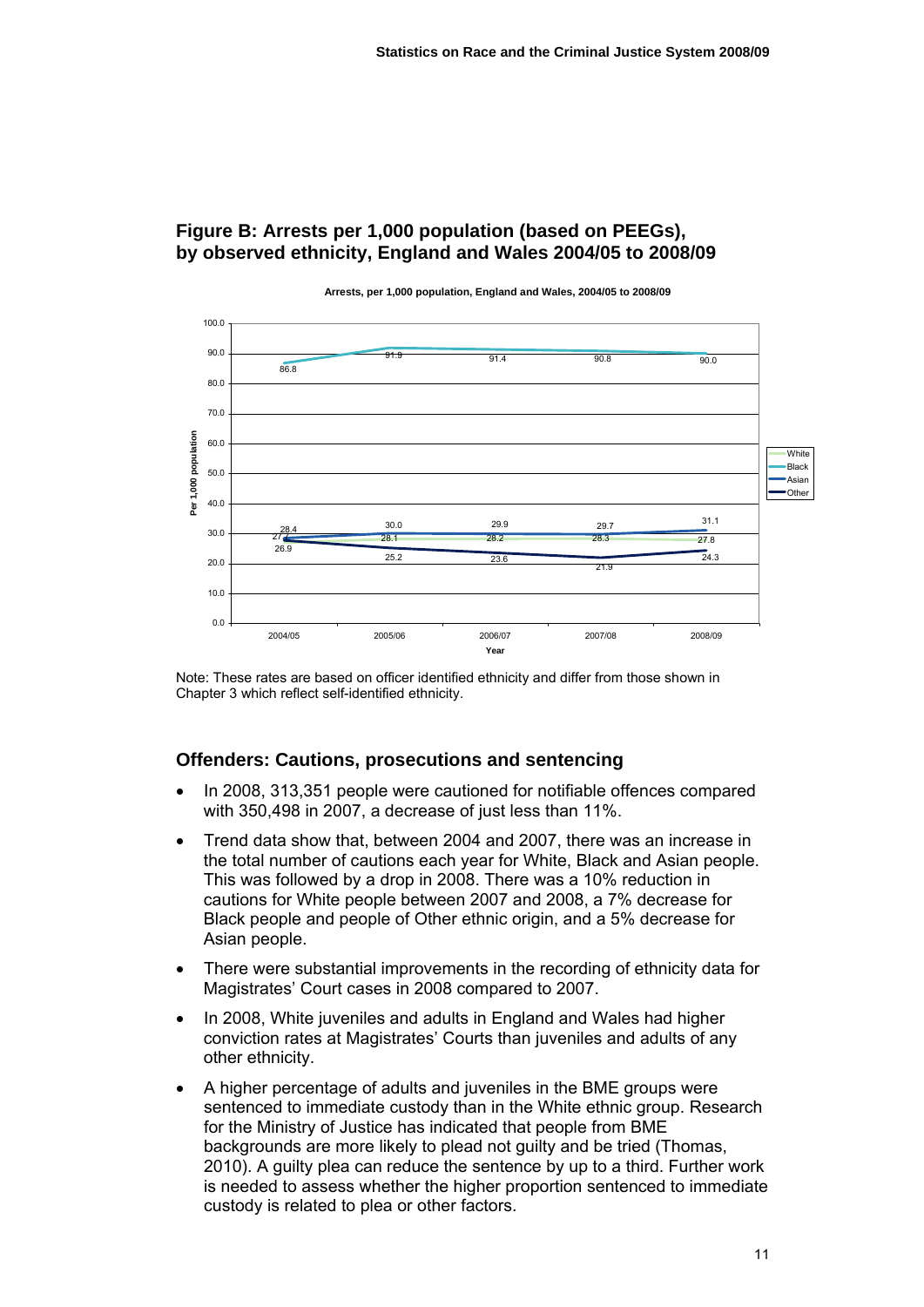



**Cautions, per 1,000 population, England and Wales, 2004/05 to 2008/09**

#### **Offenders: Under supervision or in custody**

- The number of individuals commencing court orders remained relatively stable between 2008 and 2009 (164,873 versus 166,837 respectively).
- BME individuals comprised 15% of those receiving court order supervisions in 2009.
- The proportion commencing court orders within each ethnic group has remained relatively stable since 2005. The greatest difference was for the Mixed group whose share of court order supervisions increased by 0.5 percentage points between 2005 and 2009.
- The number of individuals commencing pre/post release supervisions in 2009 was 45,970 – a 2% decrease compared to 2008 (46,790).
- BME individuals comprised 20% of those receiving pre-post release supervisions in 2009.
- The greatest change between 2005 and 2009 was for the White group whose share of pre/post release supervisions increased by 1.4 percentage points.
- As at 30 June 2009, members of BME groups accounted for 27% of the overall prison population including foreign nationals (83,454) compared to 25% of the overall population (76,190) in 2005.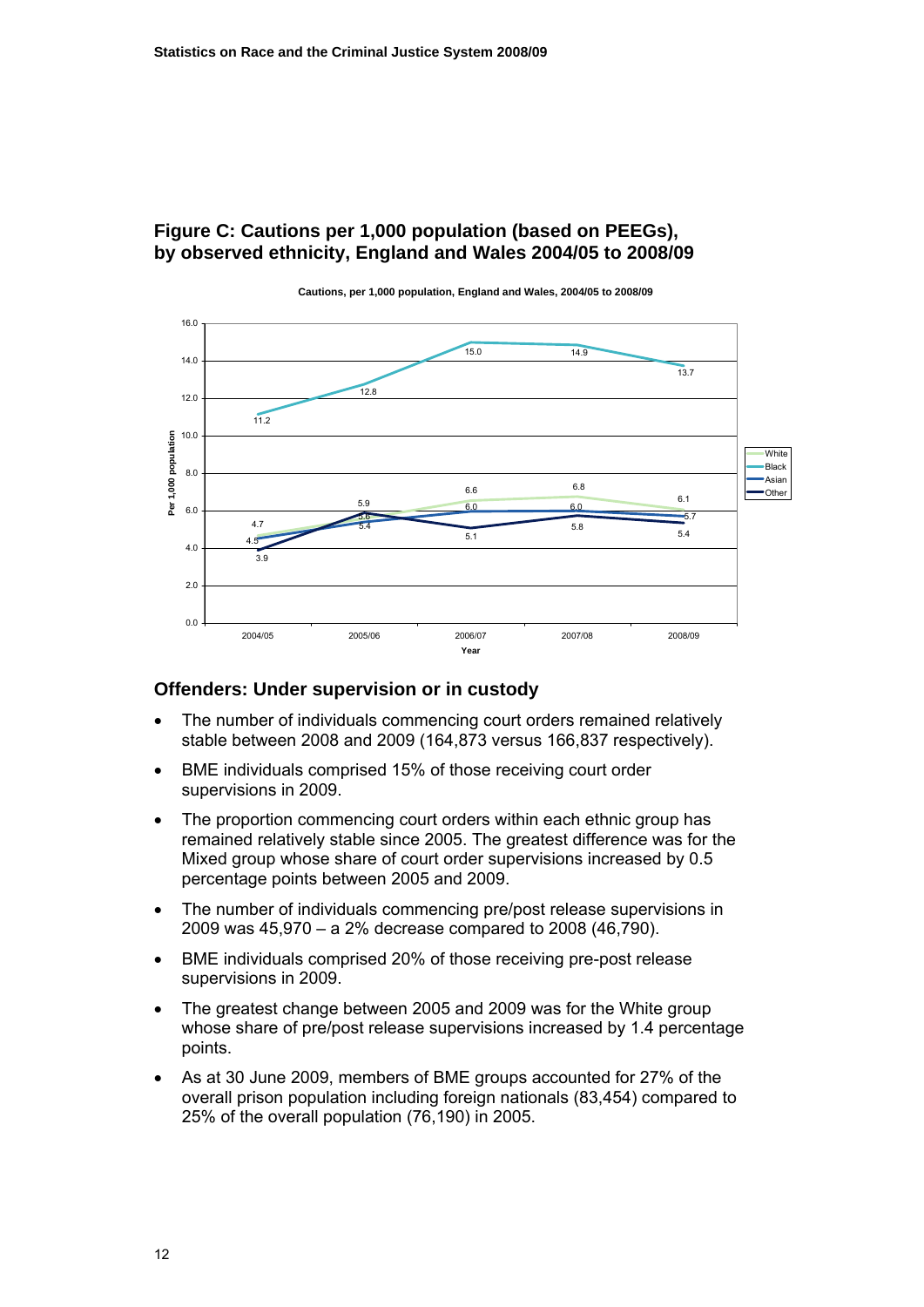# **Figure D: Prison population including foreign nationals (to nearest thousand) by self-identified ethnicity, England and Wales as at 30 June 2005 to 2009**



**Prison population (All nationalities) 2005 - 2009**

- Although the number of deaths in prison custody rose between 2008 and 2009, the number of BME deaths in prison fell during this period.
- In 2009, White people accounted for over 90% of self-inflicted deaths in prison custody. Trends data for 2005 to 2009 show that White people have consistently accounted for over three-quarters of self-inflicted deaths in prison custody across ethnicities.

### **Practitioners in the Criminal Justice System**

- In the Police, Crown Prosecution and Prison services, the proportion of staff from BME backgrounds was similar to or the same as that recorded for the previous year.
- The police appeared to be making progress with employing members of BME groups as police officers; and the Crown Prosecution Service had registered proportionately more BME staff in the most senior positions than for their organisation overall.
- Progress within the Judiciary was modest. On the one hand, the number of Recorders from a BME background as at 31 March 2009 remained very similar (57 out of 1,235) compared with five years earlier (56 out of 1,442). But over the same points in time, the number of Circuit Judges from a BME background increased from 5 of 641 in 2005 to 14 of 640 in 2009; and High Court Judges from 1 of 107 to 3 of 109.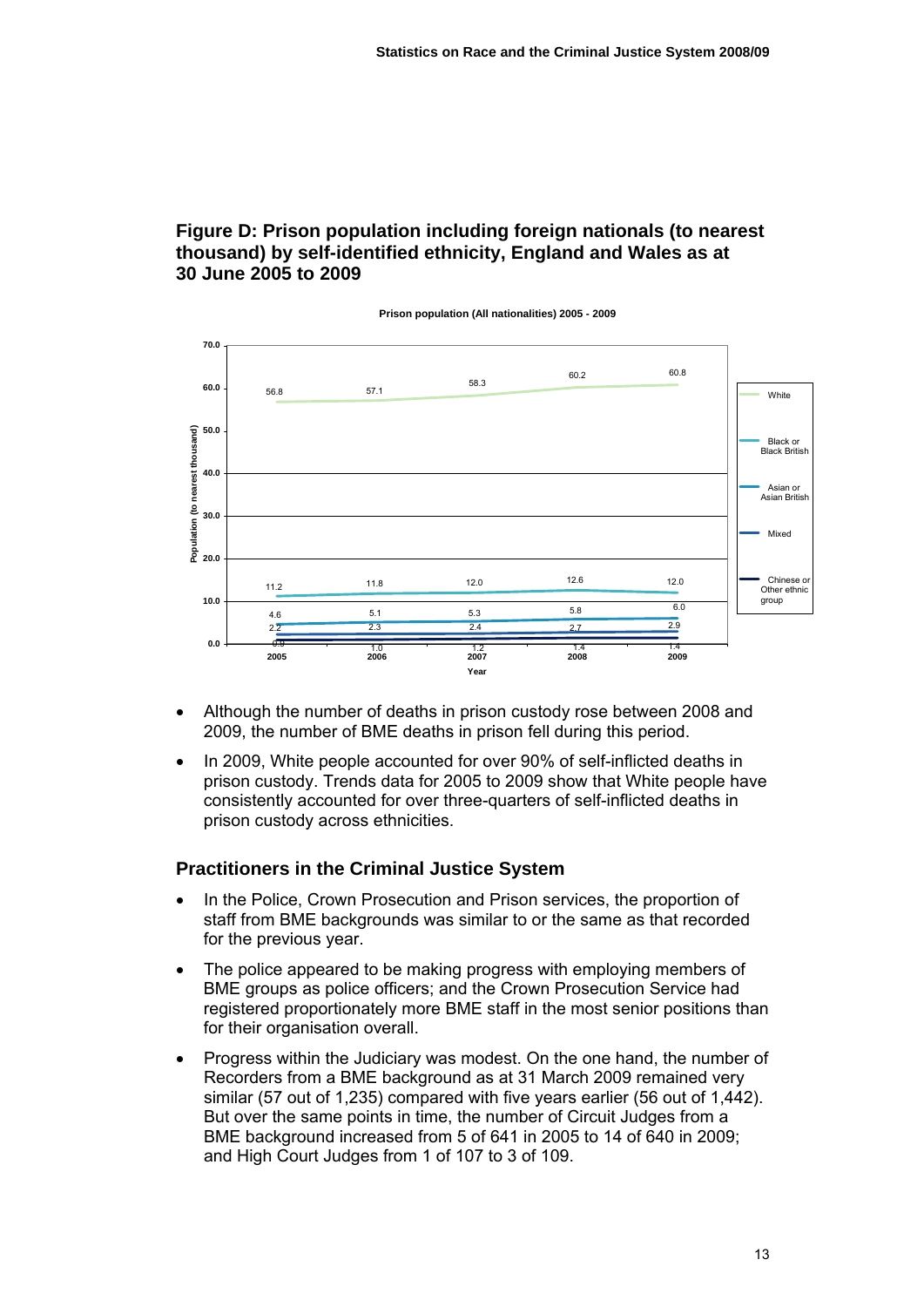# <span id="page-15-0"></span>**Chapter 1. Introduction**

Section 95 of the Criminal Justice Act 1991 states that:

*'The Secretary of State shall in each year publish such information as he considers expedient for the purpose… of facilitating the performance of those engaged in the administration of justice to avoid discriminating against any persons on the ground of race…'* 

Documents pursuant to this requirement have been published since 1992. This report, as with previous editions, brings together statistical information on the representation of Black and Minority Ethnic (BME) groups as victims, suspects and offenders within the Criminal Justice System. It also provides details of employees within the criminal justice agencies. The publication aims to help practitioners and members of the public understand trends in the Criminal Justice System and how these vary between ethnic backgrounds and over time.

The Chief Statistician announced, on 10 June, several changes to this year's publication in order to help users of the statistics find the information they require more easily and to improve the accuracy of the data.

- 1. A much simpler publication for users to understand the key messages with a simplification of the structure of the report into five key areas:
	- Victims
	- Suspects: police Stops and Arrests
	- Offenders: cautions, prosecutions and sentencing
	- Offenders: under supervision or in custody
	- Practitioners in the Criminal Justice System.
- 2. A clear summary highlighting the key trends and providing much more detail on changes over time than in previous years.
- 3. Provision of the same range of detailed information as previous years, but with much of the detail, particularly on all 42 Local Criminal Justice Boards, provided as supplementary tables in Excel to allow easy re-use of data.
- 4. Replacing the previously used 2001 Census-based mid year-estimates of ethnicity by police force areas with the Office for National Statistics' 2007 experimental population estimates by ethnic group (PEEGs) for local areas.<sup>[4](#page-15-1)</sup> Due to population changes affecting the composition of ethnic

<span id="page-15-1"></span> $\frac{1}{4}$  PEEGs are classified as experimental statistics as they have not yet achieved the National Statistics quality standard. They have been published and made available for use whilst ONS continues to develop further the methodology underpinning the estimates. ONS welcome any comments or feedback from users of these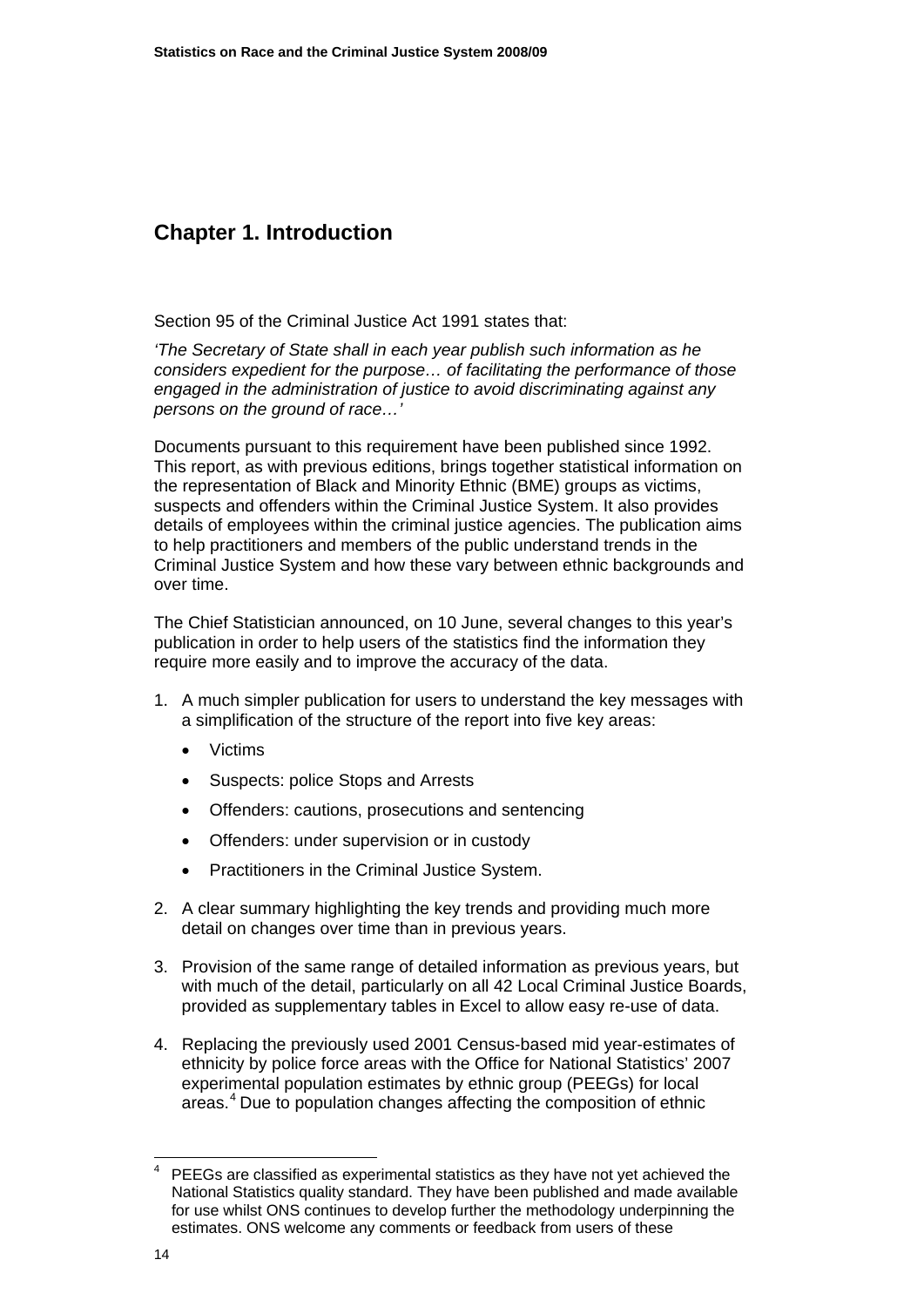groups in England and Wales, the Ministry of Justice sought advice on which population estimates should be employed in the 2008/9 publication of Statistics on Race and the Criminal Justice System from the Office for National Statistics. The Office for National Statistics advised the Ministry of Justice to use the experimental Population Estimates by Ethnic Group (PEEGs) which provide the best currently available estimates of the resident population by age, sex and ethnic group for mid-2001 to mid-2007 for local authorities in England and Wales.<sup>5</sup> To ensure consistency, revised rates per thousand for previous years are also included in the analysis to allow accurate comparisons over time.

- 5. Improvements have been made in ethnic monitoring, especially through the roll-out of the police's standard IT interface with magistrates' courts and the courts own roll-out of its single Libra IT system. The main roll-out of these systems took place in 2008 and has led to improvements that start to be seen for the 2008 period covered in this report and are expected to continue in future years. To consolidate progress, analysts have worked with Her Majesty's Courts Service (HMCS), representatives from the National Police Improvement Agency (NPIA), Association of Chief Police Officers (ACPO), and the Equalities and Human Rights Commission (EHRC) to improve the level of recording in magistrates' courts.
- 6. A new appendix containing a glossary to aid understanding of the terms used in the definition and delivery of criminal justice.

For all of the chapters, every effort is made to ensure that the figures presented are accurate and complete. However, it is important to note that these data have been extracted from large administrative data systems generated by the courts, police forces and other agencies. As a consequence, care should be taken to ensure the limitations of these data are taken into account. Data are presented in terms of calendar and financial years and other periods, reflecting the reporting cycles and data collection of the agencies contributing information for this publication.

# **Revisions**

<u>.</u>

Statistics are by their nature subject to error and uncertainty. Initial estimates are often systematically amended to reflect more accurate and complete information provided by data suppliers. Where any revisions have been made to previously published data, there is a note at the foot of the relevant tables in this report and the Excel spreadsheets associated with this report.

estimates. The PEEGs will remain experimental until their quality can be measured against an independent source of ethnic population estimates; this is likely to be data from the 2011 Census.

<sup>5</sup> Because the experimental population estimates were only available for 2007, they were also used for 2008.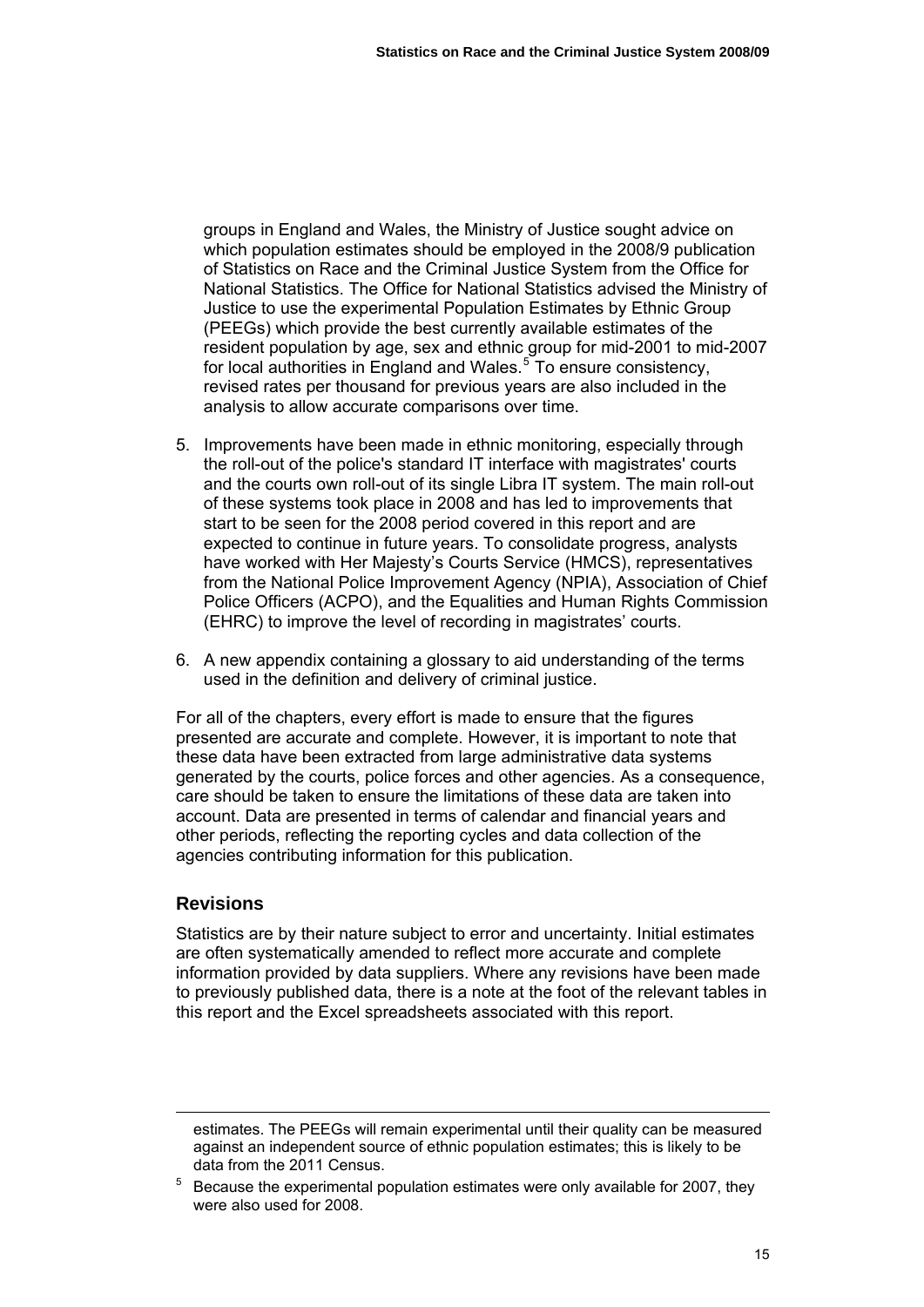# <span id="page-17-0"></span>**Chapter 2. Victims**

This chapter looks at the experience of victimisation from national surveys and recorded crime with particular reference to racist incidents, and racially and religiously aggravated offences.

The British Crime Survey (BCS), the Witness and Victim Experience Survey (WAVES) and records of racist incidents and racially and religiously aggravated offences show the following key results.

- The risks of being a victim of crime were higher for adults (aged 16 and over) from a Mixed background than from other ethnic groups, and greater for those from an Asian than from a White ethnic background (BCS 2008/09).
- The number of racist incidents recorded by police in 2008/09 was 55,862. Trends for the last four years showed that, following an increase between 2005/06 and 2006/07, the number of racist incidents decreased in 2007/08 and 2008/09.
- The number of racially or religiously aggravated offences recorded by the police in 2008/09 was 36,752. There was an increase in these offences between 2005/06 and 2006/07, followed by a decrease in the two subsequent years.
- In 2008/09, the clear-up rate for racially or religiously aggravated offences (41%) was higher than for equivalent non-racially or religiously aggravated offences (28%).
- WAVES data for cases closed between April 2008 and March 2009 showed that 75% of Black victims were satisfied with their contact with the CJS compared to 80% of White victims, 78% of Asian victims, and 72% of victims from a Mixed ethnic background.

# **Risk of victimisation**

As not all crimes are reported to the police, the main source of information about the risks of victimisation for different ethnic groups is the BCS – a large nationally representative survey that asks people in detail about their experience of crime in the last twelve months. According to the 2008/09 BCS:

- Thirty-five per cent of adults (aged 16 and over) in the Mixed ethnic group, 26% of those in the Asian, 24% in each of the Black and Chinese and Other, and 23% in the White ethnic groups were victims of crime in the 12 months prior to interview.
- The risk of being a victim of crime was higher (these differences were statistically significant) $6$  for:

<span id="page-17-1"></span> 6 In statistics, a result is called statistically significant if it is unlikely to have occurred by chance.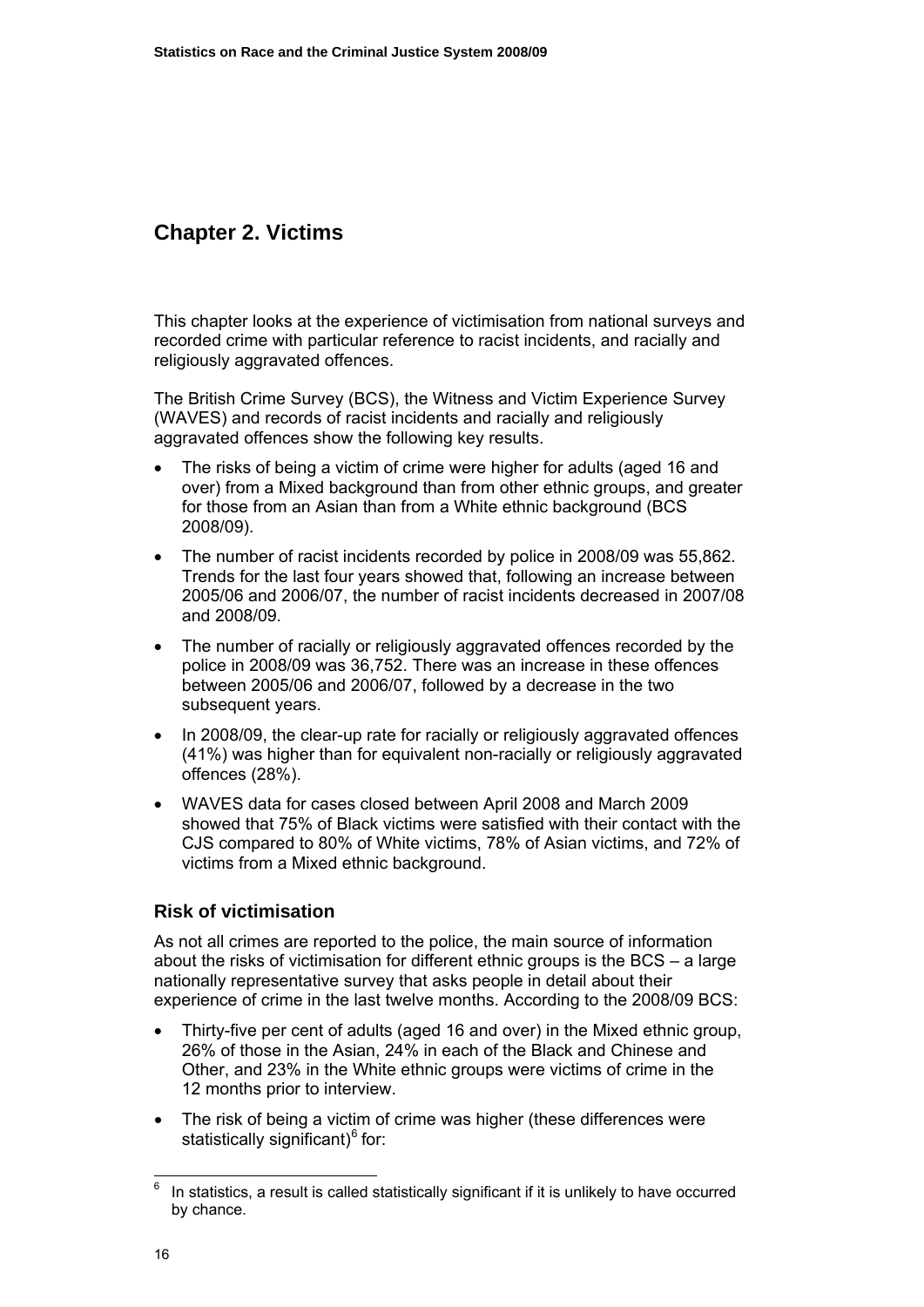- o adults from a Mixed ethnic background compared with all other ethnic groups; and
- $\circ$  for those from an Asian ethnic background compared with those from a White ethnic background.
- There was no statistically significant difference between the risks of being a victim of crime for adults from a Black ethnic background versus those from a White ethnic background.

It should be noted that differences in the risk of victimisation between ethnic groups may be at least partly attributable to factors other than ethnicity. Previous research (Jansson, 2006; Salisbury and Upson, 2004) has shown that people with a Mixed ethnic background are most at risk of crime. However, multivariate analyses<sup>[7](#page-18-0)</sup> (based on the 2005/06 BCS) identified that, for the key crime types, ethnicity was not independently associated with the risk of victimisation (Jansson *et al.,* 2007). The proportion of young people in the Mixed ethnic group was, for example, found to be large in comparison to other ethnic groups; and young people are at a higher risk of victimisation (Kershaw *et al.,* 2008).

# **Racist incidents**

Racist incidents are recorded by the police and, as recommended by the Stephen Lawrence Inquiry, refer to "any incident which is perceived to be racist by the victim or any other person."<sup>[8](#page-18-1)</sup>

- The overall number of racist incidents recorded by the police in England and Wales decreased by 4% from 58,445 in 2007/08 to 55,862 in 2008/09.
- Between 2007/08 and 2008/09, there was a decrease in the number of racist incidents recorded in over three-fifths of police force areas (PFAs).
- Trends for the last four years show that, following an increase between 2005/06 and 2006/07, the number of racist incidents recorded across England and Wales decreased in 2007/08 and 2008/09 (see Table 2.01).

<span id="page-18-0"></span> $\overline{a}$ 7 Multivariate analysis involves analysis of more than one statistical variable (e.g. age, gender, ethnicity) at a time.

<span id="page-18-1"></span><sup>8</sup> See MacPherson, W (1999). *The Stephen Lawrence Inquiry.* Stationery Office.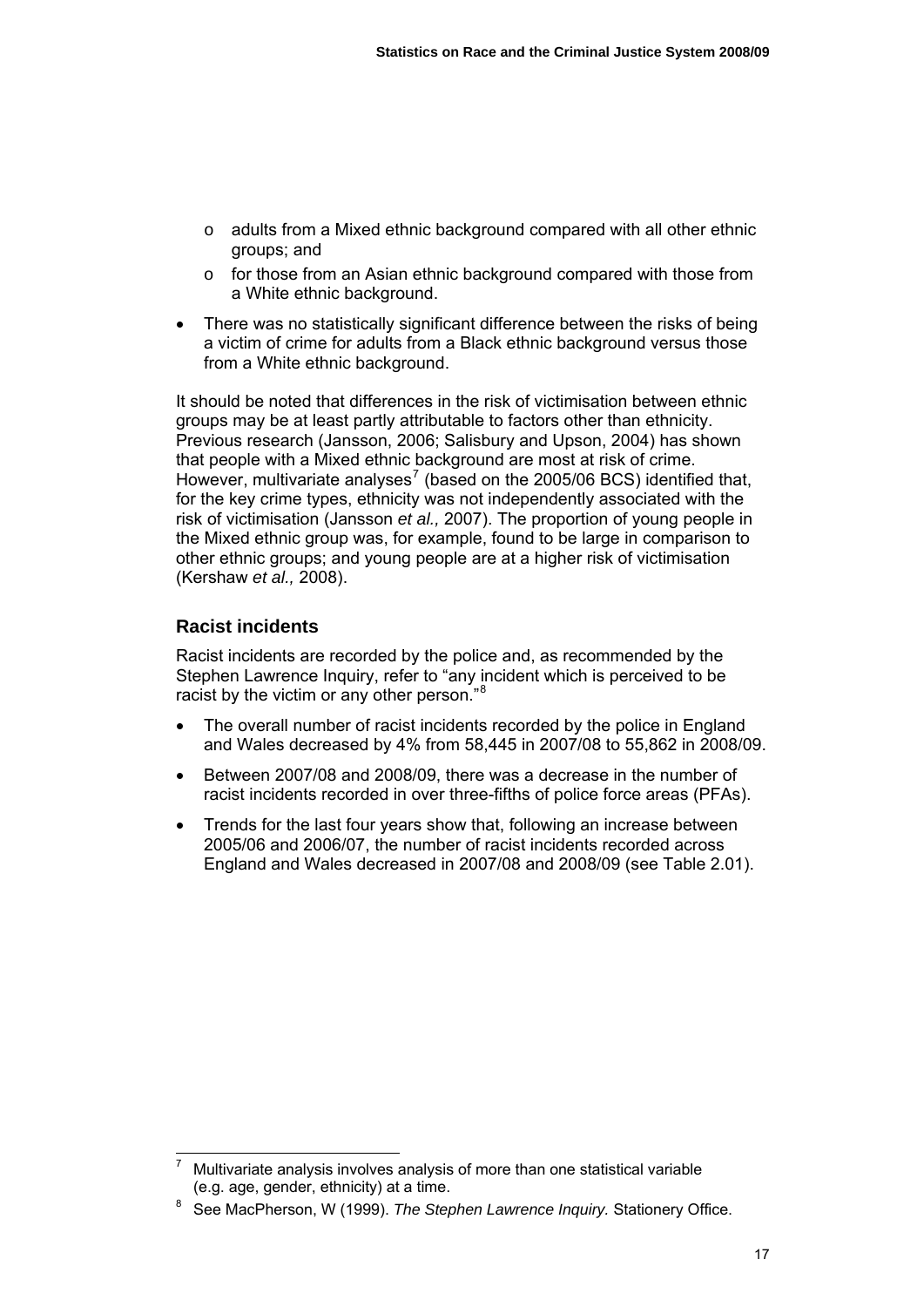| Police force area          | 2005/06 | 2006/07 | 2007/08 | 2008/09 | Change     | Change     |
|----------------------------|---------|---------|---------|---------|------------|------------|
|                            |         |         |         |         | 2005/06 to | 2007/08 to |
|                            |         |         |         |         | 2008/09    | 2008/09    |
| Avon & Somerset            | 2,062   | 2,130   | 1,884   | 1,885   | $-8.6%$    | 0.1%       |
| Bedfordshire               | 482     | 406     | 377     | 463     | $-3.9%$    | 22.8%      |
| Cambridgeshire             | 582     | 532     | 422     | 397     | $-31.8%$   | $-5.9%$    |
| Cheshire                   | 499     | 472     | 592     | 471     | $-5.6%$    | $-20.4%$   |
| Cleveland                  | 545     | 308     | 270     | 453     | $-16.9%$   | 67.8%      |
| Cumbria                    | 324     | 242     | 270     | 256     | $-21.0%$   | $-5.2%$    |
| Derbyshire                 | 830     | 697     | 892     | 714     | $-14.0%$   | $-20.0\%$  |
| Devon & Cornwall           | 1,265   | 1,116   | 1,151   | 1,001   | $-20.9%$   | $-13.0%$   |
| Dorset                     | 438     | 516     | 588     | 681     | 55.5%      | 15.8%      |
| Durham                     | 360     | 421     | 382     | 346     | $-3.9%$    | $-9.4%$    |
| Dyfed-Powys                | 171     | 217     | 167     | 181     | 5.8%       | 8.4%       |
| <b>Essex</b>               | 985     | 921     | 926     | 738     | $-25.1%$   | $-20.3%$   |
| Gloucestershire            | 497     | 425     | 525     | 537     | 8.0%       | 2.3%       |
| <b>Greater Manchester</b>  | 3,858   | 4,488   | 4,620   | 4,646   | 20.4%      | 0.6%       |
| Gwent                      | 339     | 412     | 256     | 280     | $-17.4%$   | 9.4%       |
| Hampshire                  | 1,709   | 2,665   | 2,537   | 2,107   | 23.3%      | $-16.9%$   |
| Hertfordshire              | 1,571   | 1,461   | 1,389   | 1,241   | $-21.0%$   | $-10.7%$   |
| Humberside                 | 340     | 435     | 566     | 526     | 54.7%      | $-7.1%$    |
| Kent                       | 1,353   | 1,384   | 1,429   | 1,522   | 12.5%      | 6.5%       |
| Lancashire                 | 2,313   | 2,292   | 2,452   | 2,230   | $-3.6%$    | $-9.1%$    |
| Leicestershire             | 1,367   | 1,476   | 1,317   | 1,405   | 2.8%       | 6.7%       |
| Lincolnshire               | 202     | 247     | 247     | 244     | 20.8%      | $-1.2%$    |
| London, City of            | 76      | 117     | 116     | 102     | 34.2%      | $-12.1%$   |
| Merseyside                 | 1,455   | 1,800   | 1,458   | 1,448   | $-0.5%$    | $-0.7%$    |
| Metropolitan Police        | 13,729  | 11,166  | 9,750   | 10,190  | $-25.8%$   | 4.5%       |
| Norfolk                    | 431     | 444     | 550     | 487     | 13.0%      | $-11.5%$   |
| North Wales                | 426     | 469     | 390     | 319     | $-25.1%$   | $-18.2%$   |
| North Yorkshire            | 286     | 189     | 118     | 168     | $-41.3%$   | 42.4%      |
| Northamptonshire           | 921     | 1,009   | 1,050   | 937     | 1.7%       | $-10.8%$   |
| Northumbria                | 1,417   | 1,555   | 1,361   | 1,066   | $-24.8%$   | $-21.7%$   |
| Nottinghamshire            | 1,368   | 1,445   | 1,363   | 1,014   | $-25.9%$   | $-25.6%$   |
| South Wales                | 1,719   | 1,453   | 1,332   | 1,797   | 4.5%       | 34.9%      |
| South Yorkshire            | 1,060   | 1,877   | 1,901   | 1,904   | 79.6%      | 0.2%       |
| Staffordshire              | 1,035   | 1,215   | 1,111   | 1,172   | 13.2%      | $5.5\%$    |
| Suffolk                    | 355     | 437     | 602     | 488     | 37.5%      | -18.9%     |
| Surrey                     | 1,655   | 1,670   | 1,360   | 1,151   | $-30.5%$   | $-15.4%$   |
| <b>Sussex</b>              | 1,387   | 1,513   | 1,396   | 1,001   | $-27.8%$   | $-28.3%$   |
| <b>Thames Valley</b>       | 2,223   | 2,815   | 2,728   | 2,668   | 20.0%      | $-2.2%$    |
| Warwickshire               | 440     | 498     | 524     | 484     | 10.0%      | -7.6%      |
| West Mercia                | 925     | 930     | 869     | 846     | $-8.5%$    | $-2.6%$    |
| <b>West Midlands</b>       | 3,799   | 4,027   | 3,561   | 3,110   | $-18.1%$   | $-12.7%$   |
| <b>West Yorkshire</b>      | 3,669   | 3,764   | 3,405   | 2,878   | $-21.6%$   | -15.5%     |
| Wiltshire                  | 458     | 415     | 241     | 308     | $-32.8%$   | 27.8%      |
| <b>England &amp; Wales</b> | 60,926  | 62,071  | 58,445  | 55,862  | $-8.3%$    | -4.4%      |

# **Table 2.01: Number of racist incidents, England and Wales 2005/06 to 2008/09**

Note: Some figures have been revised by forces since they were published last year.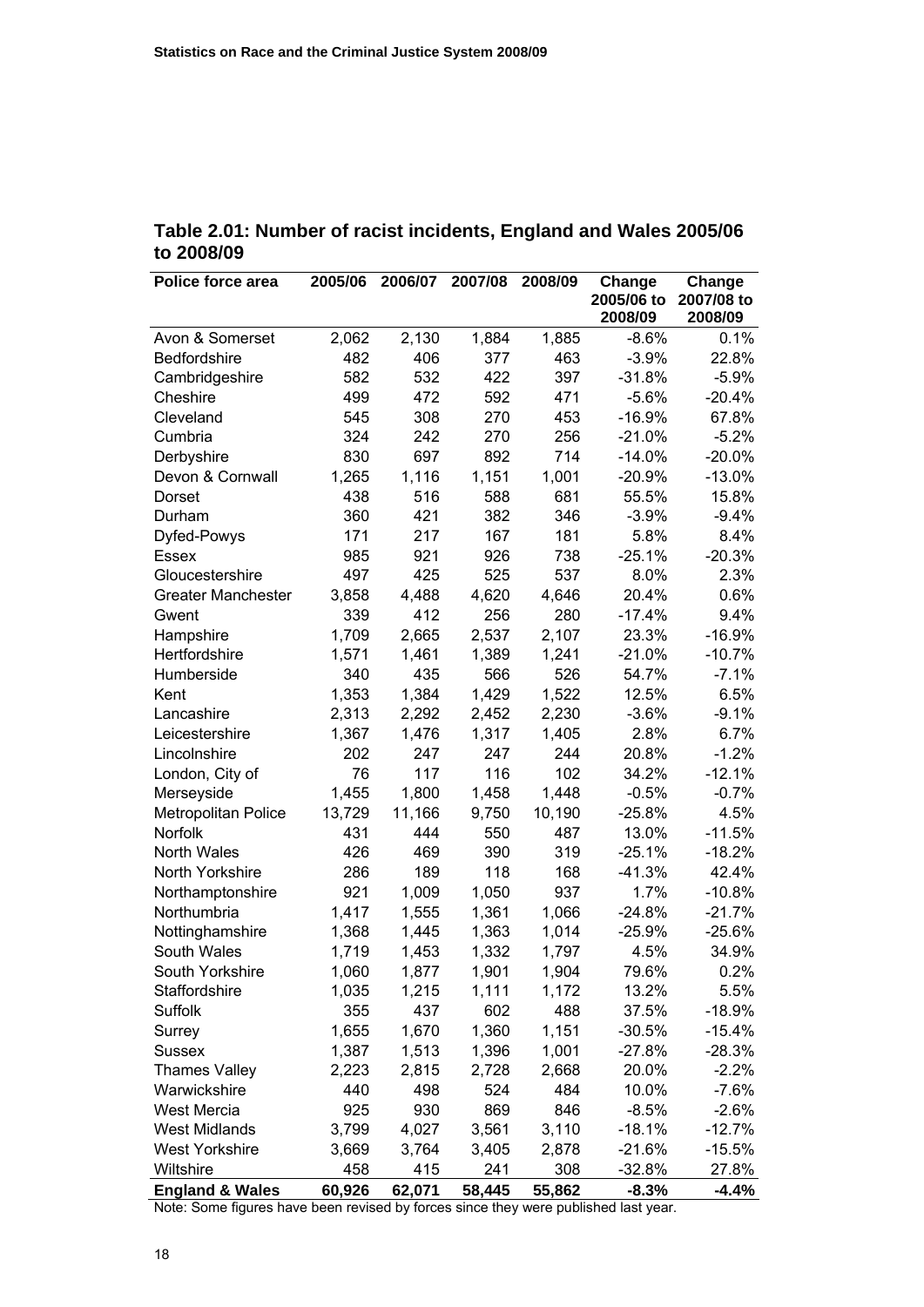For further information on racist incidents, please refer to supplementary Table S2.01.

### **Racially and religiously aggravated offences**

Racially or religiously aggravated offences relate to specific designated crimes in law that are judged to have a racial or religious aggravation. An offence may be defined as racially or religiously aggravated if: at the time of committing the offence, or immediately before or after doing so, the offender demonstrates towards the victim of the offence hostility based on the victim's membership (or presumed membership) of a racial or religious group; or the offence is motivated (wholly or partly) by hostility towards members of a racial or religious group based on their membership of that group.<sup>[9](#page-20-0)</sup>

The racially or religiously aggravated offences category traditionally comprised the following offences: harassment; less serious wounding; criminal damage; and assault without injury. In 2008/09, the term 'less serious wounding' was replaced by offences of actual bodily harm and grievous bodily harm without intent.

- In 2008/09, the police recorded 36,752 racially or religiously aggravated offences across England and Wales.
- There was an upward trend in racially or religiously aggravated offences in England and Wales as a whole between 2005/06 and 2006/07, followed by decreases in these offences in the two subsequent years. This resulted in an overall decrease between 2005/06 and 2008/09 of 11%.
- Between 2007/08 and 2008/09, there was a decrease in the number of racially or religiously aggravated offences recorded in around four-fifths of PFAs.
- In 2008/09, 41% of racially or religiously aggravated offences were cleared up, compared to 28% of equivalent non-racially or religiously aggravated offences.

<span id="page-20-0"></span> $\overline{a}$ 9 These offences were introduced into law by section 28 to 32 of the Crime and Disorder Act 1998 and section 39 of the Anti-terrorism, Crime and Security Act 2001. These aggravated offences were created to allow more severe sentencing for these specific categories of crime and as such should not be seen as a wider measure of hate crime.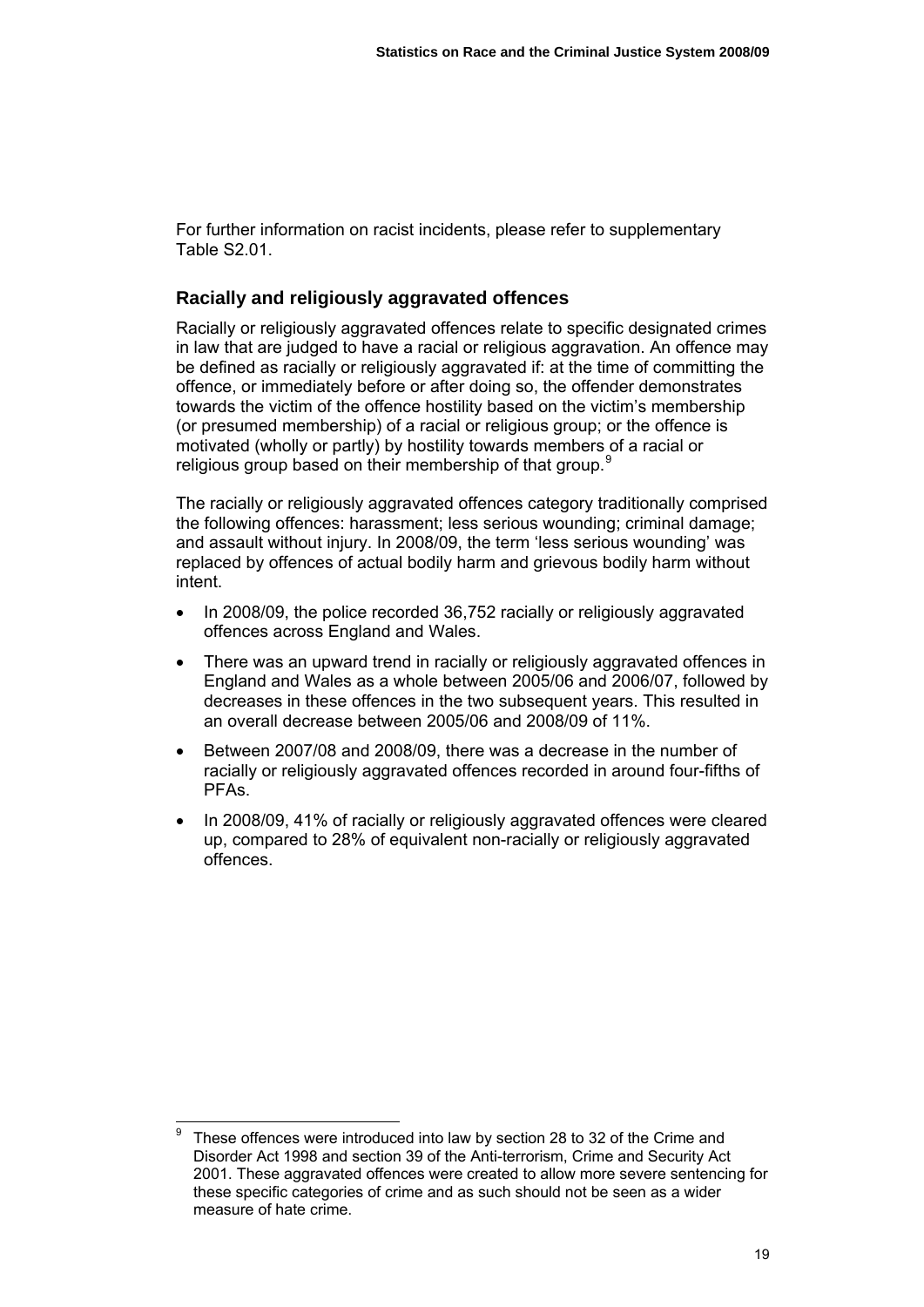| Police force area          | 2005/06 | 2006/07 | 2007/08 | 2008/09 | <b>Change 2005/06</b> |
|----------------------------|---------|---------|---------|---------|-----------------------|
| Avon and Somerset          | 1,326   | 1,337   | 1,027   | 1,148   | to 2008/09<br>$-13.4$ |
| Bedfordshire               | 339     | 308     | 292     | 230     | $-32.2$               |
| Cambridgeshire             | 322     | 351     | 365     | 402     | 24.8                  |
| Cheshire                   | 569     | 557     | 536     | 424     | $-25.5$               |
| Cleveland                  | 528     | 464     | 390     | 288     | $-45.5$               |
| Cumbria                    | 232     | 219     | 187     | 188     | $-19.0$               |
| Derbyshire                 | 494     | 492     | 554     | 469     | $-5.1$                |
| Devon and Cornwall         | 818     | 809     | 696     | 588     | $-28.1$               |
| Dorset                     | 214     | 291     | 294     | 302     | 41.1                  |
| Durham                     | 258     | 304     | 245     | 220     | $-14.7$               |
| Dyfed-Powys                | 118     | 167     | 125     | 113     | $-4.2$                |
| <b>Essex</b>               | 796     | 922     | 913     | 871     | 9.4                   |
| Gloucestershire            | 283     | 326     | 264     | 277     | $-2.1$                |
| <b>Greater Manchester</b>  | 3,398   | 3,677   | 3,637   | 3,584   | 5.5                   |
| Gwent                      | 289     | 269     | 234     | 205     | $-29.1$               |
| Hampshire                  | 1,120   | 1,326   | 1,320   | 1,089   | $-2.8$                |
| Hertfordshire              | 985     | 954     | 846     | 709     | $-28.0$               |
| Humberside                 | 417     | 655     | 407     | 374     | $-10.3$               |
| Kent                       | 798     | 935     | 858     | 755     | $-5.4$                |
| Lancashire                 | 1,363   | 1,238   | 1,042   | 846     | $-37.9$               |
| Leicestershire             | 1,007   | 1,055   | 941     | 953     | $-5.4$                |
| Lincolnshire               | 200     | 143     | 101     | 155     | $-22.5$               |
| London, City of            | 75      | 83      | 73      | 57      | $-24.0$               |
| Merseyside                 | 1,420   | 1,423   | 1,100   | 1,059   | $-25.4$               |
| Metropolitan Police        | 8,769   | 8,226   | 7,357   | 7,944   | $-9.4$                |
| Norfolk                    | 343     | 340     | 265     | 254     | $-25.9$               |
| North Wales                | 396     | 356     | 316     | 300     | $-24.2$               |
| North Yorkshire            | 205     | 234     | 172     | 191     | $-6.8$                |
| Northamptonshire           | 455     | 422     | 455     | 359     | $-21.1$               |
| Northumbria                | 834     | 924     | 729     | 808     | $-3.1$                |
| Nottinghamshire            | 566     | 715     | 793     | 840     | 48.4                  |
| South Wales                | 713     | 555     | 611     | 610     | $-14.4$               |
| South Yorkshire            | 1,032   | 1,037   | 927     | 774     | $-25.0$               |
| Staffordshire              | 805     | 889     | 760     | 760     | $-5.6$                |
| Suffolk                    | 240     | 329     | 328     | 322     | 34.2                  |
| Surrey                     | 845     | 588     | 305     | 328     | $-61.2$               |
| <b>Sussex</b>              | 710     | 991     | 776     | 586     | $-17.5$               |
| <b>Thames Valley</b>       | 1,128   | 1,483   | 1,233   | 1,350   | 19.7                  |
| Warwickshire               | 293     | 379     | 416     | 351     | 19.8                  |
| <b>West Mercia</b>         | 527     | 499     | 503     | 481     | $-8.7$                |
| <b>West Midlands</b>       | 3,071   | 3,338   | 3,249   | 2,859   | $-6.9$                |
| <b>West Yorkshire</b>      | 2,898   | 2,691   | 2,493   | 2,122   | $-26.8$               |
| Wiltshire                  | 260     | 253     | 196     | 207     | $-20.4$               |
| <b>England &amp; Wales</b> | 41,459  | 42,554  | 38,331  | 36,752  | $-11.4$               |

### **Table 2.02: Number of racially or religiously aggravated offences, England and Wales 2005/06 to 2008/09**

Note: The figures in this table have been provided by the Home Office from the database used to produce *Crime in England and Wales: Quarterly Update to June 2009*, and exclude British Transport Police.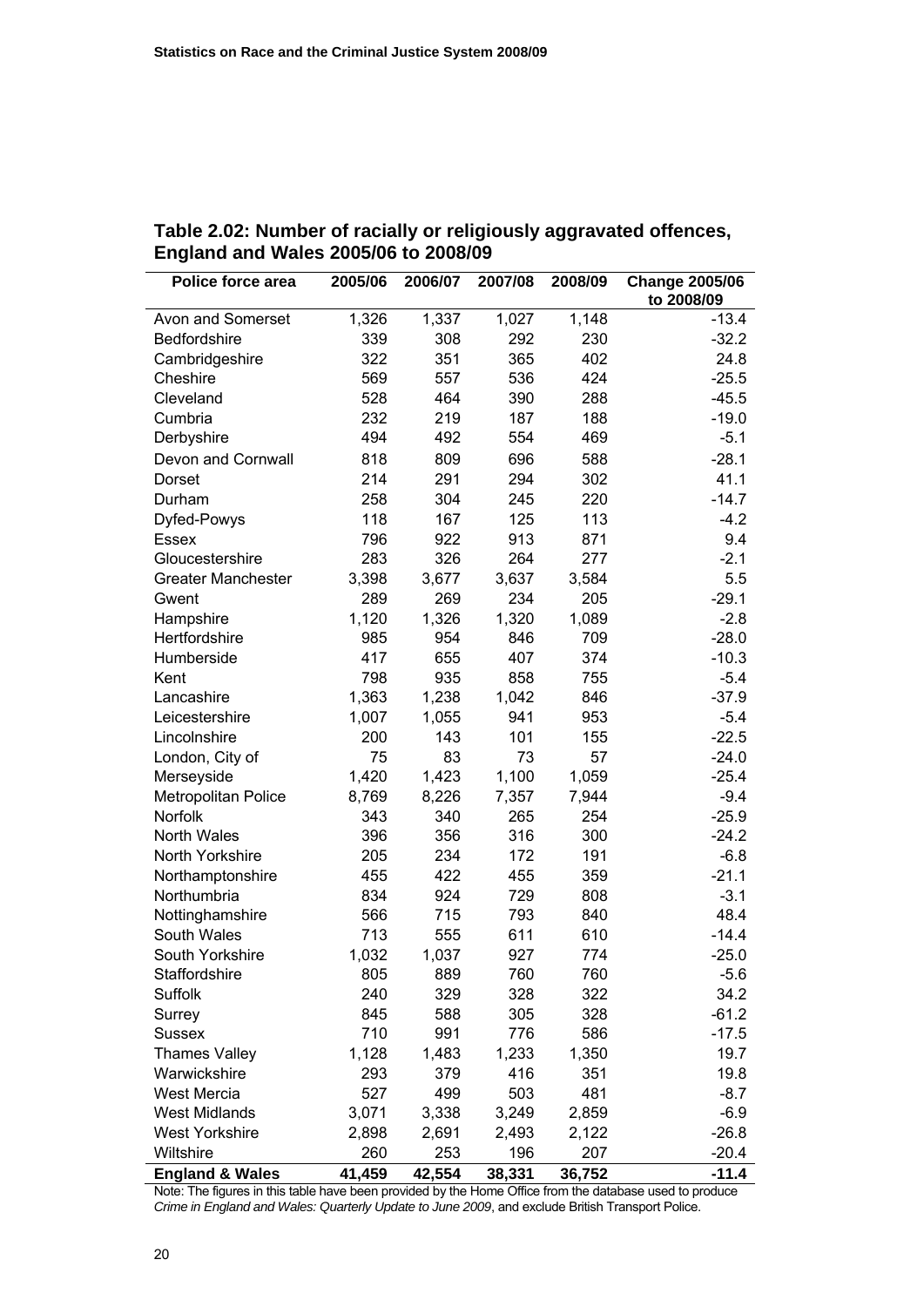For further information on racially or religiously aggravated offences, please see supplementary Table S2.02.

### **Satisfaction with overall contact with the CJS**

The Witness and Victim Experience Survey (WAVES) interviews victims and prosecution witnesses aged 18 and over whose case resulted in a charge, after the case has closed.<sup>[10](#page-22-0)</sup> Responses provided by victims involved in cases closed between April 2008 and March 2009 (see Table 2.03) suggest the following.

- Although the majority of victims were satisfied (completely, very or fairly) with their overall contact with the CJS, significantly fewer people in the Black and Mixed ethnic groups (75% and 72% respectively) reported being satisfied than in the White group (80%). A greater proportion of those from a Chinese ethnic background (88%) reported being satisfied than from a Mixed (72%), Black (75%) or Asian background (78%). These differences were statistically significant.
- When comparing victims experiencing similar crime types, significantly fewer Black victims of violence<sup>[11](#page-22-1)</sup> were satisfied (74%) than White (79%) or Asian (80%) victims of violence. For victims of theft, there was a statistically significant difference between levels of satisfaction among people from Mixed (67%) and White (80%) backgrounds.

# **Table 2.03: Percentage of victims who were satisfied (completely, very or fairly) with their overall contact with the CJS, by ethnic group (WAVES cases closed between April 2008 and March 2009)**

|                        | White | <b>Black</b> | Asian | Mixed | Chinese                  | Other                        |
|------------------------|-------|--------------|-------|-------|--------------------------|------------------------------|
| <b>All Victims</b>     | 80%   | 75%          | 78%   | 72%   | 88%                      | 78%                          |
| Victims by crime type: |       |              |       |       |                          |                              |
| <b>Violence</b>        | 79%   | 74%          | 80%   | 74%   | $\overline{\phantom{a}}$ | 78%                          |
| <b>Criminal damage</b> | 76%   | 66%          | 75%   |       | -                        |                              |
| <b>Theft</b>           | 80%   | 78%          | 74%   | 67%   | -                        | $\qquad \qquad \blacksquare$ |
| <b>Burglary</b>        | 85%   | 82%          | 81%   | 72%   | $\overline{\phantom{0}}$ | $\overline{\phantom{0}}$     |

Note: '-' denotes that the number of individuals completing this question was under 30 and therefore no percentage is shown.

The data presented from WAVES highlight possible differences in experience between BME groups for further investigation, rather than providing an explanation of such differences.

<span id="page-22-0"></span> $10$ Sensitive cases, such as sexual offences, domestic violence, crimes involving a fatality, and any crime where the defendant is a member of the victim's or witness' household, are excluded from this telephone-based survey given the particular sensitivities associated with these offences. Cases involving drug, fraud and motoring offences are also excluded.

<span id="page-22-1"></span> $11$  Please note that the WAVES violence category does not include sexual offences, domestic violence, crimes involving a fatality, and any crime where the defendant is a member of the victim's or witness' household.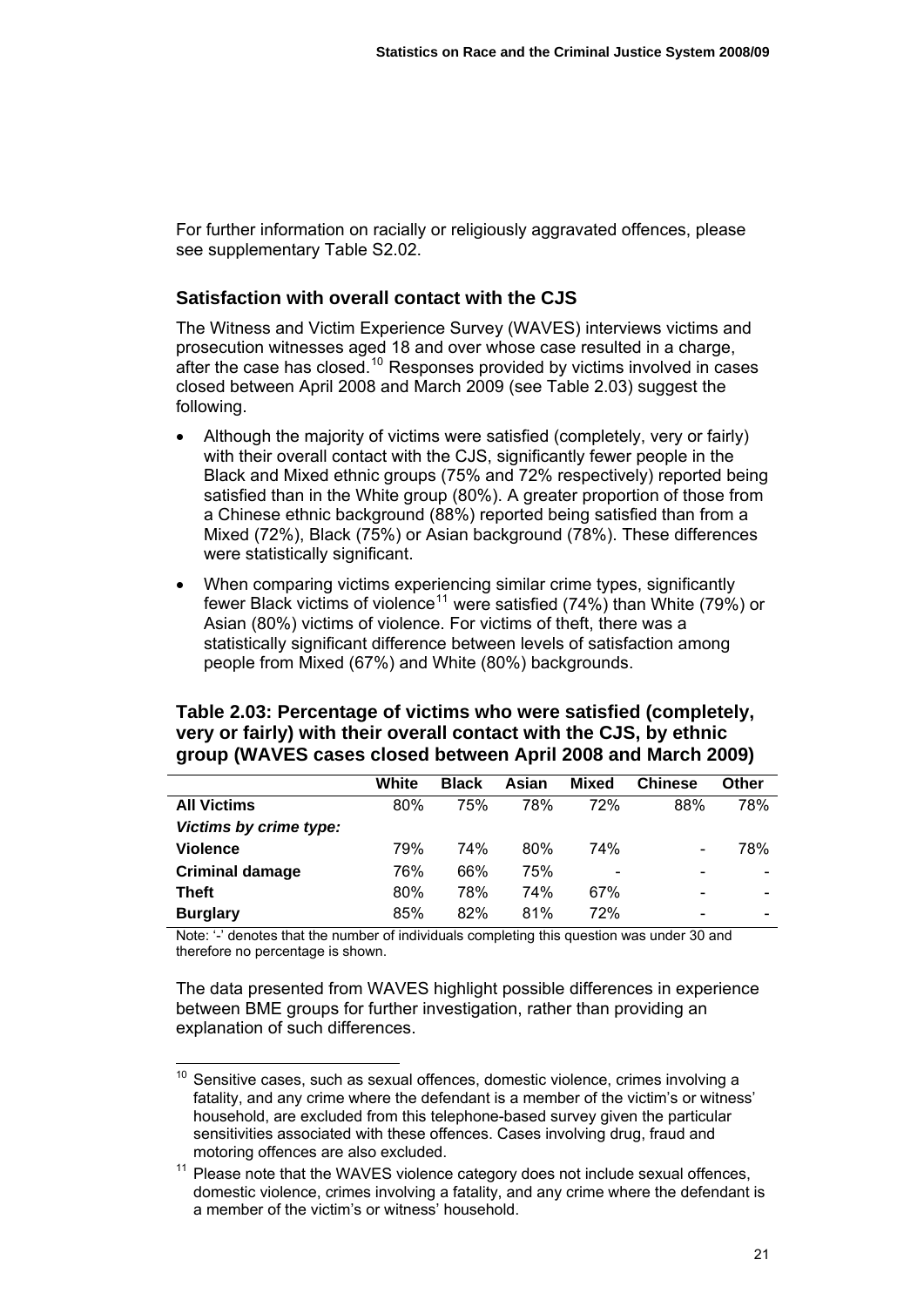# <span id="page-23-0"></span>**Chapter 3. Suspects: Stops and Arrests**

This chapter looks at individuals who are suspected of committing an offence. These individuals come into contact with the police through one (or more) of the following processes: being Stopped and Searched;**[12](#page-23-1)** being asked to Stop and Account; or by being Arrested.

- There were 10% more Stop and Searches under section 1 PACE and other legislation (hereafter referred to as Stop and Search) in 2008/09 than in the previous year. The Metropolitan Police Service saw a 22% increase in Stop and Searches over this period.
- Per 1,000 of the population, there were seven times more Stop and Searches of Black people than people from a White background in England and Wales as a whole. This is partly because 54% of the Black population of England and Wales live in London where Stop and Search is more common for all ethnic backgrounds. Per 1,000 of the population there were 47 stop and searches of people from White backgrounds and 210 of people from Black backgrounds in London, compared to 14 and 47 respectively in the rest of England and Wales.
- In the rest of England and Wales, there was large variation in the number of Stops and Searches per 1,000 population and, in some Police Force Areas, the number of Stops and Searches per 1,000 population was higher for people from a White background than those from a Black background.
- The number of Stops and Searches increased for all ethnicities in each of the past five years.
- In England and Wales as a whole, Black and Asian people have seen a greater increase in the number of Stops and Searches per 1,000 of the population relative to White people over the last five years. Per 1,000 population, Black people were Stopped and Searched 5.8 times more than White people in 2004/05 compared to 7.2 times in 2008/09. Asian people were Stopped and Searched 1.7 times more than White people in 2004/05 compared to 2.1 times more in  $2008/09$ .<sup>[13](#page-23-2)</sup>
- In 2008/09, less than 10% of Stop and Searches resulted in an Arrest across England and Wales as a whole. Stops of Asian suspects were least likely to result in an Arrest (7.7%) in comparison with other ethnic groups.
- Provisional Stop and Account numbers suggest a fall of just under 5% to 2,211,598 in 2008/09.

<span id="page-23-1"></span> $\overline{\phantom{a}}$  $12$  There are several Stop and Search police powers, but this chapter looks only at section 1, the most commonly used of the Stop and Search powers. Please refer to the glossary for more details.

<span id="page-23-2"></span><sup>&</sup>lt;sup>13</sup> Trends for Stop and Search are based on visual appearance/ officer identified data for ethnicity and therefore may differ from other values in the chapter that are based on self-identified ethnicity.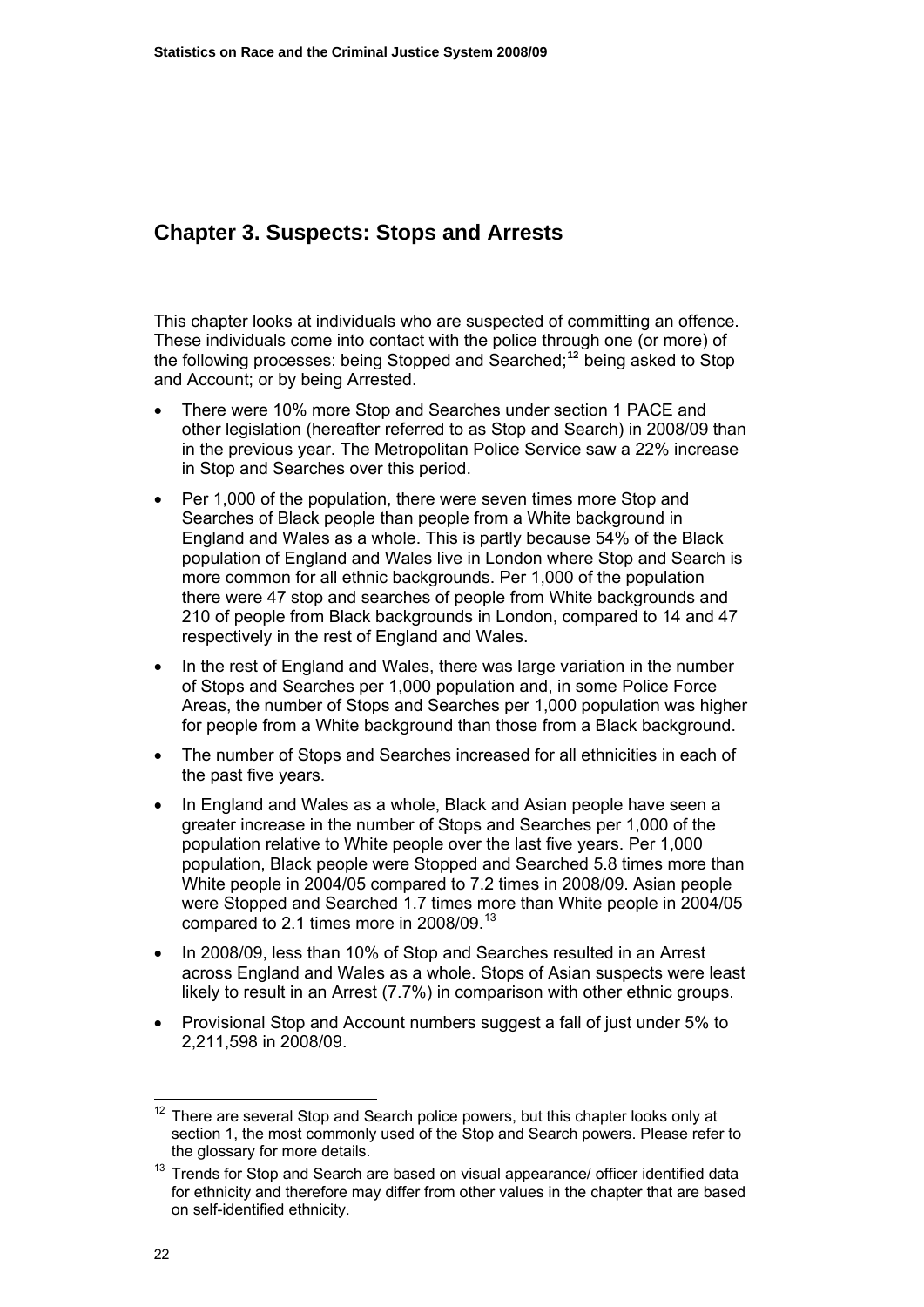- In 2008/09, more Black people were asked to Stop and Account per 1,000 population than any other ethnicity.
- There was a slight drop (just over 1%) in the total number of arrests in 2008/09 compared to 2007/08 across all of England and Wales.
- Over three times more Black people than White people per 1,000 population were arrested in 2008/09 (89 per 1,000 compared with 27 per 1,000).

# **Stop and Search**

Police officers have the power to stop and search individuals under a range of legislation, including section 1 of the Police and Criminal Evidence Act 1984 (PACE), as well as section 60 of the Criminal Justice and Public Order Act 1994, and section 44 of the Terrorism Act 2000. The commentary in this report concentrates on section 1, which is the most commonly used of the Stop and Search powers. In 2008/09, there were just over 1.1 million section 1 Stops and Searches compared with over 100,000 section 60 Stops and Searches and just under 200,000 section 44 Stop and Searches. Section 60 and section 44 data are available in the supplementary tables.

# **Table 3.01: Stop and Search section 1 PACE and other legislation, self-identified ethnicity, 2008/09**

|                | White | <b>Black</b> | Asian   | Mixed   | <b>Chinese</b> | <b>Not</b>    | Total     |
|----------------|-------|--------------|---------|---------|----------------|---------------|-----------|
|                |       |              |         |         | or             | <b>Stated</b> |           |
|                |       |              |         |         | Other          |               |           |
| <b>Met</b>     | 44.4% | 29.3%        | 12.6%   | 3.6%    | 2.3%           | 7.8%          | 481.777   |
| <b>Rest of</b> | 83.4% | 4.2%         | 5.9%    | $2.2\%$ | 0.5%           | $3.7\%$       | 660,986   |
| E&W            |       |              |         |         |                |               |           |
| E&W            | 67.0% | 14.8%        | $8.8\%$ | 2.8%    | $1.3\%$        | $5.4\%$       | 1,142,763 |

- The number of Stop and Searches grew by around 10% from 1,036,363 in 2007/08 to 1,142,763 in 2008/09. Most of this growth is accounted for by a 22% increase in the use of the power by the Metropolitan Police Service, while the rest of England and Wales increased its use by 3%.
- By using population data, it is possible to adjust the figures on Stop and Search to represent the impact on different ethnic groups per 1,000 population. Table 3.02 below shows that, in England and Wales as a whole, each of the BME groups have a greater number of Stop and Searches per 1,000 population than White people, with the biggest difference in most areas being between the Black and White groups.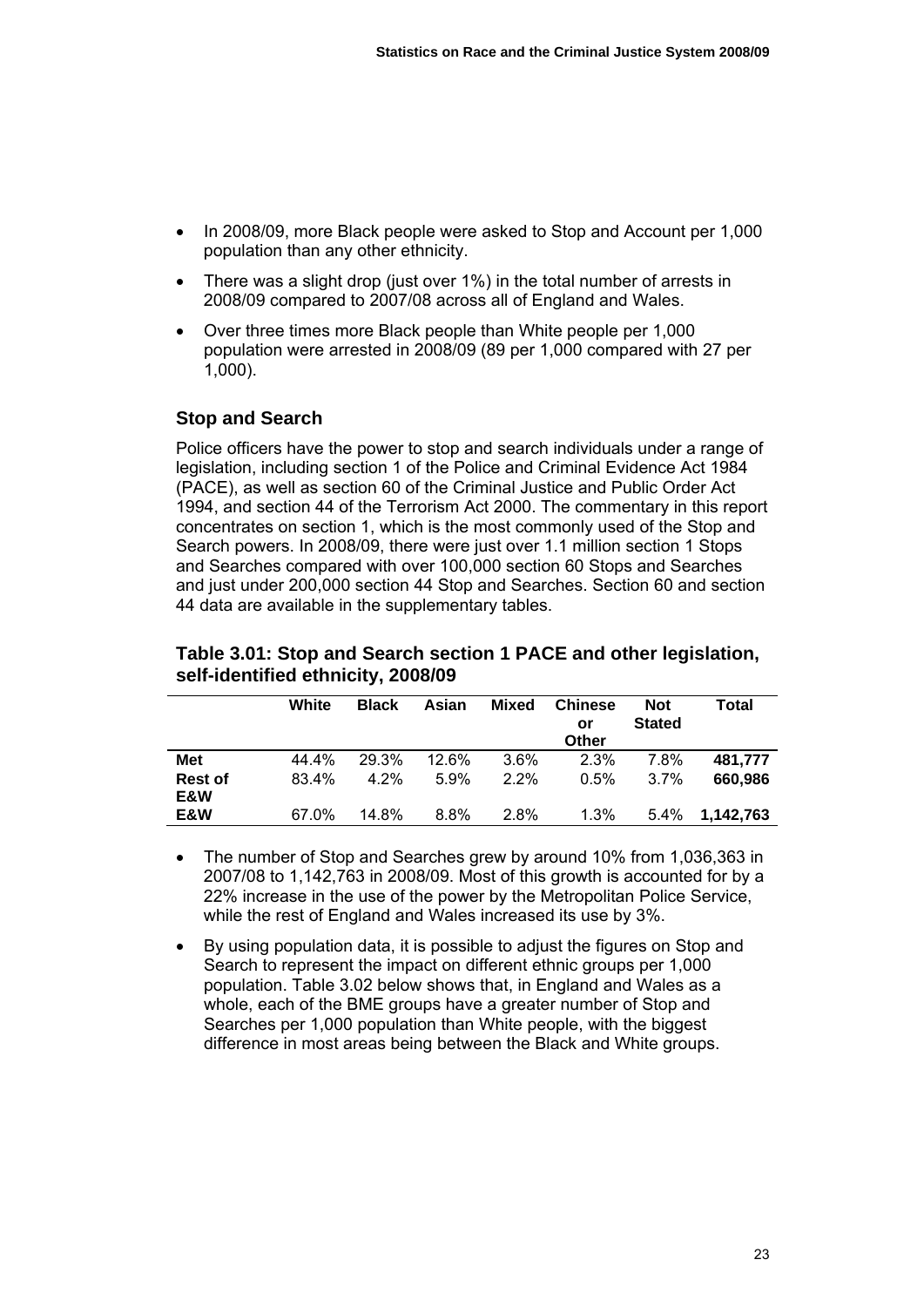# **Table 3.02: Stop and Search section 1 PACE and other legislation per 1,000 population, self-identified ethnicity, England and Wales 2008/09**

|                             |              |                |                |                | <b>Chinese</b> | All     |
|-----------------------------|--------------|----------------|----------------|----------------|----------------|---------|
| <b>Police Force Area</b>    | <b>White</b> | <b>Black</b>   | Asian          | <b>Mixed</b>   | or Other       | persons |
| <b>Avon &amp; Somerset</b>  | 8            | 72             | 9              | 26             | 1              | 13      |
| <b>Bedfordshire</b>         | 12           | 52             | 24             | 48             | 3              | 16      |
| Cambridgeshire              | 8            | 14             | 10             | 11             | 4              | 8       |
| <b>Cheshire</b>             | 5            | 13             | 5              | 9              | 5              | 6       |
| <b>Cleveland</b>            | 24           | 20             | 14             | 13             | 74             | 24      |
| Cumbria                     | 19           | 13             | 18             | 6              | 10             | 19      |
| <b>Derbyshire</b>           | 8            | 25             | 14             | 26             | 4              | 9       |
| <b>Devon &amp; Cornwall</b> | 15           | 26             | 7              | 20             | 5              | 15      |
| <b>Dorset</b>               | 10           | 55             | 9              | 23             | 6              | 10      |
| <b>Durham</b>               | 10           | $\overline{7}$ | 3              | $\overline{4}$ | 1              | 10      |
| <b>Dyfed-Powys</b>          | 22           | 65             | 34             | 29             | 10             | 23      |
| <b>Essex</b>                | 6            | 19             | 7              | 19             | 6              | 7       |
| <b>Gloucestershire</b>      | 11           | 47             | 12             | 31             | 5              | 12      |
| <b>Greater Manchester</b>   | 20           | 79             | 30             | 59             | 10             | 22      |
| Gwent                       | 13           | 91             | 34             | 33             | 8              | 14      |
| Hampshire                   | 14           | 67             | 19             | 36             | 10             | 15      |
| <b>Hertfordshire</b>        | 18           | 59             | 34             | 52             | 10             | 20      |
| <b>Humberside</b>           | 13           | 22             | 13             | 21             | 27             | 14      |
| Kent                        | 11           | 33             | 11             | 21             | 6              | 11      |
| Lancashire                  | 16           | 32             | 24             | 24             | 3              | 17      |
| Leicestershire              | 19           | 76             | 29             | 58             | 6              | 23      |
| Lincolnshire                | 22           | 35             | 13             | 19             | $\overline{2}$ | 22      |
| <b>Merseyside</b>           | 38           | 82             | 21             | 40             | 18             | 39      |
| London $14$                 | 47           | 210            | 71             | 93             | 47             | 74      |
| <b>Norfolk</b>              | 15           | 53             | 14             | 33             | 3              | 15      |
| Northamptonshire            | 18           | 58             | 20             | 56             | 4              | 19      |
| <b>Northumbria</b>          | 26           | 24             | 17             | 16             | 3              | 25      |
| <b>North Wales</b>          | 13           | 53             | 18             | 13             | 6              | 13      |
| <b>North Yorkshire</b>      | 13           | 19             | 16             | 11             | 3              | 13      |
| Nottinghamshire             | 4            | 21             | $\overline{7}$ | 15             | $\overline{2}$ | 5       |
| <b>South Wales</b>          | 15           | 91             | 16             | 25             | 6              | 16      |
| <b>South Yorkshire</b>      | 21           | 76             | 41             | 55             | 3              | 24      |
| <b>Staffordshire</b>        | 10           | 43             | 23             | 32             | 5              | 11      |
| <b>Suffolk</b>              | 9            | 29             | $\overline{7}$ | 28             | 5              | 10      |
| <b>Surrey</b>               | 16           | 39             | 22             | 28             | 6              | 17      |
| <b>Sussex</b>               | 12           | 38             | 22             | 23             | 3              | 13      |
| <b>Thames Valley</b>        | 12           | 47             | 28             | 45             | 5              | 16      |
| Warwickshire                | 10           | 47             | 12             | 57             | 3              | 11      |
| <b>West Mercia</b>          | 11           | 36             | 24             | 36             | 4              | 12      |
| <b>West Midlands</b>        | 7            | 36             | 24             | 28             | 6              | 12      |
| <b>West Yorkshire</b>       | 22           | 55             | 35             | 55             | 9              | 25      |
| <b>Wiltshire</b>            | 8            | 51             | 7              | 24             | 4              | 9       |
| E&W-London                  | 14           | 47             | 24             | 34             | $\overline{7}$ | 16      |
| <b>England and Wales</b>    | 18           | 135            | 40             | 52             | 20             | 24      |

<span id="page-25-0"></span> $\overline{\phantom{a}}$  $14$  To enable the calculation of rates per 1,000 population, figures for 'London' in the above table include data for both the Metropolitan police force area and the City of London. Elsewhere in this chapter, data for the two police force areas have been reported separately.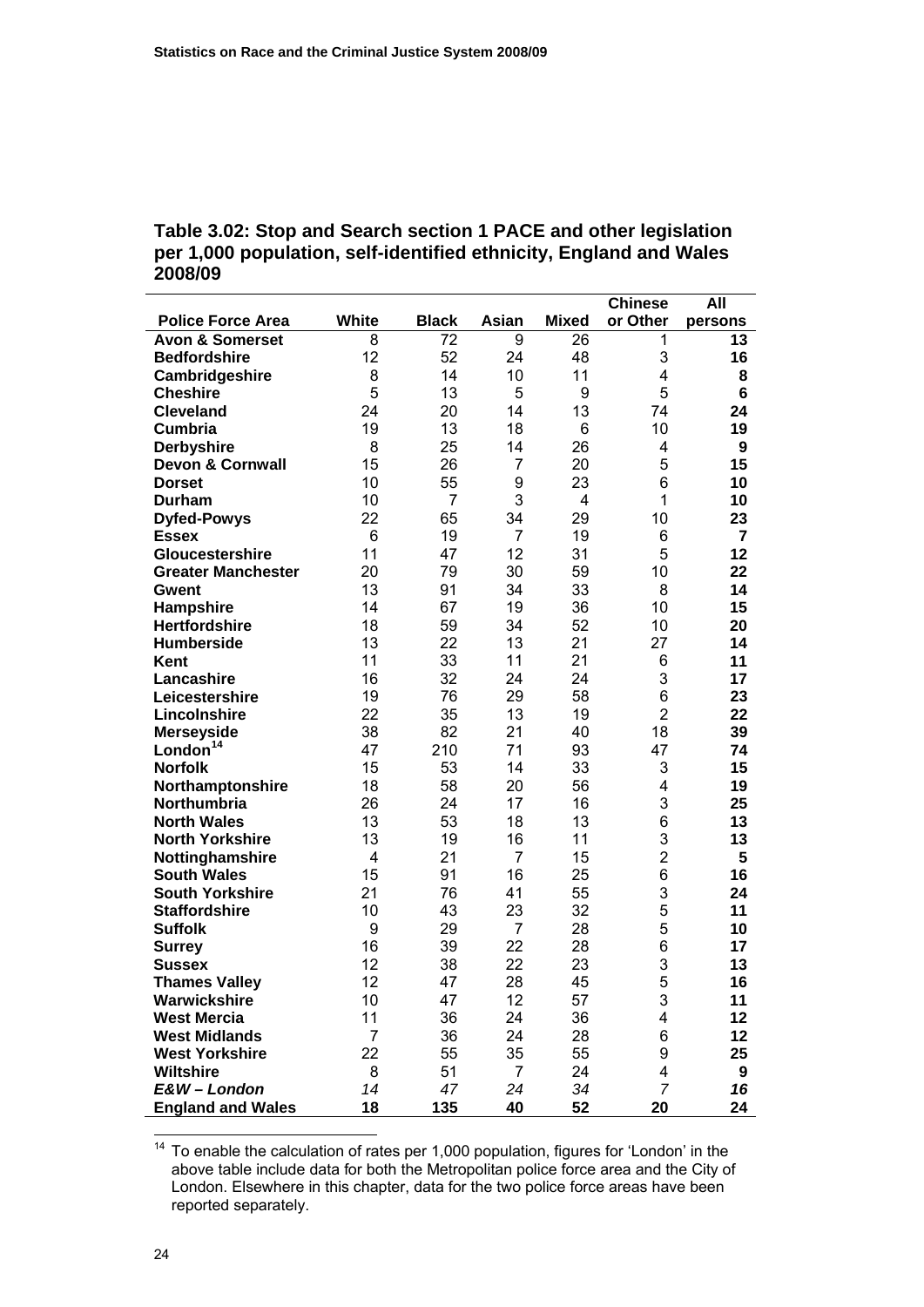- When referring to the rate per population<sup>[15](#page-26-0)</sup> for England and Wales, it is important to bear in mind that the higher rate than that obtained for London and the rest of England and Wales is the product of the aggregation of forty-two PFAs each with different distributions of both ethnic population and use of Stop and Search. While the Metropolitan Police Service accounts for 14% of the England and Wales population, 42% of Stop and Searches are carried out in the Metropolitan Police Service.
- After accounting for the differences in ethnic populations across England and Wales, in London, 4.5 times more Black people were stopped and searched than White people (210 per 1,000 compared with 47 per 1,000). In the rest of England Wales, 3.3 times more Black people than White people were Stopped and Searched (47 per 1,000 compared with 14 per 1,000). In England and Wales as a whole, 7.5 times more Black people were stopped and searched than White people (135 per 1,000 versus 18 per 1,000). These figures are similar to those for 2007/08.
- Across individual PFAs, the rate of Stop and Searches per 1,000 population for Black compared with White persons ranged from 9.1 times in Avon and Somerset to 0.7 times in Cumbria and Durham. This means that, in Cumbria and Durham, more White people are Stopped and Searched per 1,000 population than Black people.
- For people from an Asian background, the rate of Stop and Searches per 1,000 population compared to White people ranged from 3.3 times in West Midlands to 0.3 times in Durham.<sup>[16](#page-26-1)</sup>
- For those persons from a Mixed background, the rate of Stop and Searches per 1,000 ranged from 5.5 times in Warwickshire to 0.3 times in Cumbria.
- The Chinese or Other to White rate of Stop and Searches per 1,000 population ranged from 3.1 times in Cleveland to 0.1 times in Northumbria.

| Year    | White   | <b>Black</b> | Asian   | Other  | Total     |
|---------|---------|--------------|---------|--------|-----------|
| 2004/05 | 627.579 | 118.165      | 59.954  | 12.733 | 818,431   |
| 2005/06 | 634.426 | 135.262      | 69.274  | 14.101 | 853,063   |
| 2006/07 | 690.643 | 152.120      | 77.421  | 14.755 | 934.939   |
| 2007/08 | 738.893 | 172.896      | 89.884  | 17.678 | 1,019,351 |
| 2008/09 | 796.434 | 205,700      | 105.731 | 18.393 | 1,126,258 |

# **Table 3.03: Trends in Stop and Search section 1 PACE and other legislation, England and Wales 2004/05 to 2008/09[17](#page-26-2)**

<span id="page-26-0"></span> $\overline{\phantom{a}}$  $15$  ONS experimental population estimates by ethnic group have been used to create per 1,000 population numbers for each of the ethnic groups.

<span id="page-26-1"></span><sup>&</sup>lt;sup>16</sup> When comparing the rate of Stop and Searches per 1,000 population, a value of below one indicates that White people were Stopped and Searched in greater numbers per 1,000 population, than those of the comparative ethnicity.

<span id="page-26-2"></span> $17$  Trend data is based on officer defined ethnicity and therefore slight differences may be seen in the tables compared to those that use self-defined ethnicity.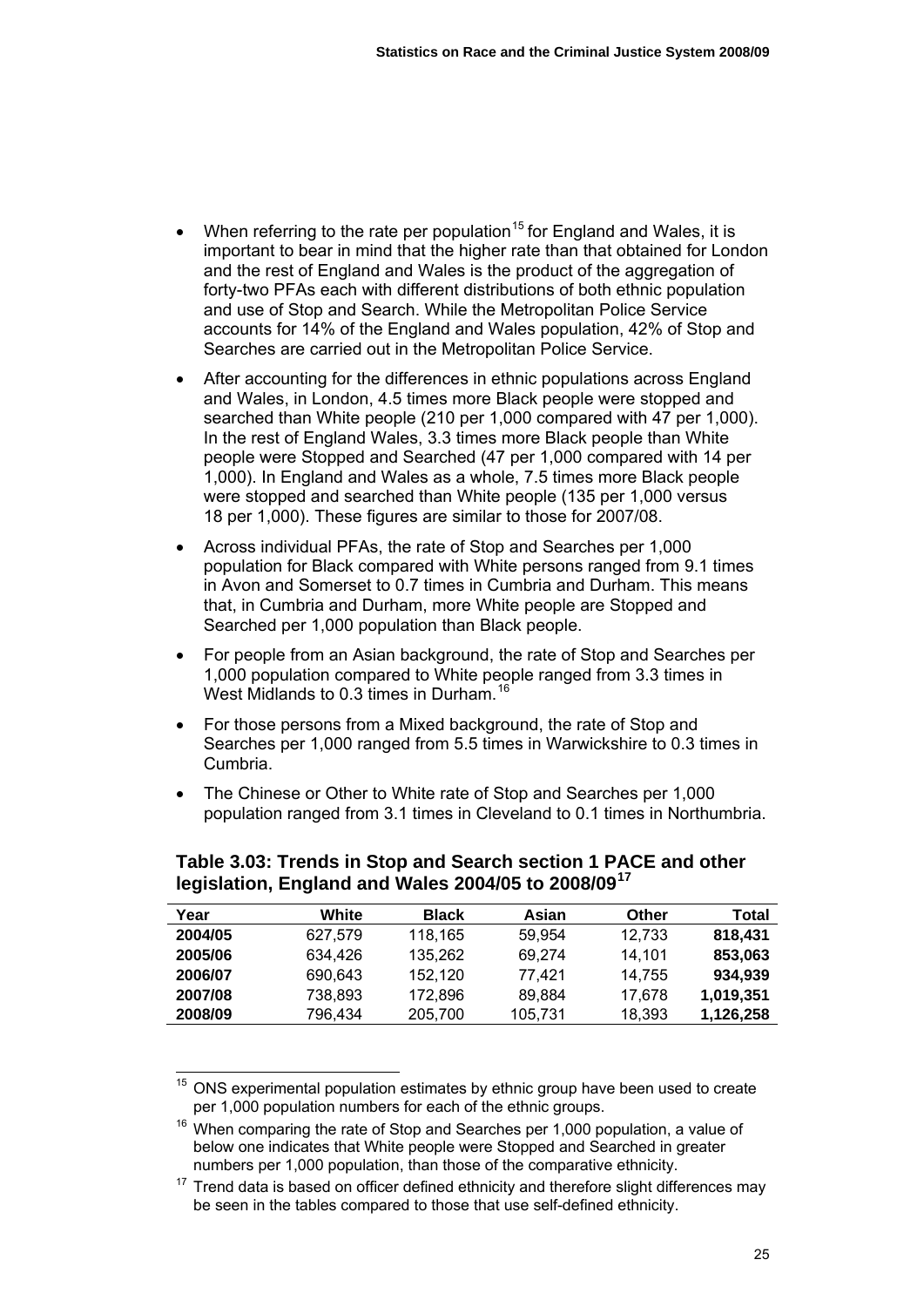• Table 3.03 shows that the use of Stop and Search has increased each year for the past five years across all ethnic groups. The greatest percentage rises over this period were recorded for the Black and Asian groups where the number of Stop and Searches increased by over 70% between 2004/05 and 2008/09.

### **Table 3.04: Stop and Search section 1 PACE and other legislation per 1,000 population, officer identified ethnicity, England and Wales 2004/05 to 2008/09**

| Year    | White | <b>Black</b> | Asian | Other |
|---------|-------|--------------|-------|-------|
| 2004/05 | 14.8  | 86.4         | 25.9  | 18.1  |
| 2005/06 | 14.9  | 95.0         | 28.4  | 18.4  |
| 2006/07 | 16.2  | 103.0        | 30.3  | 17.9  |
| 2007/08 | 17.3  | 112.9        | 33.6  | 20.1  |
| 2008/09 | 18.6  | 134.3        | 39.5  | 20.9  |

- After accounting for the differences in ethnic populations across England and Wales per 1,000 population, each ethnicity has seen an increase from 2004/05.
- Per 1,000 of the population, Black persons were Stopped and Searched 5.8 times more than White people in 2004/05 compared to 7.2 times more in 2008/09.
- Per 1,000 of the population, Asian persons were Stopped and Searched 1.7 times more than White people in 2004/05 compared with 2.1 times more in 2008/09.

|                        | White    | <b>Black</b> | Asian   | Mixed    | Chinese<br>or Other | <b>Not</b><br><b>Stated</b> | Total |
|------------------------|----------|--------------|---------|----------|---------------------|-----------------------------|-------|
| <b>Met</b>             | 8.6%     | 8.9%         | $7.1\%$ | 10.3%    | $10.4\%$            | 6.8%                        | 8.5%  |
| <b>Rest of E&amp;W</b> | $10.9\%$ | $10.8\%$     | 8.6%    | $97\%$   | $13.1\%$            | 10.4%                       | 10.8% |
| E&W                    | $10.3\%$ | $9.3\%$      | 7.7%    | $10.0\%$ | $11.0\%$            | 8.3%                        | 9.8%  |

# **Table 3.05: Percentage of resultant arrests for Stop and Search section 1 PACE and other legislation, self-identified ethnicity, 2008/09**

- In 2008/09, less than 10% of Stop and Searches resulted in an Arrest. With the exception of the Mixed ethnic group, Stop and Searches in the Metropolitan Police Service area led to fewer resultant Arrests than in the rest of England and Wales.
- In England and Wales, people of Asian ethnicity had the lowest proportion of resultant Arrests (8%), with Chinese or Other the highest (11%).

Stop and Search is an important detection tool for the police – it allows officers to search individuals without the need for an arrest to take place. A 10% arrest rate from Searches under section 1 PACE (and other legislation) does not indicate a misuse of the power.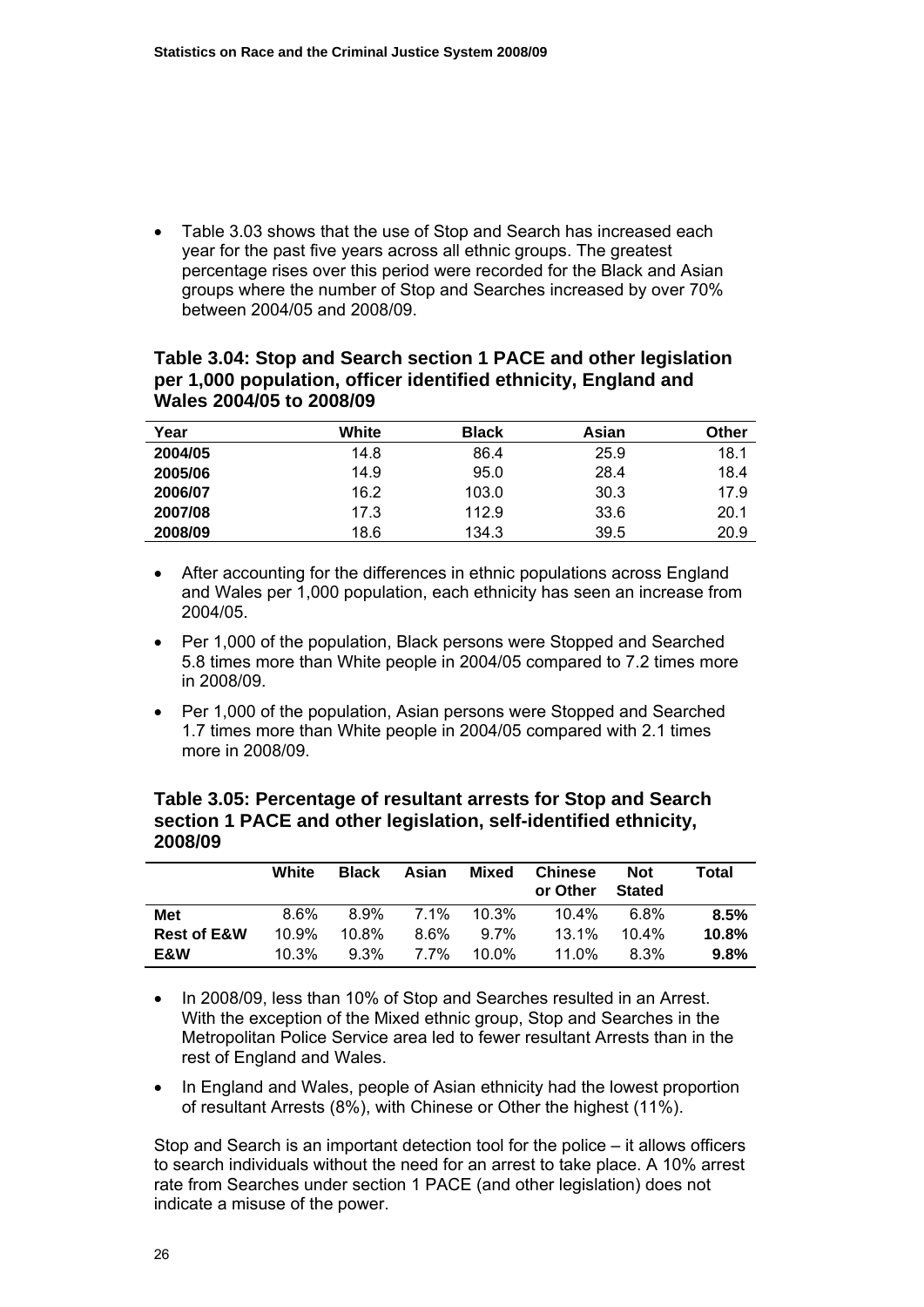For further information on Stop and Search section 1 please refer to supplementary Tables S3.01–S3.04. Stop and Search section 60 and section 44 can be found in supplementary Tables S3.05–S3.08.

# **Stop and Account**

Following recommendations in the Macpherson Report**[18](#page-28-0)** on the Stephen Lawrence inquiry, police forces in England and Wales record all stops (statutory and non-statutory) of members of the public. A Stop and Account is where an officer requests a person in a public place to account for himself/herself in relation to one or more of the following: his/her actions; his/her behaviour; his/her presence in an area; or his/her possessions.

The Stop and Account data are currently provisional. A confirmed dataset will be available in the autumn of this year.

|                        | White | Black   | Asian   | Mixed   | <b>Chinese</b><br>or Other | <b>Not</b><br><b>Stated</b> | Total          |
|------------------------|-------|---------|---------|---------|----------------------------|-----------------------------|----------------|
| Met                    | 56.8% | 14.8%   | 13.7%   | 2.9%    | $2.4\%$                    | $9.4\%$                     | 600.227        |
| <b>Rest of E&amp;W</b> | 87.2% | $3.4\%$ | $3.9\%$ | $1.7\%$ | $0.6\%$                    |                             | 3.3% 1,611,371 |
| E&W                    | 78.9% | 6.5%    | $6.6\%$ | $2.0\%$ | $1.1\%$                    |                             | 4.9% 2.211.598 |

### **Table 3.06: Stop and Account (provisional), self-identified ethnicity, 2008/09**

Provisional figures suggest that overall. Stop and Account numbers have fallen from 2,353,918 in 2007/08 to 2,211,598 in 2008/09, a reduction of 6%. However this is mainly due to the reduction in White Stop and Accounts in the rest of England and Wales.

 The Metropolitan Police Service saw an increase in Stop and Account across all ethnicities in 2008/09 compared with 2007/08, ranging from an increase of 40% for White persons to over 60% for Asians.

For further information on Stop and Account please refer to supplementary Table S3.09.

### **Arrests**

 $\overline{a}$ 

Because the ethnicity of all those who commit crime is not known, a robust baseline for assessing whether the figures on arrests are disproportionate or reflect the ethnic background of offenders is not available. However, findings from the longitudinal analysis of the *Offending, Crime and Justice Survey 2003–06* (Hales *et al,* 2009**[19](#page-28-1)**) suggested that an individual's ethnic group was not significantly associated with increased or reduced likelihood of offending.

<sup>18</sup> <http://www.archive.official-documents.co.uk/document/cm42/4262/4262.htm>

<span id="page-28-1"></span><span id="page-28-0"></span><sup>&</sup>lt;sup>19</sup> http://rds.homeoffice.gov.uk/rds/offending\_survey.html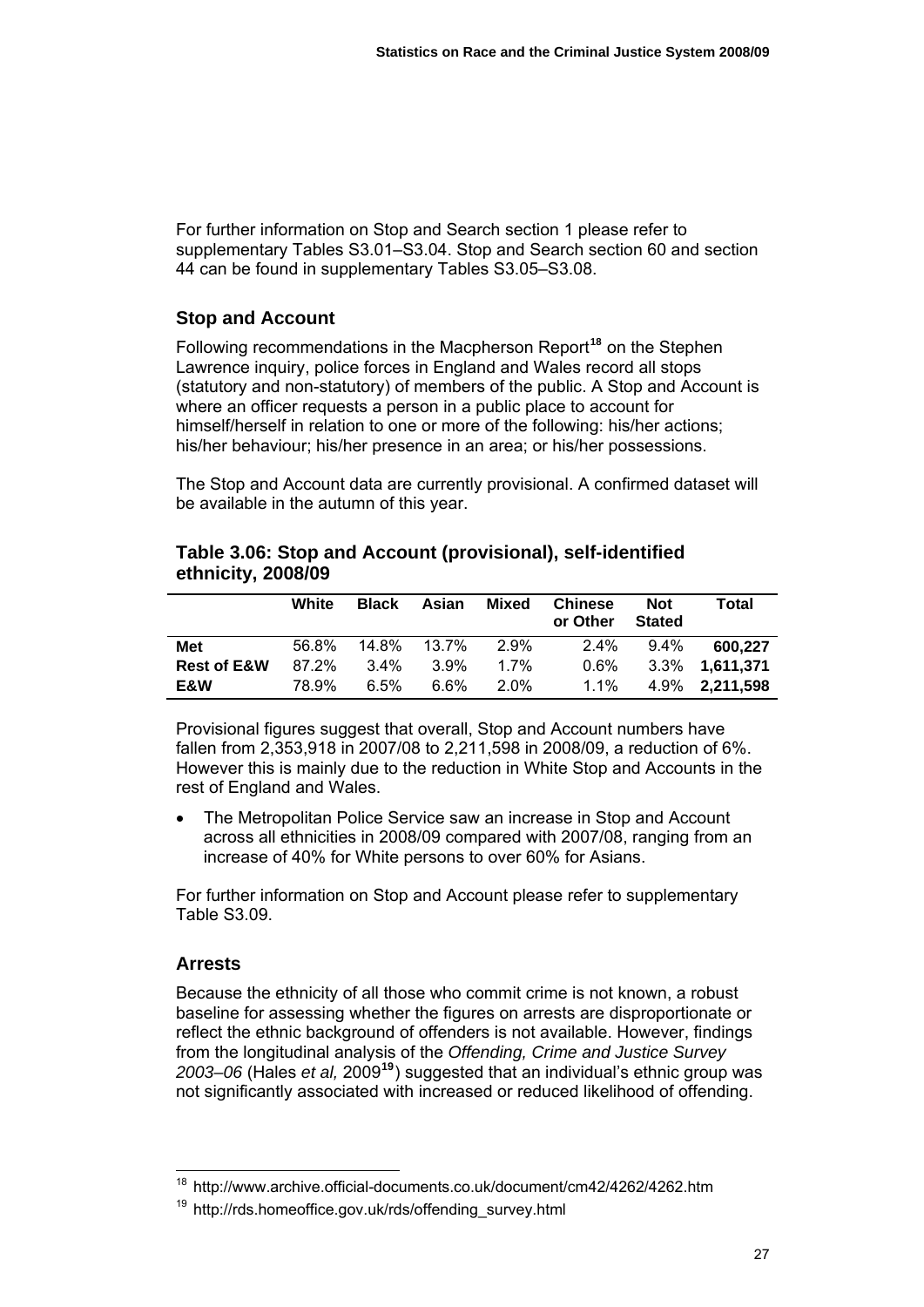Against this background, the arrests data presented are best seen as evidence of whom the police suspect of committing crime.

|                        | White | <b>Black</b> | Asian   | Mixed | <b>Chinese</b><br>or Other | <b>Not</b><br><b>Stated</b> | Total          |
|------------------------|-------|--------------|---------|-------|----------------------------|-----------------------------|----------------|
| <b>Met</b>             | 49.6% | 27.2%        | 10.9%   | 5.6%  | $3.6\%$                    | $3.1\%$                     | 227.883        |
| <b>Rest of E&amp;W</b> | 86.3% | $4.0\%$      | $4.4\%$ | 2.2%  | 1.0%                       |                             | 2.1% 1,230,546 |
| E&W                    | 80.6% | 7.6%         | $5.4\%$ | 2.8%  | $1.4\%$                    |                             | 2.2% 1,458,429 |

• The number of arrests in England and Wales has fallen slightly from 1,475,266 in 2007/08 to 1,458,429 in 2008/09, a decrease of over 1%. However, the Metropolitan Police Service showed an increase of over 4%.

 The ethnic distribution of Arrests has remained similar over the last two years. In the Metropolitan Police Service, White persons account for around half of the Arrests, Black people for just over a quarter and Asians for around a tenth. In the rest of England and Wales, White persons accounted for over 86% of Arrests and Black and Asian persons only around 4% each.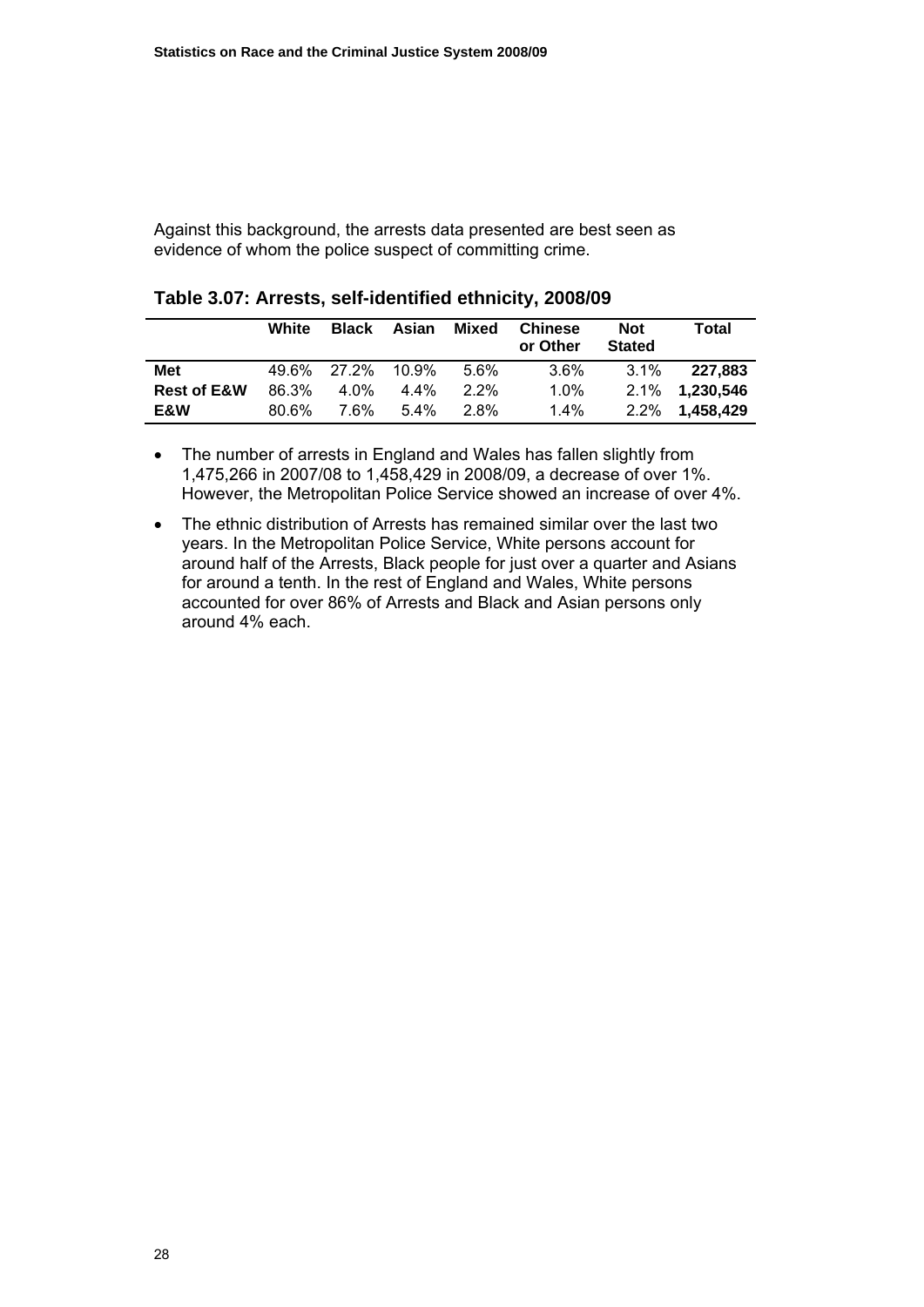| <b>Police Force Area</b>    | <b>White</b> | <b>Black</b> | Asian | <b>Mixed</b> | <b>Chinese</b> | All     |
|-----------------------------|--------------|--------------|-------|--------------|----------------|---------|
|                             |              |              |       |              | or Other       | persons |
| <b>Avon &amp; Somerset</b>  | 22           | 105          | 19    | 58           | 11             | 24      |
| <b>Bedfordshire</b>         | 27           | 84           | 44    | 98           | 19             | 32      |
| Cambridgeshire              | 28           | 72           | 38    | 61           | 18             | 31      |
| <b>Cheshire</b>             | 23           | 58           | 21    | 25           | 33             | 23      |
| <b>Cleveland</b>            | 43           | 69           | 43    | 59           | 44             | 44      |
| <b>Cumbria</b>              | 28           | 34           | 21    | 26           | 21             | 28      |
| <b>Derbyshire</b>           | 25           | 85           | 38    | 72           | 34             | 26      |
| <b>Devon &amp; Cornwall</b> | 17           | 36           | 19    | 24           | 16             | 18      |
| <b>Dorset</b>               | 24           | 78           | 31    | 53           | 18             | 26      |
| <b>Durham</b>               | 34           | 43           | 24    | 38           | 15             | 34      |
| <b>Dyfed-Powys</b>          | 26           | 82           | 31    | 13           | 29             | 26      |
| <b>Essex</b>                | 34           | 108          | 35    | 67           | 35             | 36      |
| Gloucestershire             | 27           | 124          | 24    | 72           | 43             | 30      |
| <b>Greater Manchester</b>   | 32           | 83           | 33    | 83           | 23             | 34      |
| <b>Gwent</b>                | 32           | 197          | 75    | 94           | 56             | 34      |
| Hampshire                   | 25           | 75           | 24    | 52           | 22             | 26      |
| <b>Hertfordshire</b>        | 22           | 65           | 25    | 60           | 17             | 25      |
| <b>Humberside</b>           | 29           | 52           | 30    | 47           | 34             | 30      |
| Kent                        | 27           | 79           | 36    | 37           | 69             | 30      |
| Lancashire                  | 35           | 29           | 29    | 94           | 5              | 35      |
| Leicestershire              | 23           | 77           | 27    | 67           | 34             | 26      |
| Lincolnshire                | 31           | 55           | 22    | 39           | 31             | 31      |
| <b>Merseyside</b>           | 34           | 90           | 23    | 51           | 38             | 36      |
| London <sup>20</sup>        | 25           | 93           | 29    | 70           | 35             | 35      |
| <b>Norfolk</b>              | 24           | 78           | 22    | 41           | 19             | 25      |
| Northamptonshire            | 24           | 99           | 26    | 59           | 25             | 26      |
| Northumbria                 | 45           | 63           | 35    | 31           | 17             | 45      |
| <b>North Wales</b>          | 33           | 138          | 43    | 31           | 52             | 34      |
| <b>North Yorkshire</b>      | 30           | 40           | 16    | 11           | 37             | 31      |
| Nottinghamshire             | 35           | 122          | 45    | 114          | 21             | 38      |
| <b>South Wales</b>          | 28           | 147          | 30    | 49           | 41             | 31      |
| <b>South Yorkshire</b>      | 31           | 108          | 37    | 35           | 30             | 33      |
| <b>Staffordshire</b>        | 25           | 100          | 45    | 82           | 37             | 27      |
| <b>Suffolk</b>              | 24           | 88           | 21    | 54           | 24             | 25      |
| <b>Surrey</b>               | 15           | 47           | 21    | 23           | 8              | 16      |
| <b>Sussex</b>               | 26           | 108          | 32    | 53           | 12             | 29      |
| <b>Thames Valley</b>        | 27           | 105          | 46    | 86           | 21             | 31      |
| Warwickshire                | 21           | 78           | 22    | 59           | 10             | 22      |
| <b>West Mercia</b>          | 26           | 89           | 45    | 50           | 26             | 27      |
| <b>West Midlands</b>        | 23           | 76           | 28    | 70           | 35             | 28      |
| <b>West Yorkshire</b>       | 34           | 83           | 39    | 100          | 27             | 37      |
| <b>Wiltshire</b>            | 14           | 66           | 15    | 45           | 26             | 15      |
| E&W-London                  | 28           | 85           | 33    | 63           | 26             | 30      |
| <b>England and Wales</b>    | 27           | 89           | 31    | 65           | 29             | 30      |

# **Table 3.08: Arrests per 1,000 population, self-identified ethnicity, England and Wales 2008/09**

<span id="page-30-0"></span> $\overline{a}$  $^{20}$  To enable the calculation of rates per 1,000 population, figures for 'London' in the above table include data for both the Metropolitan police force area and the City of London.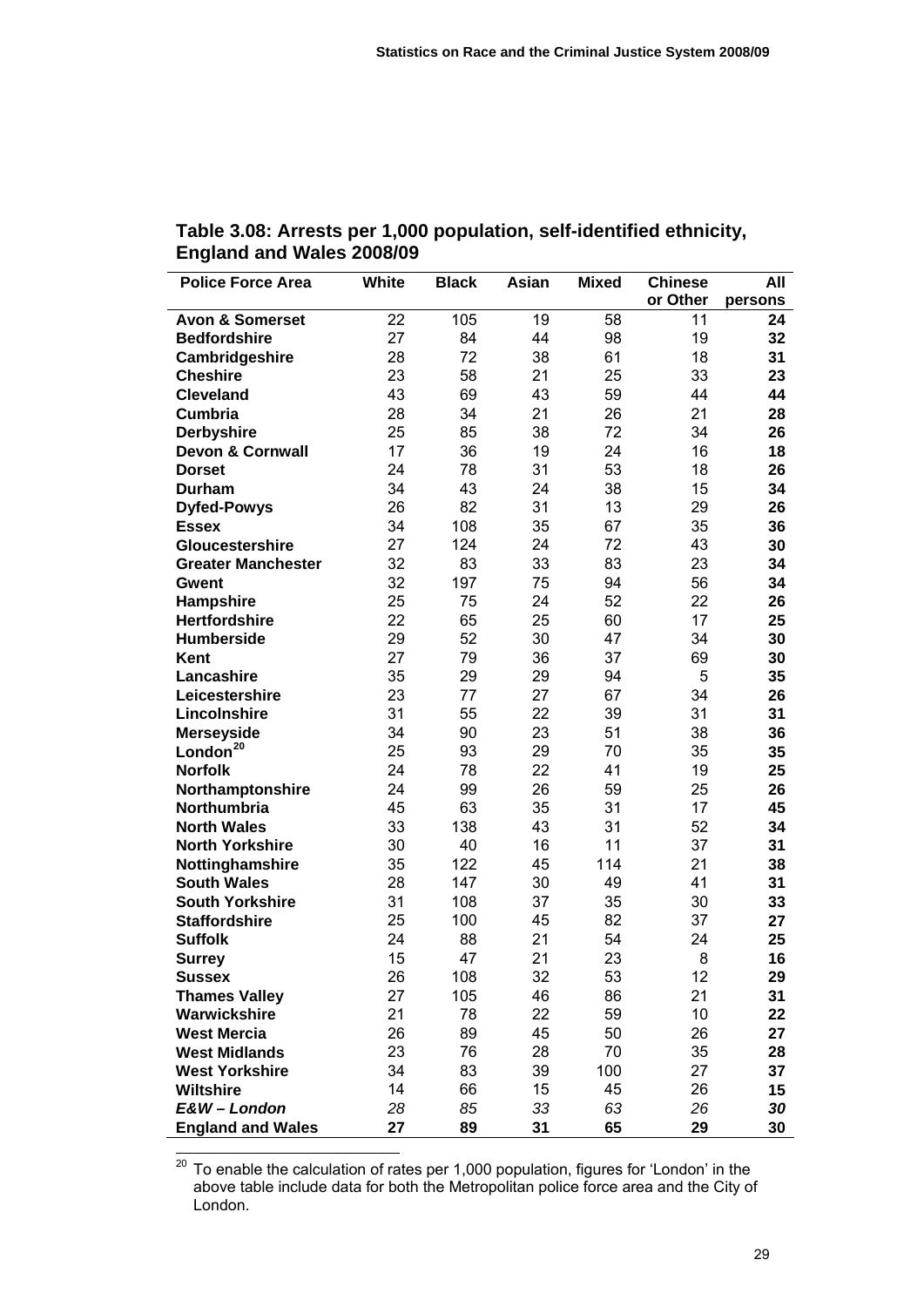- Overall, in England and Wales, each BME group experiences more Arrests per 1,000 population than people of White ethnicity. Black people experienced 89 arrests per 1,000 compared with 27 arrests per 1,000 population for White people.
- Across PFAs, the rate of Arrests per 1,000 population for Black compared with White persons ranged from 6.1 in Gwent to 0.9 in Lancashire. This means that, in Lancashire, there were 29 arrests per 1,000 of the Black population compared to 35 per 1,000 of the White population.
- The rate of Arrests per 1,000 population for Asian compared to White persons ranged from 2.3 in Gwent to 0.5 in North Yorkshire.
- The rate of Arrests per 1,000 population for Mixed compared to White persons ranged from 3.6 in Bedfordshire to 0.4 in North Yorkshire.
- The rate of Arrests per 1,000 population for Chinese or Other compared to White ranged from 2.6 in Kent to 0.1 in Lancashire.

| Year           | White     | <b>Black</b> | Asian  | Other  | Total     |
|----------------|-----------|--------------|--------|--------|-----------|
| 2004/05        | 1.141.317 | 118,761      | 65.879 | 19.482 | 1,345,439 |
| 2005/06        | 1,197,657 | 130.781      | 73.298 | 19.300 | 1,421,036 |
| $2006/07^{21}$ |           |              |        |        |           |
| 2007/08        | 1,208,722 | 139.114      | 79,631 | 19.272 | 1,446,739 |
| 2008/09        | 1,187,197 | 137,808      | 83,186 | 21,386 | 1,429,577 |

### **Table 3.09: Trends in Arrests, England and Wales 2004/05 to 2008/09**

- In each year since 2004/05, there have been between 1.1 million and 1.2 million Arrests of White persons.
- From 2004/05 until 2007/08, Black and Asian persons saw a similar percentage increase in the number of Arrests (17% and 21% respectively). In 2008/09, Asian persons continued to see an increase, while the Arrest of Black persons dropped from the previous year.

For further information on Arrests, please refer to supplementary Tables S3.10–S3.13.

<span id="page-31-0"></span> $21$ Three police forces were unable to supply data in 2006/07 so that year's data have been excluded from the trend analysis.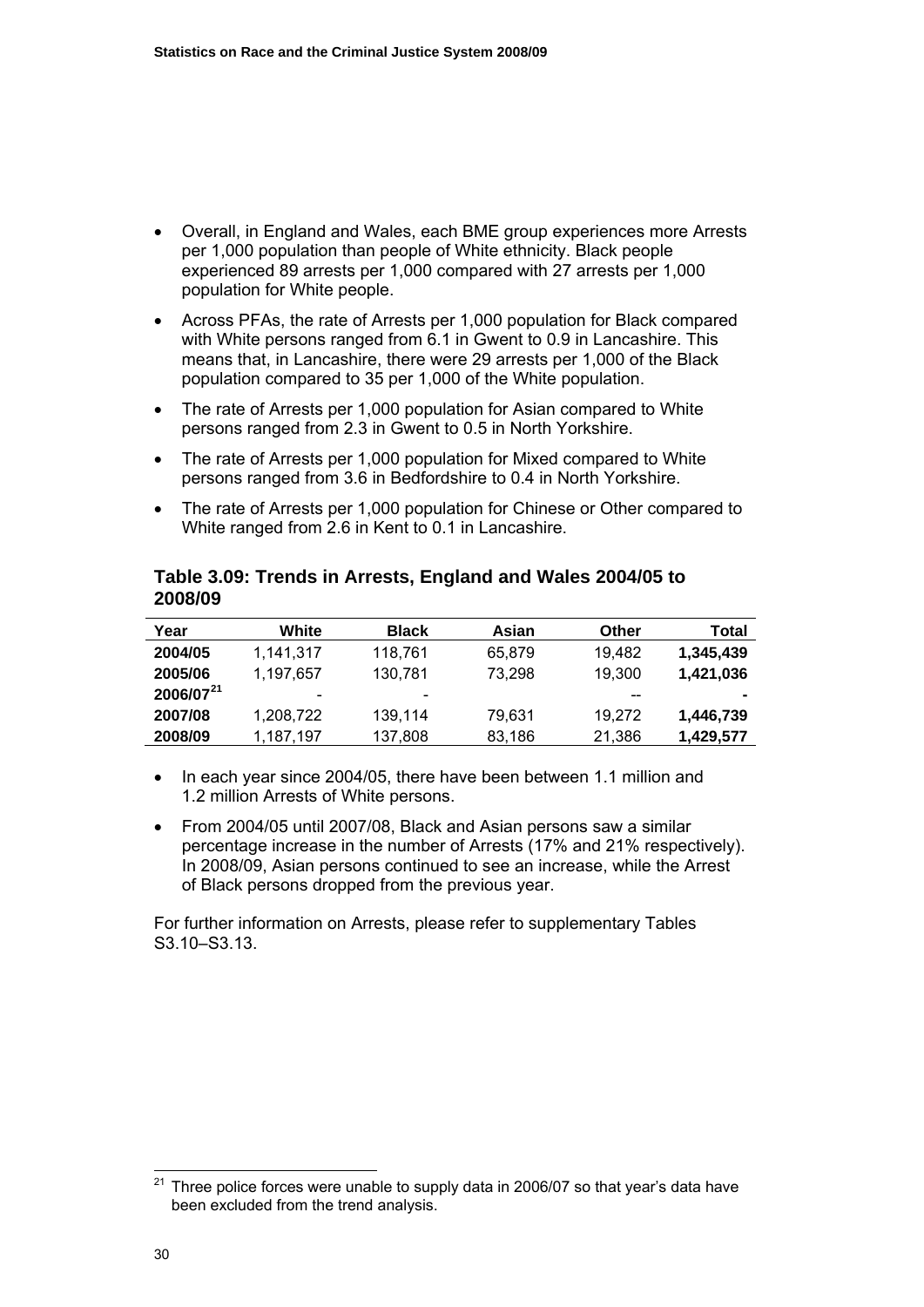# <span id="page-32-0"></span>**Chapter 4. Offenders: cautions, prosecutions & sentencing**

This chapter contains information from police forces on cautions, and data from magistrates' courts and the Crown Court on prosecutions and sentencing. The ethnicity data presented is based on the 4+1 visual appearance/ officer identified classification rather than the individual's own self identified ethnicity. At the end of the chapter, a more detailed analysis is presented which examines sentencing by ethnicity for particular types of offence.

- In 2008, 313,351 people were cautioned for notifiable offences, a decrease of around 11% from the 350,498 in 2007.
- Trend data show that, between 2004 and 2007, there was an increase in the total number of cautions each year for White, Black and Asian people followed by a drop in 2008.
- There were minimal changes in the ethnic distribution of those cautioned from 2004 to 2008 with White people receiving around 81–84% of cautions, Black people 6% to 7% and Asians 4% to 5% in each year.
- Substantial improvements were seen in the recording of ethnicity data for magistrates' courts cases in 2008 compared to 2007.
- In 2008, White adults and juveniles in England and Wales had higher conviction rates at magistrates' courts than juveniles and adults of any other ethnicity.
- In England and Wales as a whole, a higher percentage of adults and juveniles in BME groups were sentenced to immediate custody for indictable offences than in the White ethnic group.
- Across both adults and juveniles in London and the rest of England and Wales, BME groups had a higher percentage sentenced to immediate custody for indictable offences than in the White group.

# **Cautions[22](#page-32-1)**

A caution is a formal warning given to those aged over 17. Although not a conviction, cautions are admissions of guilt and are recorded by the police and form part of an individual's criminal record.

<span id="page-32-1"></span> $\overline{a}$  $22$  The cautions statistics relate to persons for whom these offences were the principal offences for which they were dealt with. When a defendant has been cautioned for two or more offences at the same time, the principal offence is the more serious offence.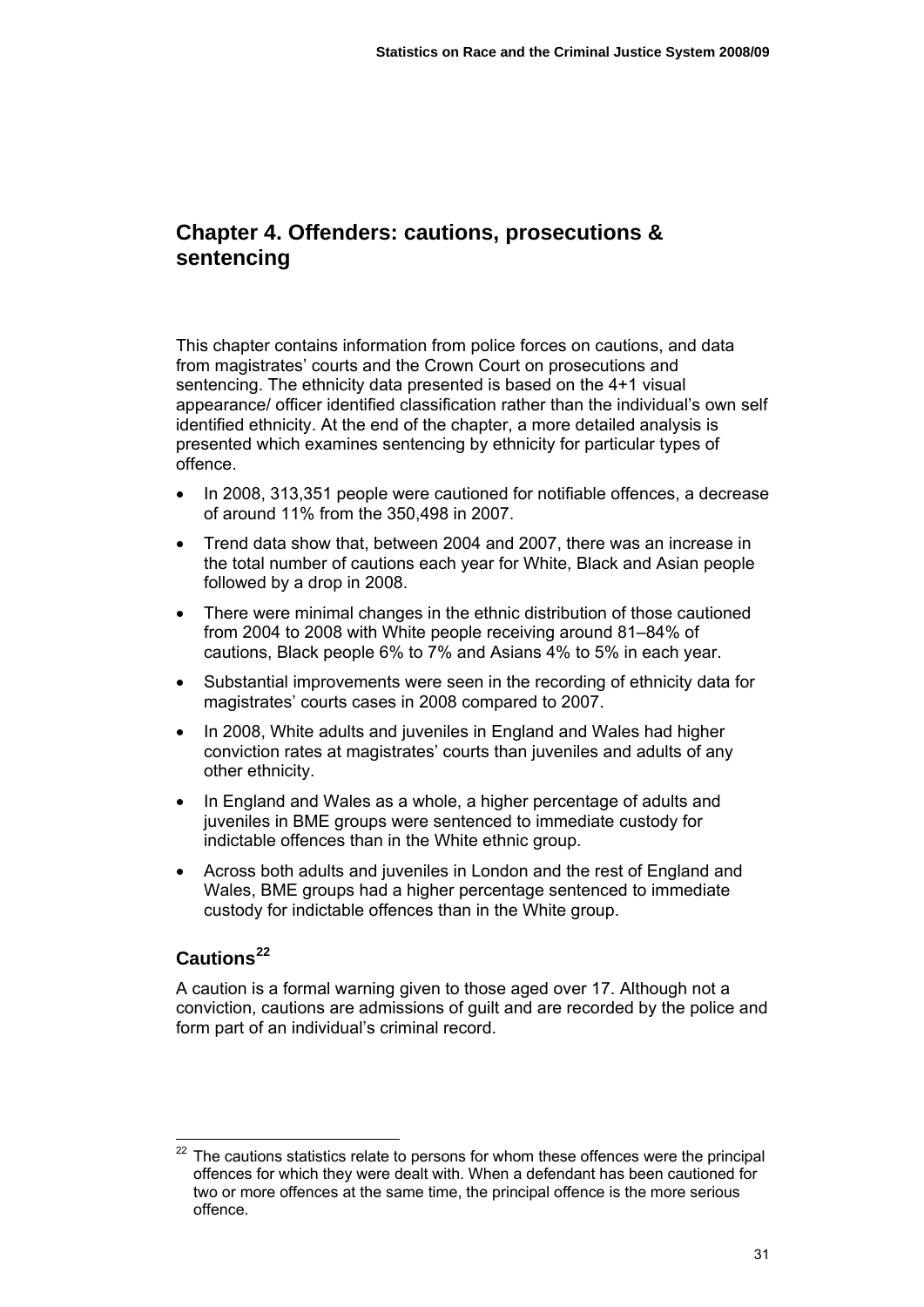For cautioning, it is important to note the following points:

- In cases where cautioning is an option, the offender's eligibility to be cautioned depends on a number of factors, including whether he/she admits to committing the offence;
- The use of the caution varies also by offence group, so variations between ethnic groups may partly reflect ethnic differences in patterns of offending;
- The cautions data presented here are restricted to notifiable offences and exclude less serious summary offences;**[23](#page-33-0)**
- From 1 June 2000 the Crime and Disorder Act 1998 came into force nationally and removed the use of cautions for persons aged under 18 and replaced them with reprimands and warnings. These figures are included in the caution totals.

# **Table 4.01: Percentage of persons cautioned for notifiable offences, by observed ethnic appearance, England and Wales 2008**

|                          | White | Black | Asian |      | Other Unknown | Total        |
|--------------------------|-------|-------|-------|------|---------------|--------------|
| <b>England and Wales</b> | 82.6% | 6.7%  | 4.9%  | 1.5% |               | 4.3% 313,351 |

The main findings for cautions were as follows.

- In 2008, 313,351 people were cautioned for notifiable offences, a decrease of less than 11% from 350,498 in 2007.
- The number of people cautioned fell by 1% in the London area from 47,603 in 2007 to 47,004 in 2008 compared to a 12% drop in the rest of England and Wales (from 302,895 in 2007 to 266,347 in 2008).

# **Table 4.02: Trends in cautioning (for notifiable offences), by observed ethnic appearance, England and Wales 2004 to 2008**

| Year | White | <b>Black</b> | Asian   | Other   | Not known | Total   |
|------|-------|--------------|---------|---------|-----------|---------|
| 2004 | 83.8% | 6.4%         | 4.4%    | 1.2%    | 4.2%      | 237.337 |
| 2005 | 82.7% | 6.3%         | 4.6%    | 1.6%    | 4.9%      | 288,139 |
| 2006 | 81.3% | 6.4%         | $4.4\%$ | 1.2%    | 6.6%      | 343,718 |
| 2007 | 82.5% | 6.5%         | 4.6%    | 1.4%    | 5.0%      | 350,498 |
| 2008 | 82.6% | 6.7%         | 4.9%    | $1.5\%$ | 4.3%      | 313.351 |

- Trend data for the last five years show that there was an increase in cautions among White, Black and Asian people from 2004 to 2007, followed by a drop in 2008.
- Since 2004 there has been a 30% increase in cautions given to White people, a 38% increase in those given to Black people and a 46% increase in those given to Asian people.

<span id="page-33-0"></span> $\overline{a}$  $23$  Due to this restriction, the figures may not match those published elsewhere.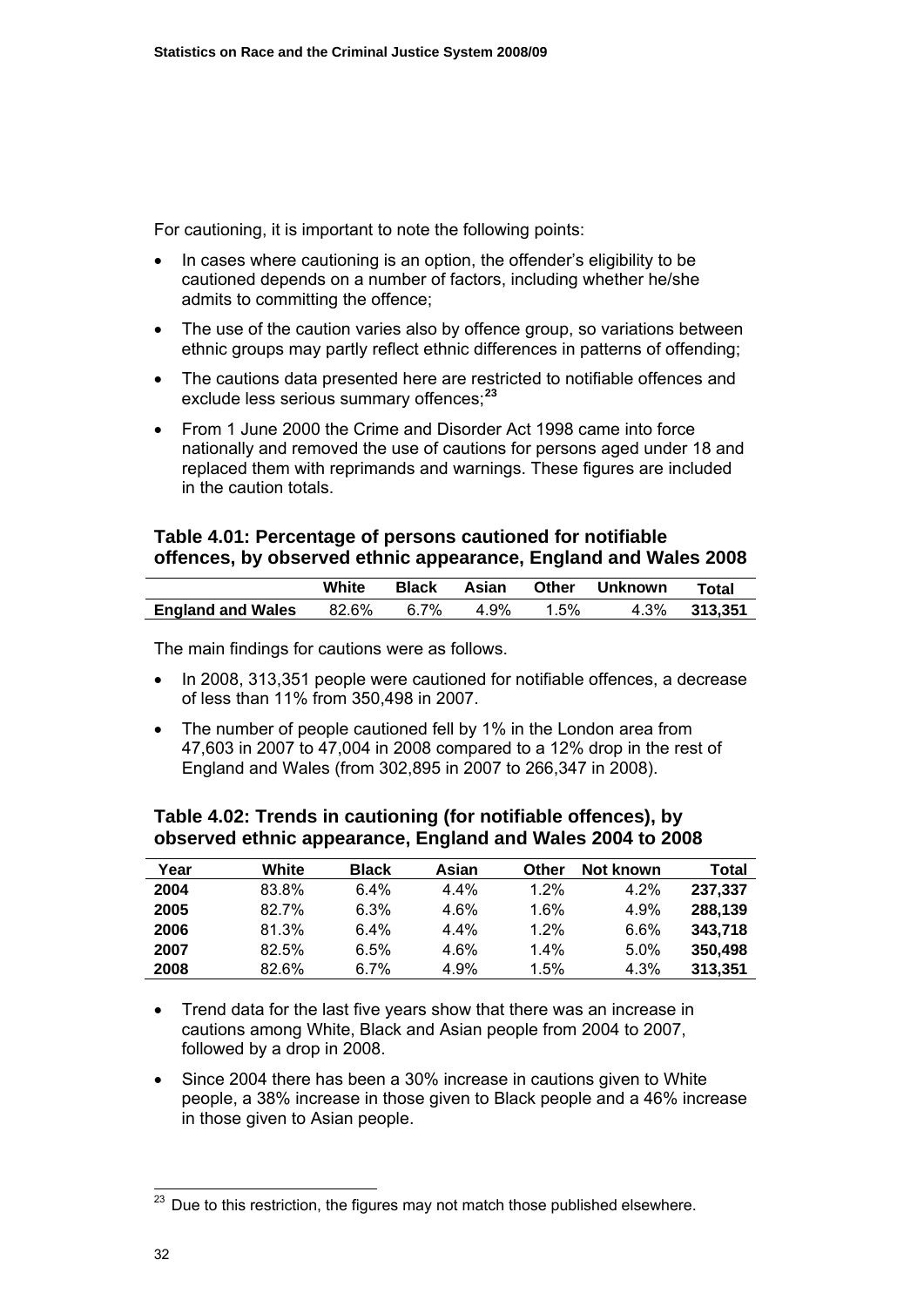There were minimal changes in the ethnic distribution of those cautioned from 2004 to 2008 with White people receiving 81%–84% of cautions, Black people 6% to 7% and Asians 4% to 5% in each year.

More detailed cautions data are available in the supplementary tables and can be found in Tables S4.01–S4.04.

# **Court proceedings data quality**

Ethnicity data for magistrates' and Crown Court cases are recorded by the police. Historically the recording of ethnicity data for magistrates' courts cases has been poor with high numbers of unknown ethnic identity. After a considerable programme of work, a substantial improvement in the data has been noted.

All areas now record some ethnicity data whereas, in 2007, ten areas failed to do so. In 2007, only four areas had ethnicity data for 75% or more of cases. In 2008, four times as many (16) recorded ethnicity data for 75% or more cases.**[24](#page-34-0)**

While these improvements in magistrates' courts data are promising, any conclusions made from the data should be treated with care as the number of cases with unknown ethnicity still remains high.

The recording of ethnicity for Crown Court data has historically been more complete than for magistrates' court data, with nearly all areas recording a person's ethnicity in at least 50% of cases. The differences in data quality between magistrates' and Crown Court cases may be linked to the types of offences committed. For example, in charged cases, the defendant will have been seen by the police and will have been asked about their ethnicity. In summons cases, the defendant will not have been seen by the prosecutor.

# **Prosecutions and sentencing[25](#page-34-1),[26](#page-34-2)**

There were 418,695 adults and 62,409 juveniles proceeded against for indictable offences in 2008. In magistrates' courts, 205,120 of the adults, and 43,702 of juveniles proceeded against for indictable offences were convicted in 2008. The following tables (Tables 4.03 to 4.05) set out the breakdowns by ethnic group and for London, the rest of England and Wales and England and Wales as a whole for persons proceeded against and convicted for indictable offences in 2008. These figures have also been used to calculate the

<span id="page-34-0"></span> $\overline{a}$  $24$  These percentages are based on the numbers proceeded against.

<span id="page-34-1"></span> $25$  The figures given in the tables relate to persons for whom these offences were the principal offences for which they were dealt with. When a defendant has been found guilty of two or more offences, it is the offence for which the heaviest penalty is imposed. Where the same disposal is imposed for two or more offences, the offence selected is the offence for which the statutory maximum penalty is the most severe.

<span id="page-34-2"></span><sup>&</sup>lt;sup>26</sup> Data for 2008, excludes data for Cardiff magistrates' court for April, July, and August.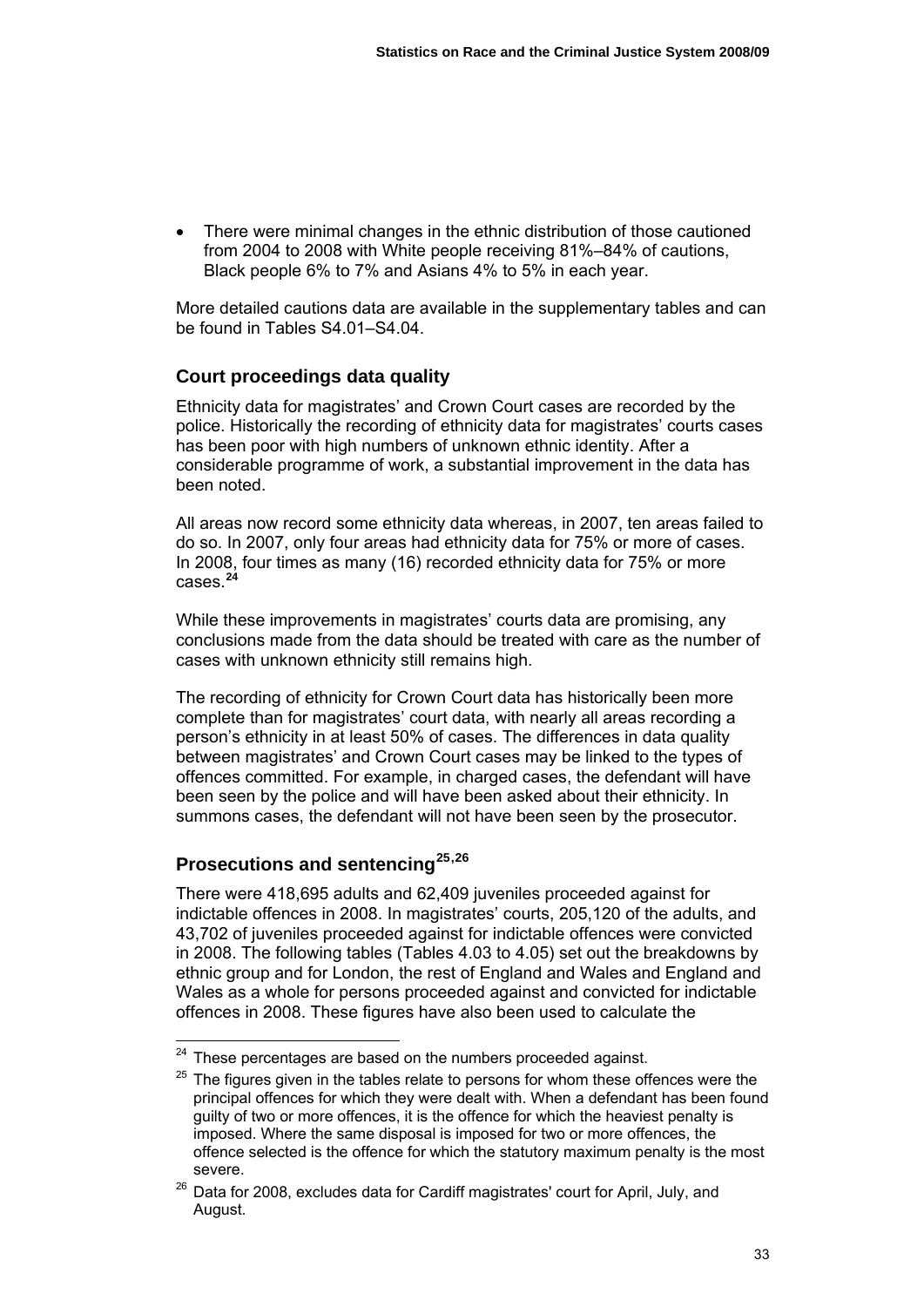**conviction rate** (the number of convictions divided by the number of people proceeded against).

| Table 4.03: Persons proceeded against, at magistrates' courts and |  |
|-------------------------------------------------------------------|--|
| the Crown Court, indictable offences only, 2008                   |  |

|                              |             | <b>White</b>             | <b>Black</b> | Asian | <b>Other</b> | <b>Unknown</b> | Total   |
|------------------------------|-------------|--------------------------|--------------|-------|--------------|----------------|---------|
|                              | London      | 13,860                   | 8,667        | 2,612 | 1,509        | 30,704         | 57,352  |
| <b>Adult</b>                 | Rest of E&W | 133,972                  | 7,569        | 5,145 | 2,345        | 131,053        | 280,084 |
|                              | E&W         | 147,832                  | 16,236       | 7,757 | 3,854        | 161,757        | 337,436 |
|                              | London      | 2,434                    | 2,800        | 446   | 252          | 5,070          | 11,002  |
| gistrates<br><b>Juvenile</b> | Rest of E&W | 23,785                   | 1,384        | 658   | 237          | 21,776         | 47,840  |
|                              | E&W         | 26,219                   | 4,184        | 1.104 | 489          | 26,846         | 58,842  |
|                              | London      | 5,762                    | 5,125        | 1,708 | 1,415        | 2,771          | 16,781  |
| <b>Adult</b>                 | Rest of E&W | 42,025                   | 4,055        | 3,548 | 1,531        | 13,319         | 64,478  |
|                              | E&W         | 47,787                   | 9,180        | 5,256 | 2,946        | 16,090         | 81,259  |
|                              | London      | 184                      | 451          | 67    | 52           | 153            | 907     |
| <b>Juvenile</b>              | Rest of E&W | 1,715                    | 204          | 150   | 65           | 526            | 2,660   |
|                              | E&W         | 1,899                    | 655          | 217   | 117          | 679            | 3,567   |
|                              |             | <b>Proceeded against</b> |              |       |              |                |         |

# **Table 4.04: Persons convicted,[27](#page-35-0) at magistrates' courts and the Crown Court, indictable offences only, 2008**

|                    | <b>Convicted</b> |             | White  | <b>Black</b> | Asian | Other | <b>Unknown</b> | <b>Total</b> |
|--------------------|------------------|-------------|--------|--------------|-------|-------|----------------|--------------|
| Ma                 |                  | London      | 8,390  | 4.485        | 1,390 | 850   | 17,627         | 32,742       |
|                    | <b>Adult</b>     | Rest of E&W | 85,236 | 3,750        | 2,416 | 1,108 | 79,868         | 172,378      |
|                    |                  | E&W         | 93,626 | 8,235        | 3,806 | 1,958 | 97,495         | 205,120      |
| gistrates<br>Court |                  | London      | 1,829  | 1,911        | 300   | 165   | 3,551          | 7,756        |
|                    | <b>Juvenile</b>  | Rest of E&W | 18,262 | 917          | 434   | 169   | 16,164         | 35,946       |
|                    |                  | E&W         | 20,091 | 2,828        | 734   | 334   | 19,715         | 43,702       |
|                    | <b>Adult</b>     | London      | 4,111  | 3,787        | 1,142 | 1,073 | 1,976          | 12,089       |
| Crown              |                  | Rest of E&W | 34,321 | 3,374        | 2,758 | 1,251 | 10,788         | 52,492       |
| Court              |                  | E&W         | 38,432 | 7,161        | 3,900 | 2,324 | 12,764         | 64,581       |
|                    |                  | London      | 101    | 282          | 39    | 32    | 97             | 551          |
|                    | <b>Juvenile</b>  | Rest of E&W | 1,286  | 162          | 120   | 47    | 396            | 2,011        |
|                    |                  | E&W         | 1,387  | 444          | 159   | 79    | 493            | 2,562        |

<span id="page-35-0"></span> $\overline{a}$ <sup>27</sup> 'Persons convicted' includes both those who pleaded guilty and those who pleaded not guilty and were found guilty.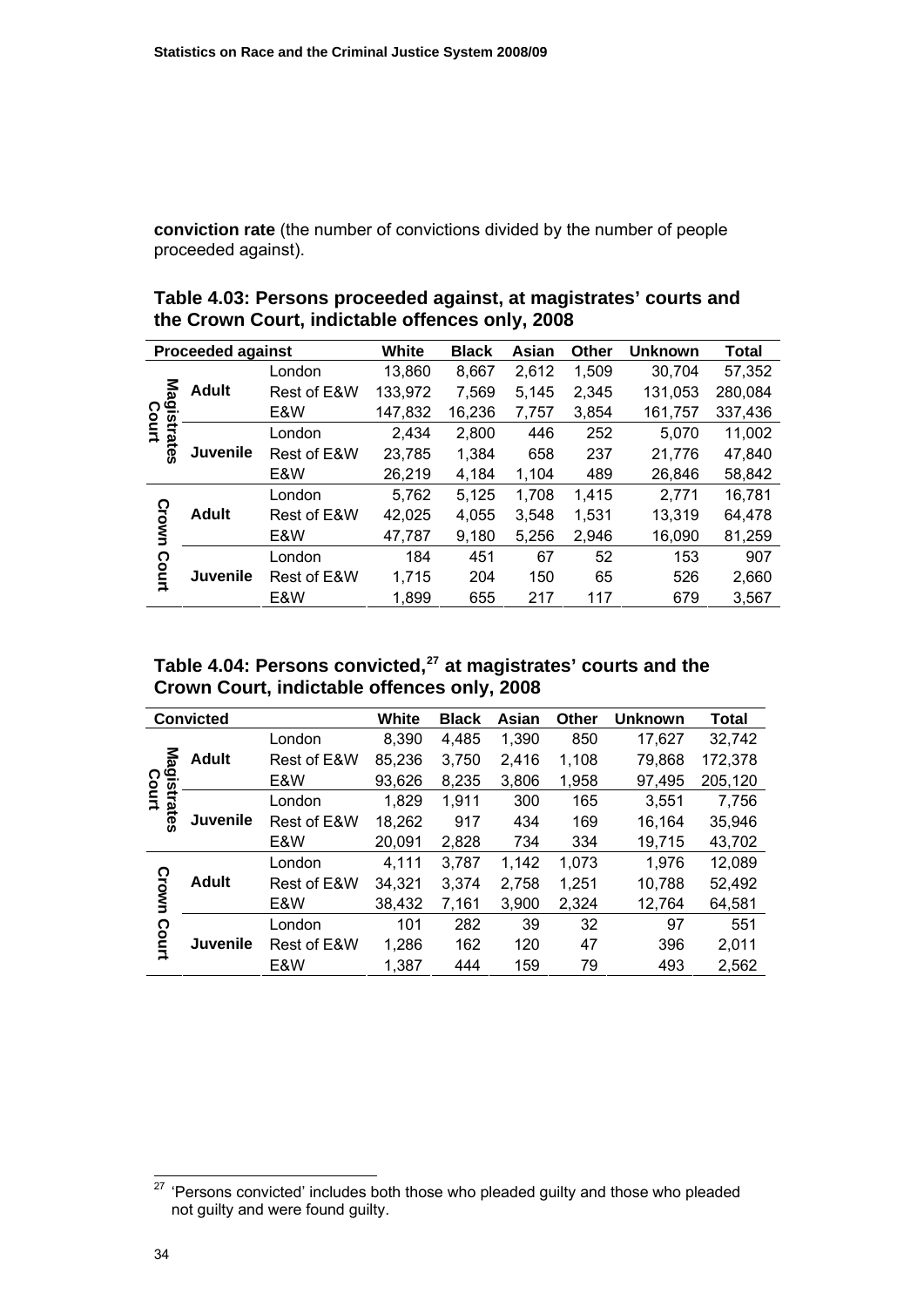|                             | <b>Conviction rate</b> |             |       |              |       |       |                |              |
|-----------------------------|------------------------|-------------|-------|--------------|-------|-------|----------------|--------------|
|                             |                        |             | White | <b>Black</b> | Asian | Other | <b>Unknown</b> | <b>Total</b> |
| Μa                          |                        | London      | 60.5% | 51.7%        | 53.2% | 56.3% | 57.4%          | 57.1%        |
|                             | <b>Adult</b>           | Rest of E&W | 63.6% | 49.5%        | 47.0% | 47.2% | 60.9%          | 61.5%        |
|                             |                        | E&W         | 63.3% | 50.7%        | 49.1% | 50.8% | 60.3%          | 60.8%        |
| igistra<br>Court<br>strates |                        | London      | 75.1% | 68.3%        | 67.3% | 65.5% | 70.0%          | 70.5%        |
|                             | <b>Juvenile</b>        | Rest of E&W | 76.8% | 66.3%        | 66.0% | 71.3% | 74.2%          | 75.1%        |
|                             |                        | E&W         | 76.6% | 67.6%        | 66.5% | 68.3% | 73.4%          | 74.3%        |
|                             |                        | London      | 71.3% | 73.9%        | 66.9% | 75.8% | 71.3%          | 72.0%        |
|                             | <b>Adult</b>           | Rest of E&W | 81.7% | 83.2%        | 77.7% | 81.7% | 81.0%          | 81.4%        |
| Crown<br>Court              |                        | E&W         | 80.4% | 78.0%        | 74.2% | 78.9% | 79.3%          | 79.5%        |
|                             |                        | London      | 54.9% | 62.5%        | 58.2% | 61.5% | 63.4%          | 60.7%        |
|                             | <b>Juvenile</b>        | Rest of E&W | 75.0% | 79.4%        | 80.0% | 72.3% | 75.3%          | 75.6%        |
|                             |                        | E&W         | 73.0% | 67.8%        | 73.3% | 67.5% | 72.6%          | 71.8%        |

# **Table 4.05: Conviction rate, at magistrates' courts and the Crown Court, indictable offences only, 2008**

- The conviction rate for adults at magistrates' courts was substantially higher for White persons compared to those in BME groups (White 63%, Black 51%, Asian 49% and Other 51%).
- The conviction rate for juveniles at magistrates' courts was higher than that for adults and similar ethnic differences were seen (White 77%, Black 68%, Asian 66% and Other 68%).
- The conviction rate for adults at the Crown Court was higher than that at magistrates' courts, but the differences between ethnicities was not as noticeable (White 80%, Black 78%, Asian 74% and Other 79%)
- Overall in England and Wales, for juveniles at the Crown Court, the conviction rate for those from an Asian background was the same as that for those from a White background (just over 73%).

| <b>Sentenced</b> |             | White   | <b>Black</b> | Asian | Other | Unknown | Total   |
|------------------|-------------|---------|--------------|-------|-------|---------|---------|
|                  | London      | 12.944  | 8,569        | 2.627 | 2.134 | 18,373  | 44.647  |
| Adult            | Rest of E&W | 122,062 | 7,247        | 5,348 | 2.502 | 86,871  | 224,030 |
|                  | E&W         | 135,006 | 15,816       | 7,975 | 4,636 | 105,244 | 268,677 |
|                  | London      | 1.931   | 2,197        | 343   | 197   | 3.642   | 8.310   |
| Juvenile         | Rest of E&W | 19,590  | 1,081        | 558   | 219   | 16,506  | 37,954  |
|                  | E&W         | 21,521  | 3,278        | 901   | 416   | 20,148  | 46,264  |

### **Table 4.06: Persons sentenced,[28](#page-36-0) at all courts, 2008**

<span id="page-36-0"></span><sup>28</sup> Outcomes for those who are sentenced are: absolute or conditional discharge; fine; community sentence; suspended sentence; immediate custody; or otherwise dealt with.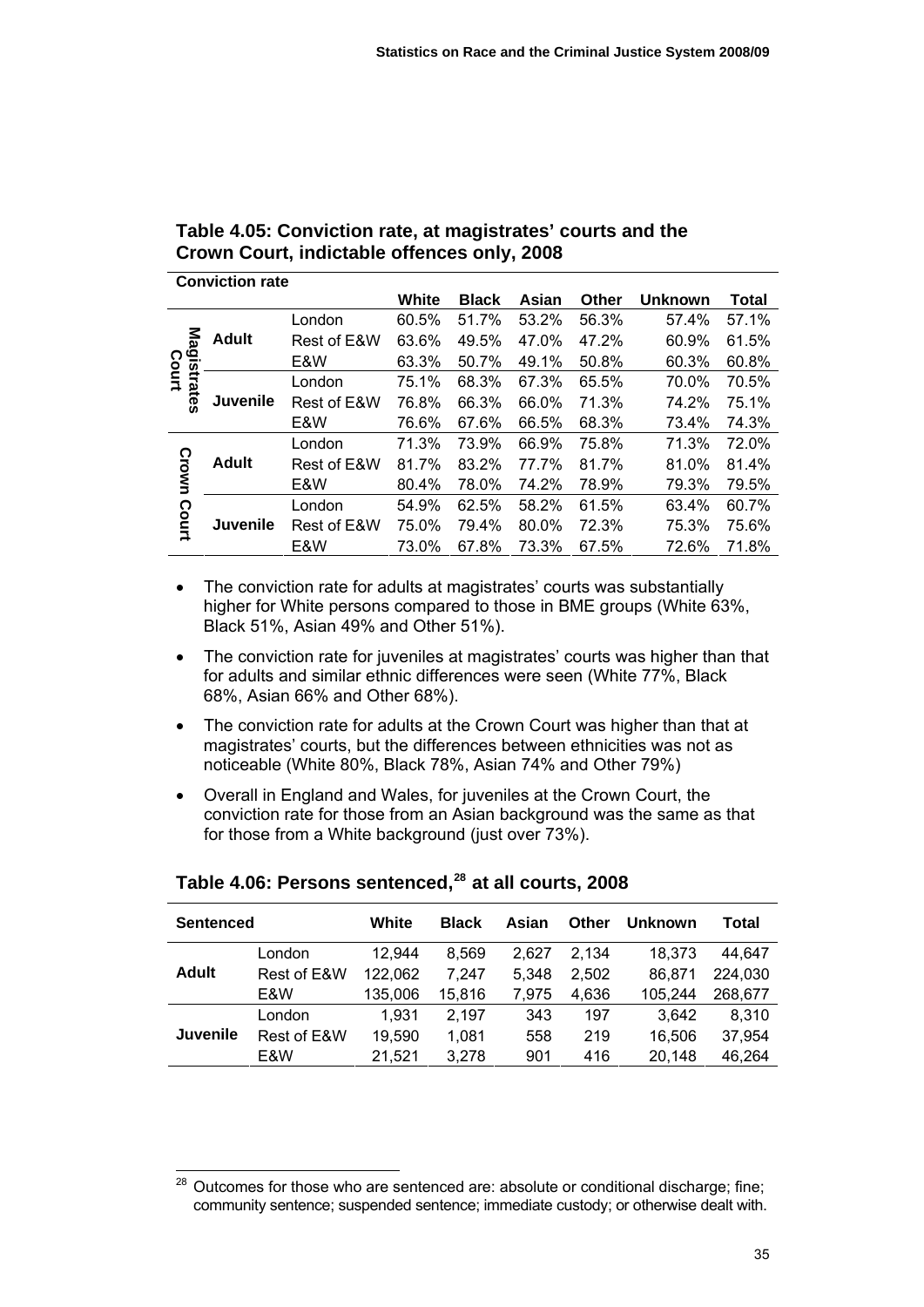| <b>Fine</b>     |                | White  | <b>Black</b> | Asian | Other | <b>Unknown</b> | Total  |
|-----------------|----------------|--------|--------------|-------|-------|----------------|--------|
|                 | London         | 2.051  | 1,391        | 416   | 178   | 5.254          | 9,290  |
| <b>Adult</b>    | Rest of<br>E&W | 17,480 | 994          | 741   | 250   | 17,882         | 37,347 |
|                 | E&W            | 19,531 | 2,385        | 1,157 | 428   | 23,136         | 46,637 |
| <b>Juvenile</b> | London         | 151    | 174          | 35    | 12    | 299            | 671    |
|                 | Rest of<br>E&W | 655    | 34           | 14    | 4     | 721            | 1.428  |
|                 | E&W            | 806    | 208          | 49    | 16    | 1.020          | 2,099  |

**Table 4.07: Persons given a fine, at all courts, 2008** 

# **Table 4.08: Persons given a community sentence, at all courts, 2008**

| <b>Community sentences</b> |                | White  | <b>Black</b> | Asian | Other | <b>Unknown</b> | Total  |
|----------------------------|----------------|--------|--------------|-------|-------|----------------|--------|
|                            | London         | 2,904  | 1,638        | 524   | 315   | 4,125          | 9,506  |
| <b>Adult</b>               | Rest of<br>E&W | 32,130 | 1,341        | 1.043 | 377   | 24,502         | 59,393 |
|                            | E&W            | 35,034 | 2.979        | 1.567 | 692   | 28,627         | 68,899 |
|                            | London         | 1.386  | 1,492        | 235   | 129   | 2,721          | 5,963  |
| <b>Juvenile</b>            | Rest of<br>E&W | 14.488 | 730          | 387   | 140   | 12,175         | 27,920 |
|                            | E&W            | 15,874 | 2,222        | 622   | 269   | 14,896         | 33,883 |

# **Table 4.09: Persons given a suspended sentence, at all courts, 2008**

| <b>Suspended sentences</b> |                       | White  | <b>Black</b>             | Asian                    | Other           | <b>Unknown</b> | Total  |
|----------------------------|-----------------------|--------|--------------------------|--------------------------|-----------------|----------------|--------|
| <b>Adult</b>               | London                | 1,481  | 884                      | 285                      | 268             | 1,519          | 4,437  |
|                            | Rest of<br>E&W        | 14,815 | 764                      | 762                      | 262             | 7.415          | 24,018 |
|                            | E&W                   | 16,296 | 1.648                    | 1.047                    | 530             | 8,934          | 28,455 |
|                            | London                | -      |                          | $\overline{\phantom{0}}$ | $\qquad \qquad$ |                |        |
| Juvenile*                  | Rest of<br>E&W<br>E&W |        |                          |                          | $\qquad \qquad$ |                |        |
|                            |                       | -      | $\overline{\phantom{0}}$ | $\overline{\phantom{0}}$ | $\qquad \qquad$ |                |        |

Note: \* A suspended sentence can not be given to a juvenile.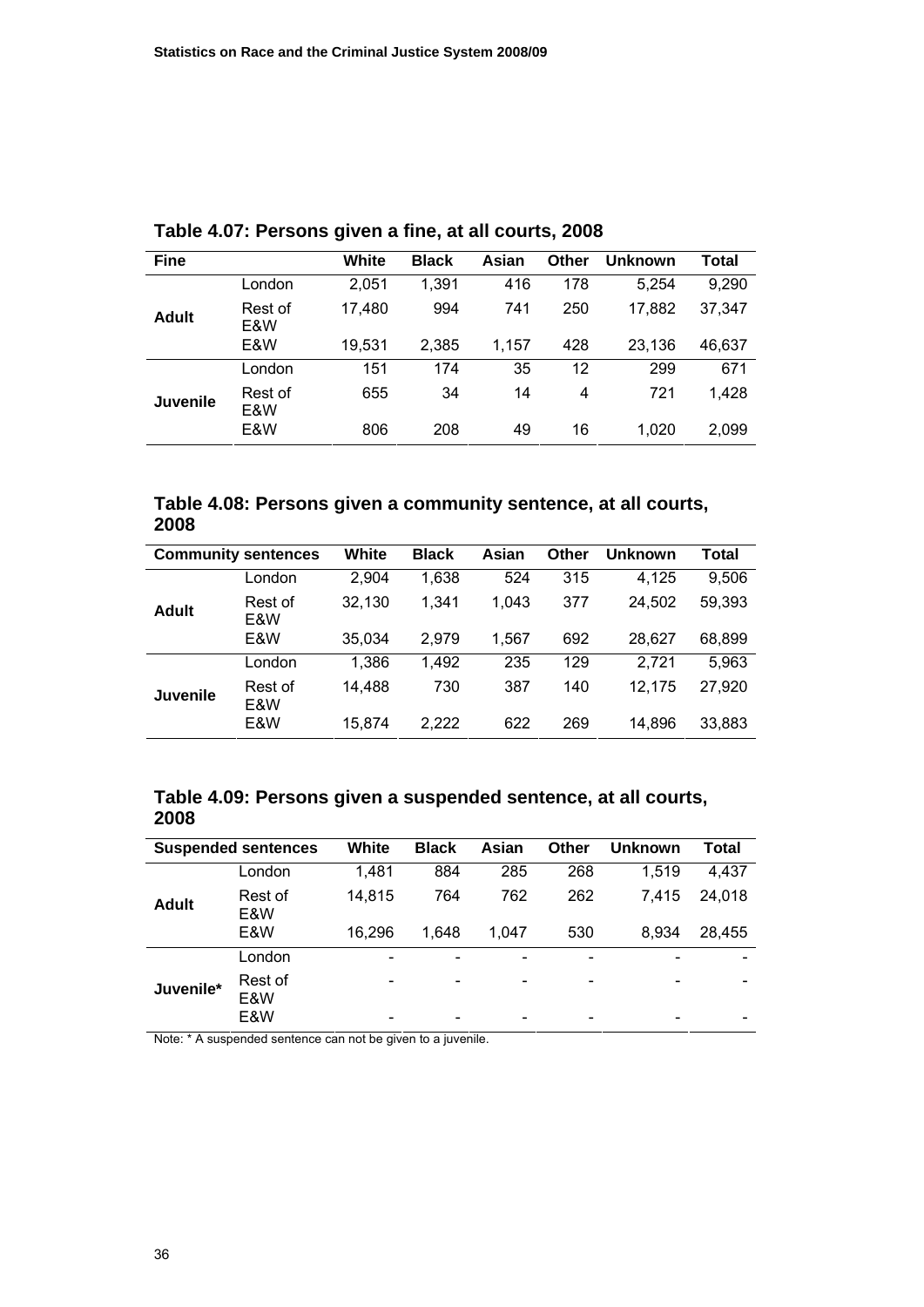|              | Immediate custody | White  | <b>Black</b> | Asian | Other | <b>Unknown</b> | Total  |
|--------------|-------------------|--------|--------------|-------|-------|----------------|--------|
|              | London            | 4,463  | 3,569        | 1,137 | 1,148 | 4,499          | 14,816 |
| <b>Adult</b> | Rest of E&W       | 34,529 | 3,183        | 2,236 | 1,266 | 18,179         | 59,393 |
|              | E&W               | 38,992 | 6,752        | 3,373 | 2,414 | 22,678         | 74,209 |
|              | London            | 182    | 369          | 52    | 42    | 355            | 1,000  |
| Juvenile     | Rest of E&W       | 1,967  | 190          | 105   | 50    | 1.537          | 3,849  |
|              | E&W               | 2,149  | 559          | 157   | 92    | 1,892          | 4,849  |

|  |  | Table 4.10: Persons given immediate custody, at all courts, 2008 |  |  |
|--|--|------------------------------------------------------------------|--|--|
|--|--|------------------------------------------------------------------|--|--|

Tables 4.11 and 4.12 show the percentage of persons sentenced to a community sentence and to immediate custody.

# **Table 4.11: Percentage of persons sentenced to a community sentence, at all courts, 2008**

| <b>Percentage sentenced</b><br>to a community<br>sentence |                      | White | <b>Black</b> | Asian | <b>Other</b> | <b>Unknown</b> | All   |
|-----------------------------------------------------------|----------------------|-------|--------------|-------|--------------|----------------|-------|
|                                                           | London               | 22.4% | 19.1%        | 19.9% | 14.8%        | 22.5%          | 21.3% |
| Adult                                                     | Rest of E&W          | 26.3% | 18.5%        | 19.5% | 15.1%        | 28.2%          | 26.5% |
|                                                           | E&W                  | 25.9% | 18.8%        | 19.6% | 14.9%        | 27.2%          | 25.6% |
|                                                           | London               | 71.8% | 67.9%        | 68.5% | 65.5%        | 74.7%          | 71.8% |
|                                                           | Juvenile Rest of E&W | 74.0% | 67.5%        | 69.4% | 63.9%        | 73.8%          | 73.6% |
|                                                           | E&W                  | 73.8% | 67.8%        | 69.0% | 64.7%        | 73.9%          | 73.2% |

# **Table 4.12: Percentage of persons sentenced to immediate custody, at all courts, 2008**

| <b>Percentage sentenced</b><br>to immediate custody |             | White   | <b>Black</b> | Asian | Other   | <b>Unknown</b> | All   |
|-----------------------------------------------------|-------------|---------|--------------|-------|---------|----------------|-------|
|                                                     | London      | 34.5%   | 41.7%        | 43.3% | 53.8%   | 24.5%          | 33.2% |
| Adult                                               | Rest of E&W | 28.3%   | 43.9%        | 41.8% | 50.6%   | 20.9%          | 26.5% |
|                                                     | E&W         | 28.9%   | 42.7%        | 42.3% | 52.1%   | 21.5%          | 27.6% |
|                                                     | London      | $9.4\%$ | 16.8%        | 15.2% | 21.3%   | $9.7\%$        | 12.0% |
| <b>Juvenile</b>                                     | Rest of E&W | 10.0%   | 17.6%        | 18.8% | 22.8%   | 9.3%           | 10.1% |
|                                                     | E&W         | 10.0%   | 17.1%        | 17.4% | $221\%$ | 9.4%           | 10.5% |

• In 2008, there were 481,104 prosecutions for indictable offences in England and Wales across all courts (for both juveniles and adults), of which, 79,058 (16%) resulted in a sentence to immediate custody.

 Across both adults and juveniles in London and the rest of England and Wales, BME groups had a lower percentage sentenced to a community sentence in 2008 than in the White group.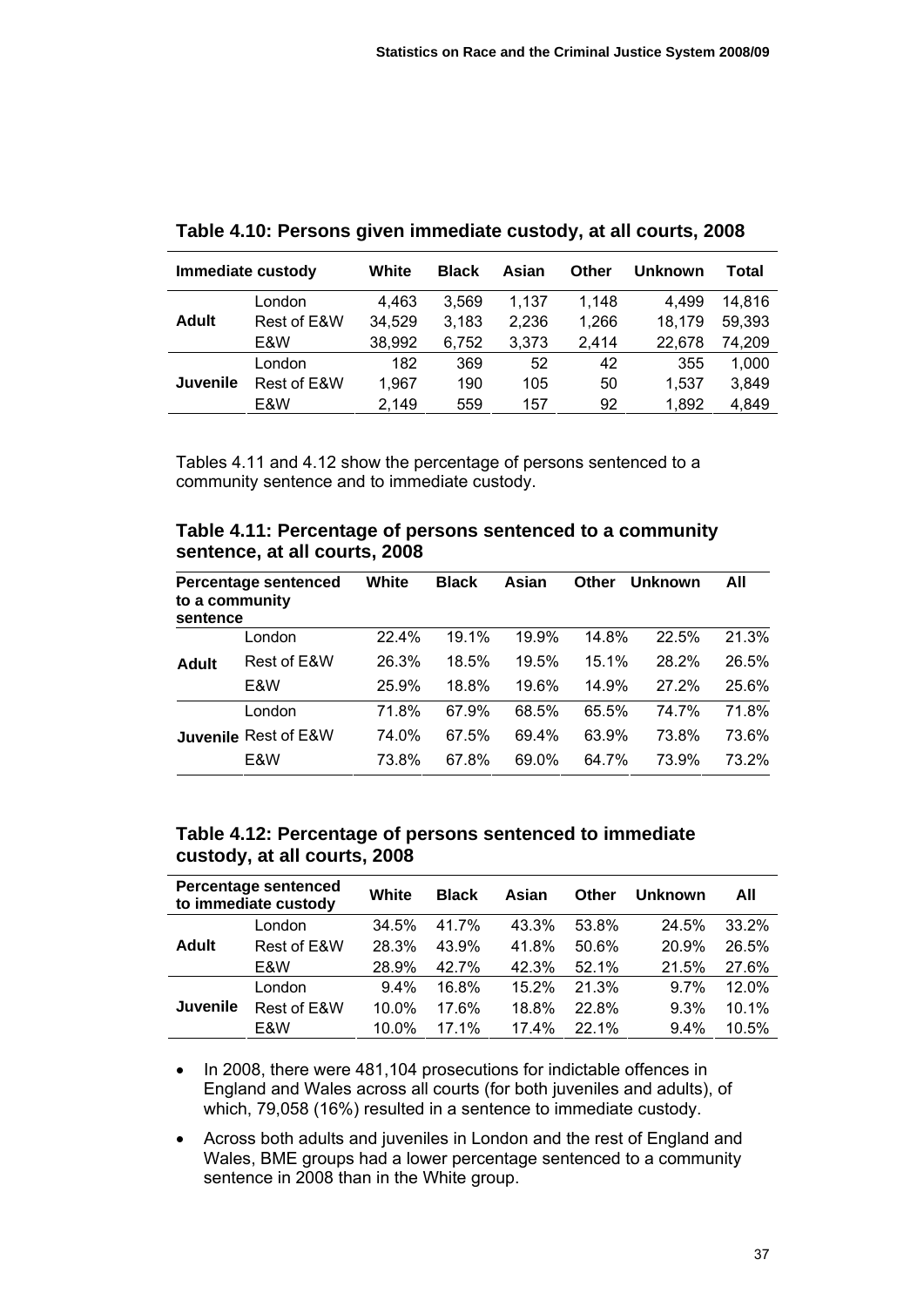- Across both adults and juveniles, BME groups had a higher percentage sentenced to immediate custody for indictable offences than in the White group in 2008. This could be due to a number of reasons other than discrimination including: the mix of crimes committed; the seriousness of the offence; the presence of mitigating or aggravating factors; whether a defendant pleads guilty; or whether the defendant was represented or not. Research by Thomas (2010) for the Ministry of Justice**[29](#page-39-0)** indicated that people from BME backgrounds are more likely to plead not guilty and be tried. A guilty plea can reduce a sentence by up to a third. Further work is needed to assess whether the higher proportion sentenced to immediate custody is related to plea or other factors.
- In 2008, the percentage of White adults sentenced to immediate custody for indictable offences in England and Wales was just under 29%; while for BME groups it ranged from 42% to 52%.
- The percentage of White juveniles sentenced to immediate custody for indictable offences in England and Wales was 10%; while for BME groups it ranged from 17% to 22%.

Further information regarding prosecutions and sentencing can be found in the supplementary tables, specifically Tables S4.05–S4.10.

# **Further analysis of proceedings and sentencing at the Crown Court for selected offences**

Based on the seriousness of offences scale developed jointly by the Home Office, academic and legal experts, and the Sentencing Guidelines Council, <sup>[30](#page-39-1)</sup> three mid-range offences were selected to compare court outcomes by ethnicity for the purposes of this report. The intention was to complement the general analysis reported above with a more detailed assessment of specific offences where either a custodial or a community sentence was possible. Offences towards the top and bottom of the scale have a more limited scope as to whether the offender is given a custodial or a community-based sentence. The seriousness scale has ten points with murder as level 1 and, amongst others, failing to comply with traffic light signals as level 10. The three offences selected were assault occasioning actual bodily harm (level 4), burglary in a dwelling (level 4) and possession of a controlled drug class A (level 7).

The results obtained should be treated with caution not only because the outcome of any case will depend on a range of factors, but also because the best available data are based on observed ethnicity<sup>[31](#page-39-2)</sup> and there is only sufficient data to cover persons from White, Black and Asian backgrounds. Nevertheless, these analyses provide a provisional indication of where, if at

 $\overline{a}$ 

<span id="page-39-0"></span><sup>&</sup>lt;sup>29</sup> http://www.justice.gov.uk/publications/are-juries-fair.htm

<span id="page-39-1"></span><sup>30</sup> See Mason T *et al. (*2007) *Local Variation in Sentencing in England and Wales*, Ministry of Justice

<span id="page-39-2"></span> $31$  These data are based on police perceptions/ observations of the ethnicity of offenders. However, the preferred standard is self-identified ethnicity.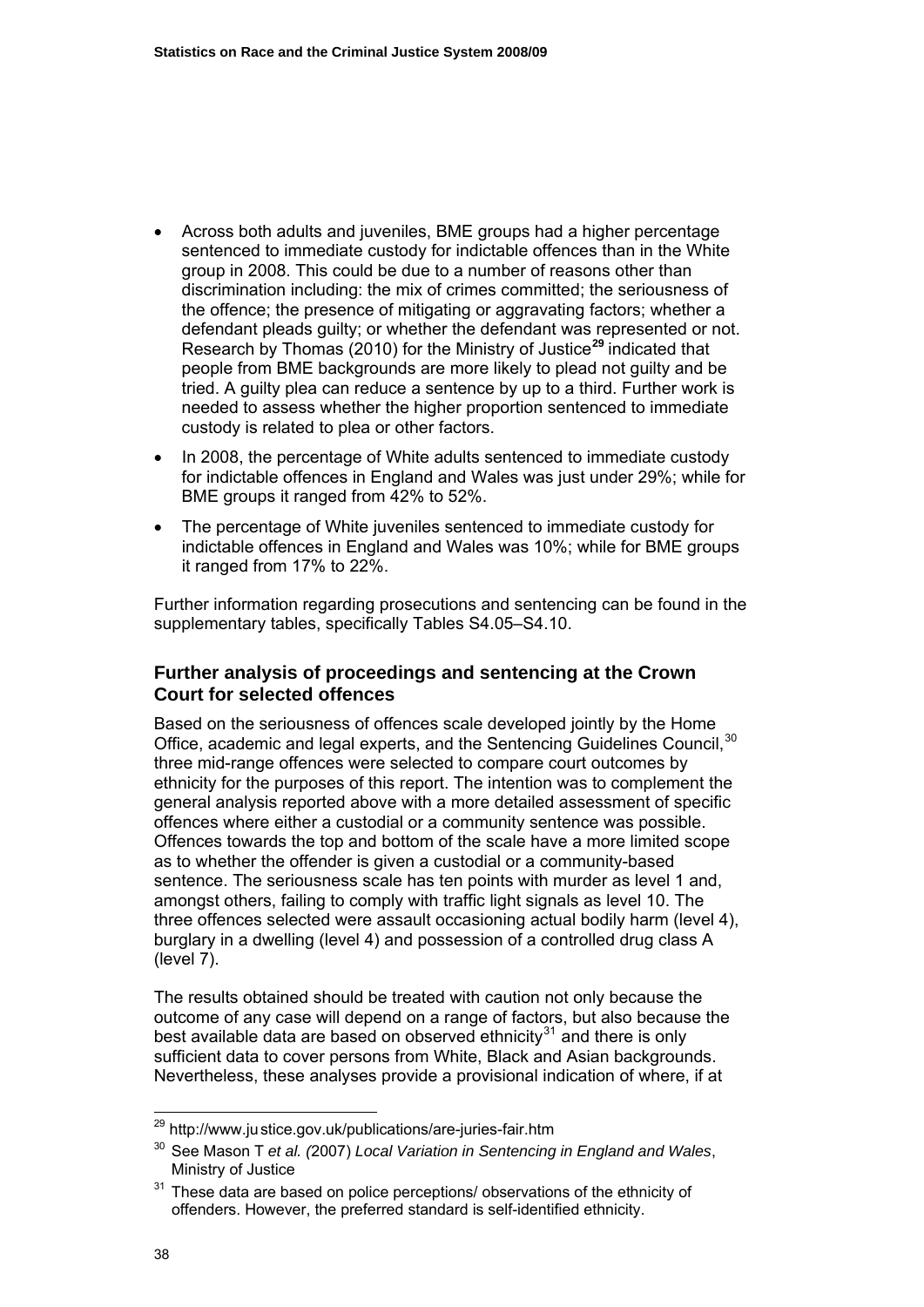all, there are any differences associated with the ethnic background of the offender. In reviewing the tables below, it is important to note that it is possible for the total number sentenced to exceed the total tried. This is because the number tried refers to the persons tried at the Crown Court and the number sentenced at the Crown Court includes those convicted at the Crown Court together with those committed for sentence from magistrates' courts.

As Thomas (op.cit.) found in her recently published study of cases before the Crown Court, there appears to be a link between offence type and acquittal rates. Thomas found that acquittal rates were low for drug offences but higher for non-fatal offences against the person. The same can be seen from comparing Tables 4.13 and 4.15.

With regard to those persons sentenced for specific offences, differences by ethnicity in the percentages receiving an immediate custodial sentence and average custodial sentence lengths can be noted. This differential pattern can also be observed with regard to sentences for all other violence against the person offences (see Table 4.16).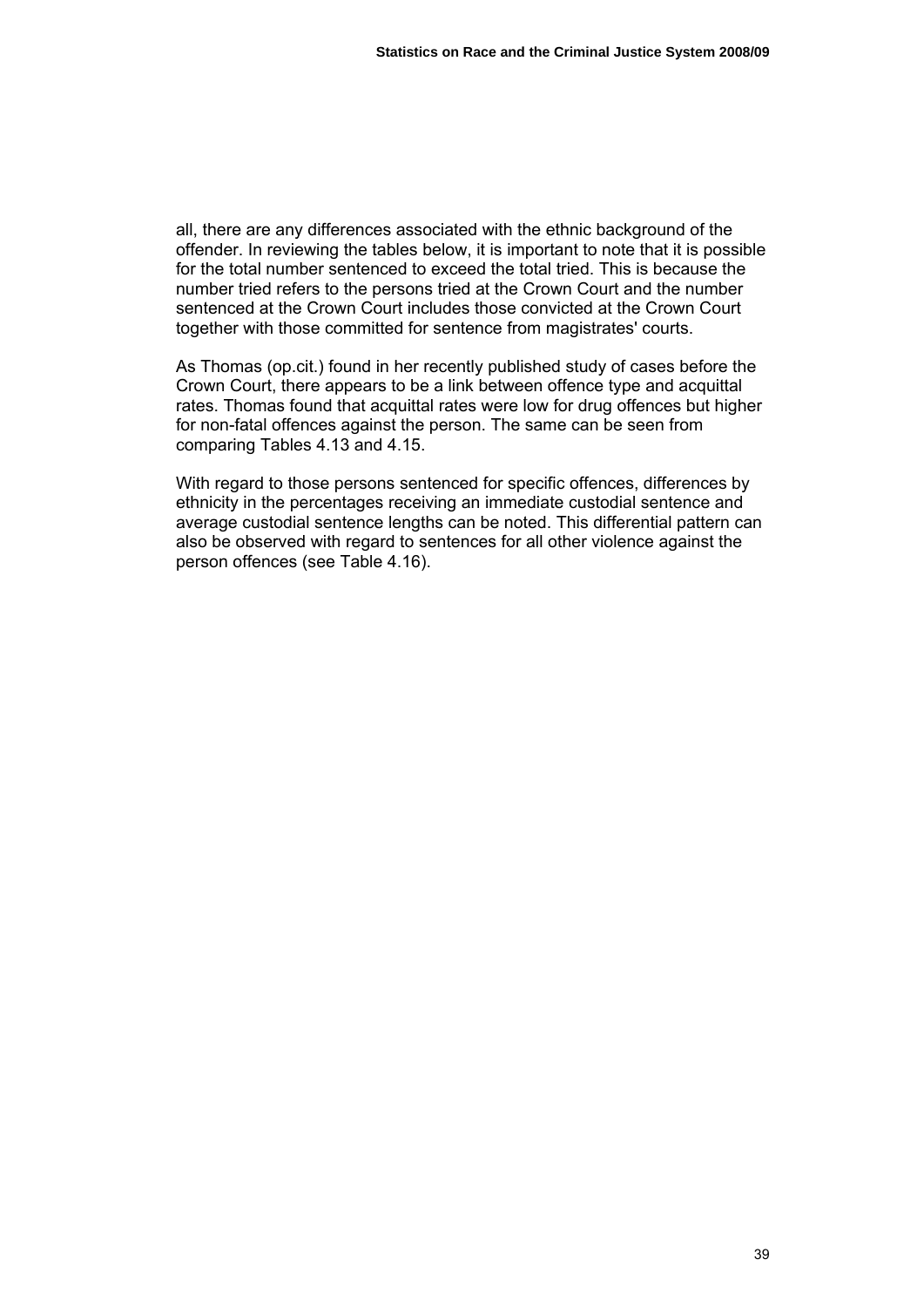# **Table 4.13: Number of persons tried, found guilty and sentenced at the Crown Court for Actual Bodily Harm by plea and ethnicity[,32](#page-41-0) England and Wales 2008.**

| <b>Ethnicity</b> | Plea                 | <b>Total</b><br>tried | Percentage<br>acquitted<br>of those<br>pleading<br>not guilty | Total<br>sentenced | Percentage<br>sentenced<br>to<br>immediate<br>custody | Average<br>custodial<br>sentence<br>lengths<br>(excluding<br>life) in<br>months |
|------------------|----------------------|-----------------------|---------------------------------------------------------------|--------------------|-------------------------------------------------------|---------------------------------------------------------------------------------|
|                  | Guilty               | 3,786                 | $\star$                                                       | 4,941              | 40%                                                   | 13.1                                                                            |
| White            | <b>Not</b>           | 2.084                 | 76%                                                           | 494                | 45%                                                   | 14.7                                                                            |
|                  | Guilty               |                       |                                                               |                    |                                                       |                                                                                 |
|                  | Guilty               | 290                   | $\star$                                                       | 354                | 45%                                                   | 13.7                                                                            |
| <b>Black</b>     | <b>Not</b>           | 281                   | 72%                                                           | 80                 | 55%                                                   | 17.5                                                                            |
|                  | Guilty               |                       |                                                               |                    |                                                       |                                                                                 |
|                  | Guilty               | 225                   | $\star$                                                       | 260                | 37%                                                   | 13.0                                                                            |
| Asian            | <b>Not</b>           | 221                   | 82%                                                           | 39                 | 41%                                                   | 14.0                                                                            |
|                  | <b>Guilty</b>        |                       |                                                               |                    |                                                       |                                                                                 |
|                  | Guilty               | 5,254                 | $\star$                                                       | 6,776              | 41%                                                   | 13.1                                                                            |
| <b>Total</b>     | <b>Not</b><br>Guilty | 3,132                 | 76%                                                           | 740                | 45%                                                   | 15.1                                                                            |

Note:

The 'Other' and 'Unknown' categories have been excluded from these tables due to small numbers. Therefore the ethnic groups shown will not sum to the total shown in this table.

- A greater proportion of White persons submitted a guilty plea than Black or Asian persons (64% compared to 51% and 50% respectively).
- The percentage acquitted was highest for those of an Asian background  $(82\%)$ .
- A higher percentage of Black persons than White or Asian persons were sentenced to immediate custody whether they pleaded guilty or not.
- Black people had a higher average sentence length than White or Asian persons whether they pleaded guilty or not.

<span id="page-41-0"></span><sup>32</sup> The statistics relate to persons for whom these offences were the principal offences for which they were dealt with. When a defendant has been found guilty of two or more offences, the principal offence is the offence for which the heaviest penalty is imposed. Where the same disposal is imposed for two or more offences, the offence selected is the offence for which the statutory maximum penalty is the most severe.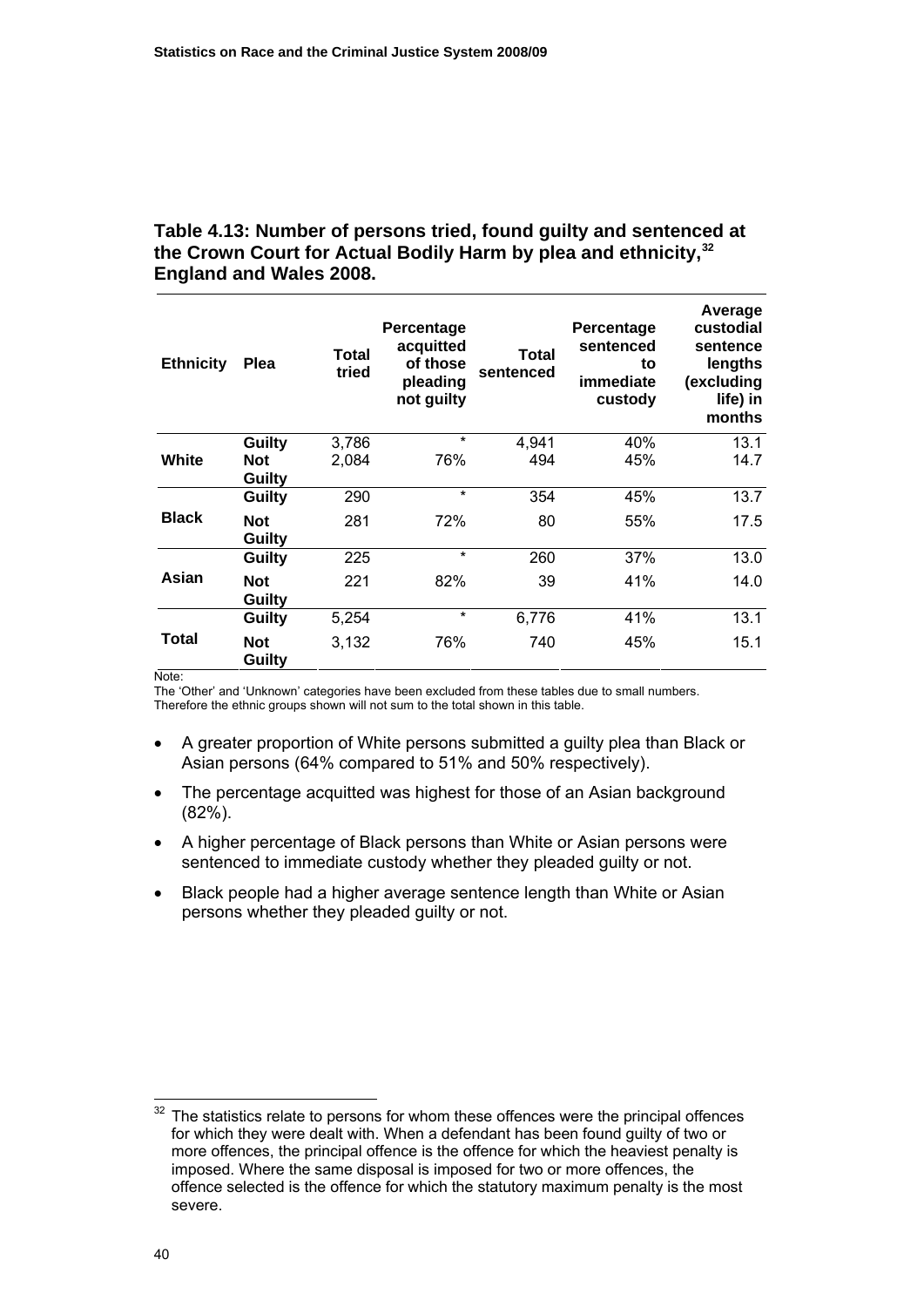# **Table 4.14: Number of persons tried, found guilty and sentenced at the Crown Court for Burglary in a dwelling by plea and ethnicity, England and Wales 2008**

| <b>Ethnicity</b> | <b>Plea</b>          | <b>Total</b><br>tried | Percentage<br>acquitted<br>of those<br>pleading<br>not guilty | <b>Total</b><br>sentenced | Percentage<br>sentenced<br>to<br>immediate<br>custody | Average<br>custodial<br>sentence<br>lengths<br>(excluding<br>life) in<br>months |
|------------------|----------------------|-----------------------|---------------------------------------------------------------|---------------------------|-------------------------------------------------------|---------------------------------------------------------------------------------|
|                  | <b>Guilty</b>        | 3,721                 | *                                                             | 5,320                     | 69%                                                   | 24.0                                                                            |
| White            | <b>Not</b><br>Guilty | 737                   | 73%                                                           | 199                       | 69%                                                   | 32.7                                                                            |
|                  | Guilty               | 352                   | $\star$                                                       | 468                       | 67%                                                   | 24.4                                                                            |
| <b>Black</b>     | <b>Not</b><br>Guilty | 115                   | 67%                                                           | 38                        | 58%                                                   | 28.5                                                                            |
|                  | <b>Guilty</b>        | 104                   | *                                                             | 146                       | 57%                                                   | 21.6                                                                            |
| Asian            | <b>Not</b><br>Guilty | 21                    | 67%                                                           | 7                         | 100%                                                  | 27.4                                                                            |
|                  | Guilty               | 5,136                 | $\star$                                                       | 7,258                     | 69%                                                   | 24.3                                                                            |
| Total            | <b>Not</b><br>Guilty | 1,101                 | 72%                                                           | 310                       | 68%                                                   | 32.0                                                                            |

Note:

The 'Other' and 'Unknown' categories have been excluded from these tables due to small numbers. Therefore the ethnic groups shown will not sum to the total shown in this table.

- Caution should be exercised when quoting figures from the Asian not guilty group due to small numbers.
- A lower proportion of Black people submitted a guilty plea than White or Asian persons (75% compared to 83% for both Asian and White).
- The percentage acquitted was highest for those of a White background (73%).
- While the percentage sentenced to immediate custody was similar for Black and White people who submitted a guilty plea (67% and 69% respectively), for those who submitted a not guilty plea, 69% of White people were sentenced to immediate custody compared to 58% of Black people.
- The average custody length was similar for Black and White persons who submitted a guilty plea (24.4 months and 24.0 months respectively), but White persons received a longer average sentence length than Black persons when a not guilty plea had been submitted (32.7 and 28.5 respectively).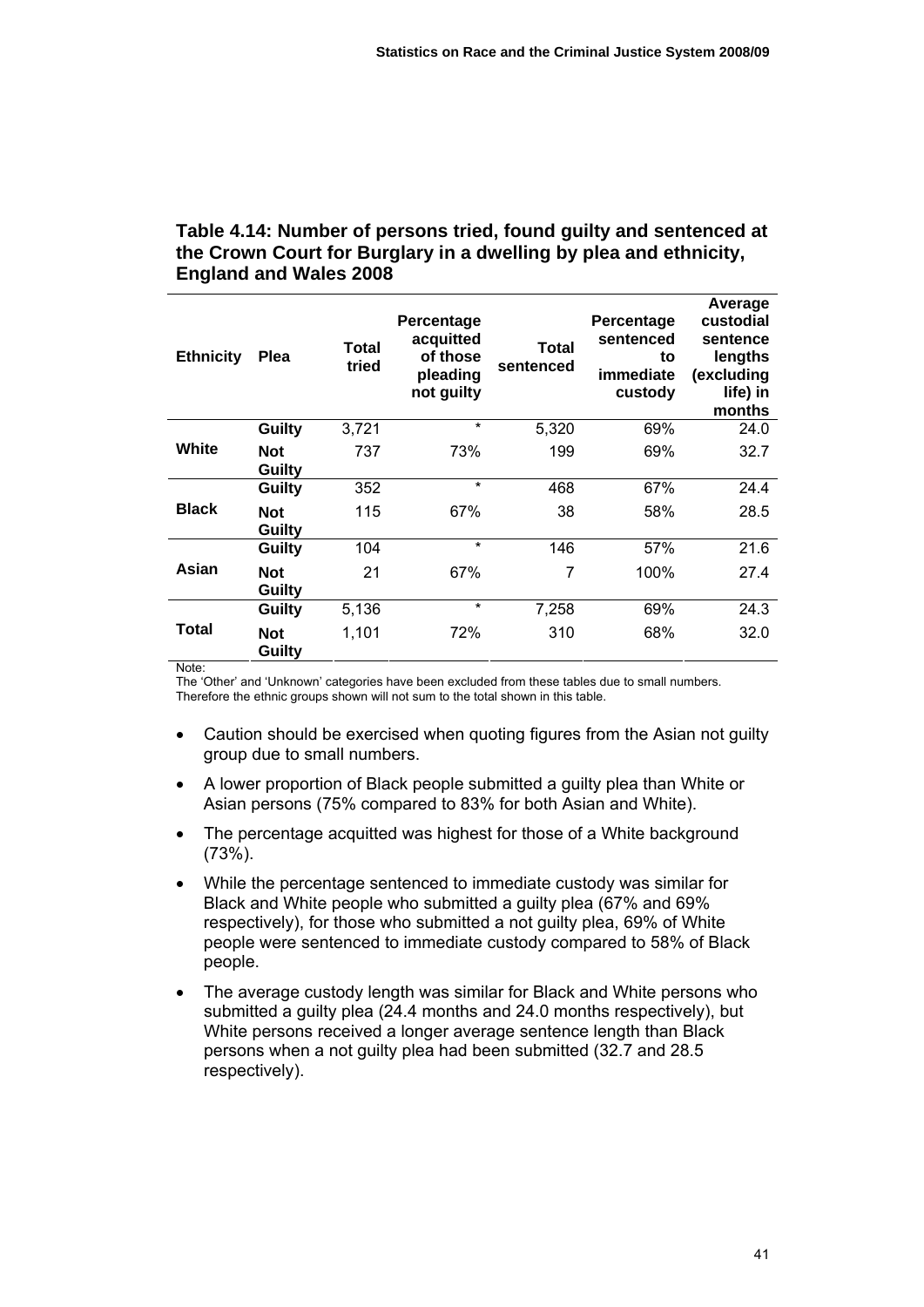# **Table 4.15: Number of persons tried, found guilty and sentenced at the Crown Court for Possession of a controlled drug Class A by plea and ethnicity, England and Wales 2008**

| <b>Ethnicity</b> | <b>Plea</b>                 | Total<br>tried | Percentage<br>acquitted<br>of those<br>pleading<br>not guilty | Total<br>sentenced | Percentage<br>sentenced<br>to<br>immediate<br>custody | Average<br>custodial<br>sentence<br>lengths<br>(excluding<br>life) in<br>months |  |
|------------------|-----------------------------|----------------|---------------------------------------------------------------|--------------------|-------------------------------------------------------|---------------------------------------------------------------------------------|--|
|                  | Guilty                      | 358            | $\ast$                                                        | 593                | 24%                                                   | 9.5                                                                             |  |
| White            | <b>Not</b>                  | 65             | 57%                                                           | 29                 | 21%                                                   | 28.8                                                                            |  |
|                  | Guilty                      |                |                                                               |                    |                                                       |                                                                                 |  |
|                  | <b>Guilty</b>               | 109            | $\star$                                                       | 161                | 30%                                                   | 14.2                                                                            |  |
| <b>Black</b>     | <b>Not</b><br><b>Guilty</b> | 25             | 48%                                                           | 13                 | 31%                                                   |                                                                                 |  |
|                  | Guilty                      | 41             | $\star$                                                       | 57                 | 47%                                                   | 19.6                                                                            |  |
| Asian            | <b>Not</b><br>Guilty        | 13             | 38%                                                           | 8                  | 13%                                                   |                                                                                 |  |
|                  | Guilty                      | 627            | $\star$                                                       | 1.014              | 27%                                                   | 12.3                                                                            |  |
| Total            | <b>Not</b><br>Guilty        | 126            | 55%                                                           | 58                 | 26%                                                   | 25.0                                                                            |  |

Note:

'-' These values have been excluded as they would have been based on the sentence lengths of five people or less.

The 'Other' and 'Unknown' categories have been excluded from these tables due to small numbers. Therefore the ethnic groups shown will not sum to the total shown in this table.

- Caution should be exercised when quoting figures from the Asian and Black not guilty groups and the Asian guilty group due to small numbers.
- A greater proportion of White persons submitted a guilty plea than Black or Asian persons (85% compared to 81% and 76% respectively).
- A greater proportion of White people were acquitted than Black and Asian people (57% compared to 48% and 38% respectively).
- Of those who pleaded guilty, Asian persons had the largest percentage sentenced to immediate custody (47% Asian, 30% Black, 24% White).
- Of those who pleaded not guilty, Black persons had the largest percentage sentenced to immediate custody (31% Black, 21% White, 13% Asian).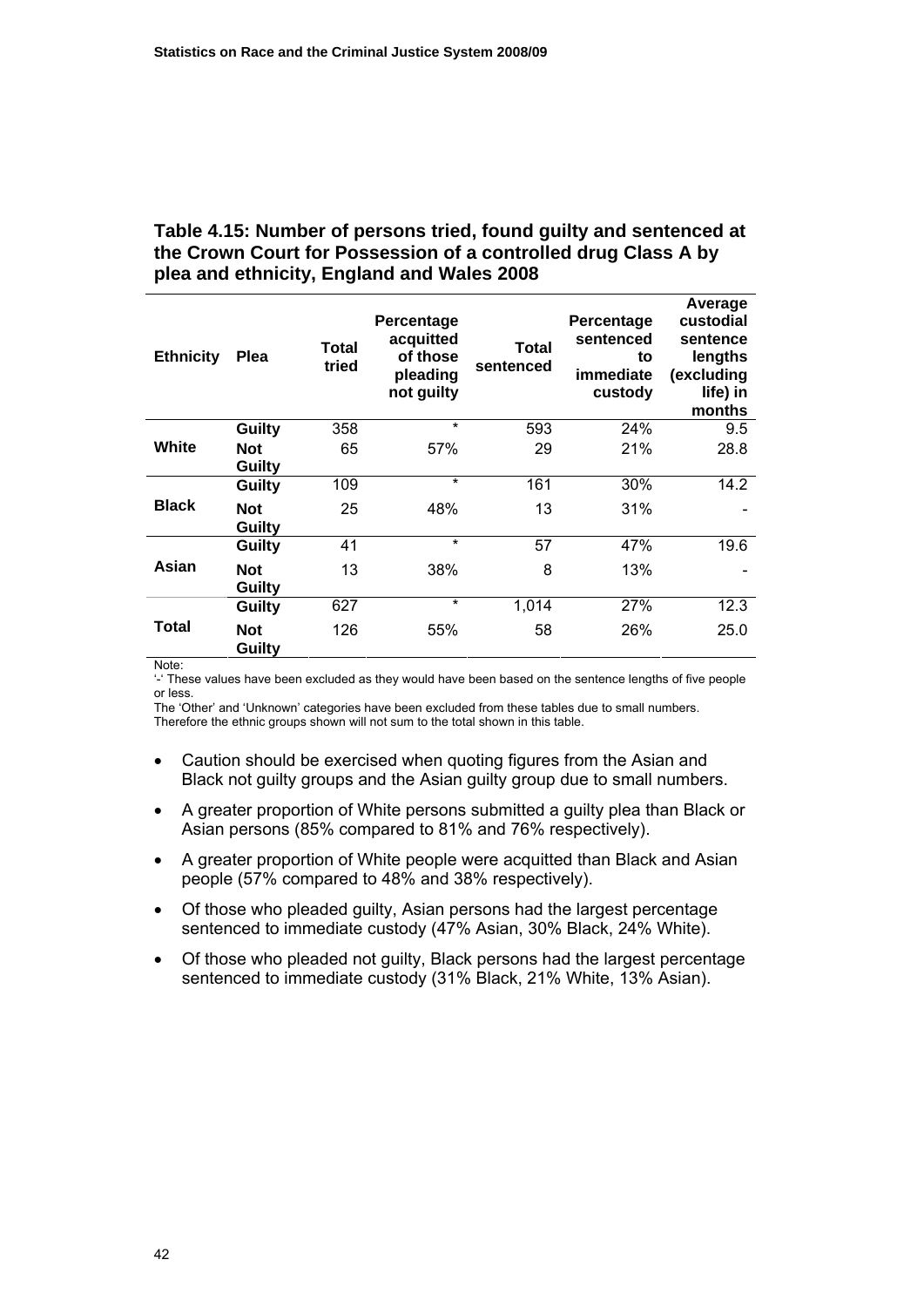#### **Table 4.16: Number of persons tried, found guilty and sentenced at the Crown Court for selected offences, England and Wales, 2008 (1) (2)**

|                                          |                  |                       |                | of which:                               |                                 |                         |                                        |             |                                 | Sentence breakdown              |                           |                                                                 |                                 |
|------------------------------------------|------------------|-----------------------|----------------|-----------------------------------------|---------------------------------|-------------------------|----------------------------------------|-------------|---------------------------------|---------------------------------|---------------------------|-----------------------------------------------------------------|---------------------------------|
| <b>Offence</b>                           | <b>Ethnicity</b> | <b>Total</b><br>tried | Ac-<br>quitted | $%$ ac-<br>quitted<br>of total<br>tried | <b>Total</b><br>found<br>guilty | Total<br>sen-<br>tenced | Absolute /<br>conditional<br>discharge | <b>Fine</b> | Comm-<br>unity<br>sen-<br>tence | Sus-<br>pended<br>sen-<br>tence | Immed-<br>iate<br>Custody | $\frac{0}{0}$<br><b>Immediate</b><br>Custody<br>οf<br>sentenced | Other-<br>wise<br>dealt<br>with |
| <b>Assault</b>                           | White            | 5,870                 | 1,590          | 27                                      | 4,280                           | 5,435                   | 103                                    | 77          | 1,223                           | 1,792                           | 2,178                     | 40                                                              | 62                              |
| occasioning                              | <b>Black</b>     | 571                   | 201            | 35                                      | 370                             | 434                     | 16                                     |             | 75                              | 130                             | 203                       | 47                                                              | 10                              |
| actual                                   | Asian            | 446                   | 182            | 41                                      | 264                             | 299                     |                                        | 8           | 64                              | 107                             | 112                       | 37                                                              |                                 |
| bodily harm                              | Other            | 203                   | 59             | 29                                      | 144                             | 177                     | 6                                      |             | 38                              | 51                              | 79                        | 45                                                              | $\overline{2}$                  |
|                                          | Unknown          | 1,296                 | 360            | 28                                      | 936                             | 1,171                   | 18                                     | 17          | 238                             | 356                             | 520                       | 44                                                              | 22                              |
|                                          | <b>Total</b>     | 8,386                 | 2,392          | 29                                      | 5,994                           | 7,516                   | 150                                    | 103         | 1,638                           | 2,436                           | 3,092                     | 41                                                              | 97                              |
| <b>Other</b>                             | White            | 7,871                 | 1,837          | 23                                      | 6,034                           | 7,140                   | 122                                    | 57          | 921                             | 1,635                           | 4,171                     | 58                                                              | 234                             |
| violence                                 | <b>Black</b>     | 1,183                 | 406            | 34                                      | 777                             | 916                     | 14                                     |             | 125                             | 132                             | 587                       | 64                                                              | 51                              |
| against the                              | Asian            | 712                   | 283            | 40                                      | 429                             | 479                     | 9                                      | 9           | 45                              | 72                              | 322                       | 67                                                              | 22                              |
| person                                   | Other            | 376                   | 114            | 30                                      | 262                             | 310                     | 10                                     | 5           | 40                              | 50                              | 186                       | 60                                                              | 19                              |
|                                          | Unknown          | 2,349                 | 618            | 26                                      | 1,731                           | 1,949                   | 36                                     | 19          | 233                             | 335                             | 1,277                     | 66                                                              | 49                              |
|                                          | <b>Total</b>     | 12,491                | 3,258          | 26                                      | 9,233                           | 10,794                  | 191                                    | 97          | 1,364                           | 2,224                           | 6,543                     | 61                                                              | 375                             |
| <b>Total</b>                             | White            | 13,741                | 3,427          | 25                                      | 10,314                          | 12,575                  | 225                                    | 134         | 2,144                           | 3,427                           | 6,349                     | 50                                                              | 296                             |
| violence                                 | <b>Black</b>     | 1,754                 | 607            | 35                                      | 1,147                           | 1,350                   | 30                                     | 7           | 200                             | 262                             | 790                       | 59                                                              | 61                              |
| against the                              | Asian            | 1,158                 | 465            | 40                                      | 693                             | 778                     | 16                                     | 17          | 109                             | 179                             | 434                       | 56                                                              | 23                              |
| person                                   | Other            | 579                   | 173            | 30                                      | 406                             | 487                     | 16                                     | 6           | 78                              | 101                             | 265                       | 54                                                              | 21                              |
| (Indictable                              | Unknown          | 3,645                 | 978            | 27                                      | 2,667                           | 3,120                   | 54                                     | 36          | 471                             | 691                             | 1,797                     | 58                                                              | 71                              |
| only and<br>triable<br>$\sim$ ithar way) | Total            | 20,877                | 5,650          | 27                                      | 15,227                          | 18,310                  | 341                                    | 200         | 3,002                           | 4,660                           | 9,635                     | 53                                                              | 472                             |

**either way)** 

(1) Every effort is made to ensure that the figures presented are accurate and complete. However, it is important to note that these data have been extracted from large administrative data systems generated by the courts, and police forces. As a consequence, care should be taken to ensure data collection processes and their inevitable limitations are taken into account when those data are used.

(2) The statistics relate to persons for whom these offences were the principal offences for which they were dealt with. When a defendant has been found quilty of two or more offences the principal offence is the offence for which the heaviest penalty is imposed. Where the same disposal is imposed for two or more offences, the offence selected is the offence for which the statutory maximum penalty is the most severe.

 $43$ Source: Justice Statistics Analytical Services in the Ministry of Justice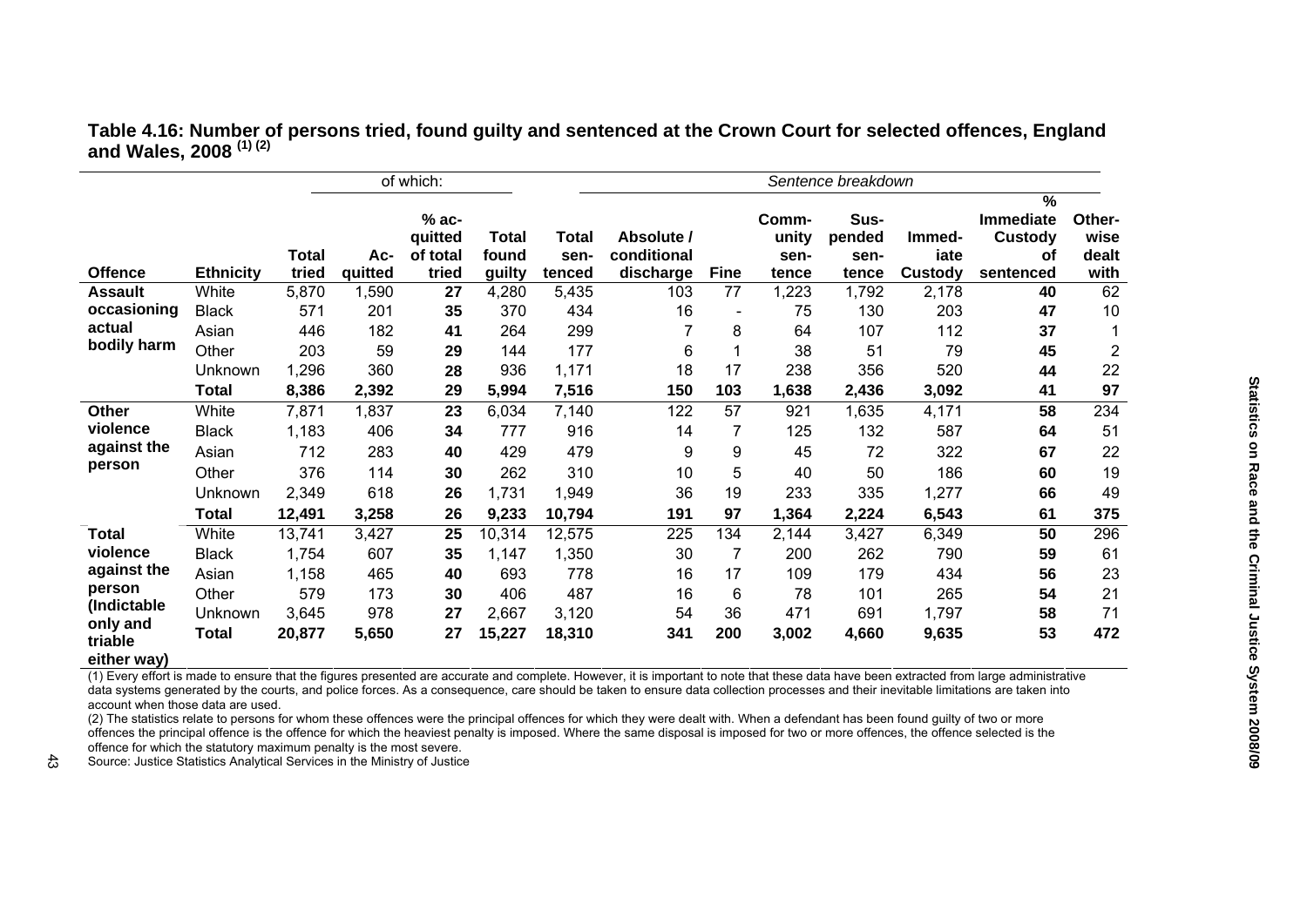- For both assault occasioning actual bodily harm and other violence against the person offences that were tried at the Crown Court, a higher proportion of defendants from BME backgrounds were acquitted compared to White people.
- Of the total sentenced at Crown Court for all violence against the person offences, fewer from a White background received immediate custody (50%), compared with those from a Black (59%), Asian (56%) and Other background (54%).
- Proportionately more from the White group received a community sentence for all violence against the person offences (17%) compared to Black (15%), Asian (14%) and Other (16%) ethnic groups.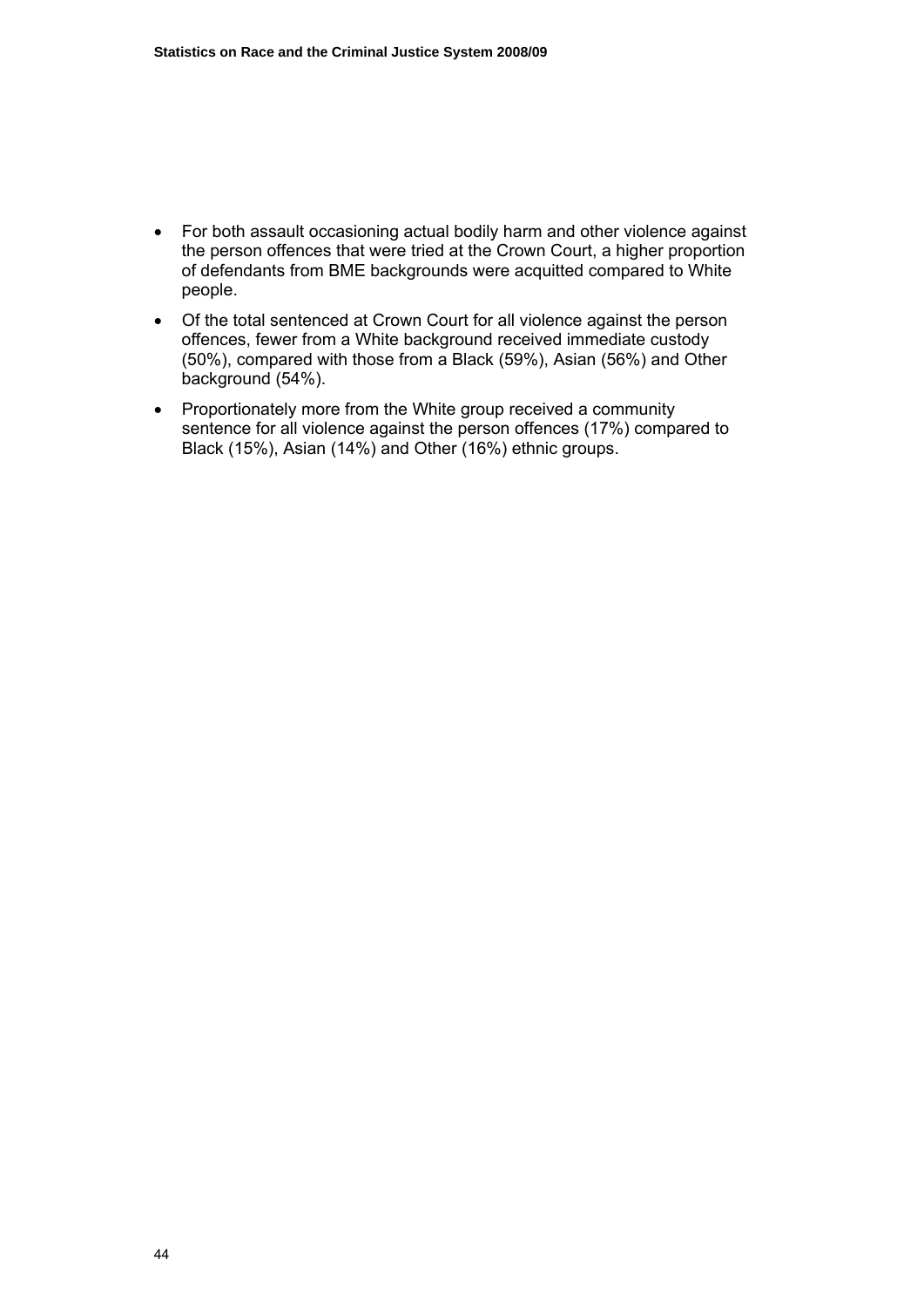# <span id="page-46-0"></span>**Chapter 5. Offenders: under supervision or in custody**

This chapter looks at the numbers of people starting court order supervision (court supervisions and pre/post release supervisions); the numbers serving custodial sentences; and the number who died while in custody in England and Wales.

Overall, the proportion of BME individuals receiving court order supervision and pre/post release supervision remained relatively stable between 2005 and 2009, while the proportion of prisoners from BME backgrounds increased slightly over the same period.

- The proportion of individuals from a BME background who received court order supervisions in England and Wales remained relatively stable between 2005 and 2009 (just under 14% in 2005 compared with just under 15% in 2009).
- The proportion of those receiving pre and post release supervisions who were from a BME background remained relatively stable between 2005 and 2009 (19% in 2005 compared with 20% in 2009).
- In 2009, the proportion of individuals identifying themselves as from a BME background in prisons (population including foreign nationals) in England and Wales was 27%. The same proportion was also recorded in 2008.
- The proportion of BME individuals who died in prison fell slightly between 2008 and 2009.
- In 2009, White people accounted for over 90% (55 of the 60 recorded) of self-inflicted deaths in prison custody. Trends data for 2005 to 2009 show that White people have consistently accounted for over three-quarters of self-inflicted deaths in prison custody across ethnicities.

# **Court order supervision**

Court orders are non-custodial sentences. Most of these are either:

1) *Community orders* – introduced as a single community sentence by the Criminal Justice Act 2003, which must contain at least one of twelve possible requirements (such as unpaid work, curfew, or drug rehabilitation); or

2) *Suspended sentence orders* – enable a court passing a custodial sentence of less than 12 months to suspend that sentence for a period of between six months and two years, while ordering the offender to undertake certain requirements in the community (drawn from the same list as those available for the community order).

 The number of individuals commencing court order supervision in England and Wales in 2009 was 166,837, representing a 1% increase since 2008 when the total number was 164,873.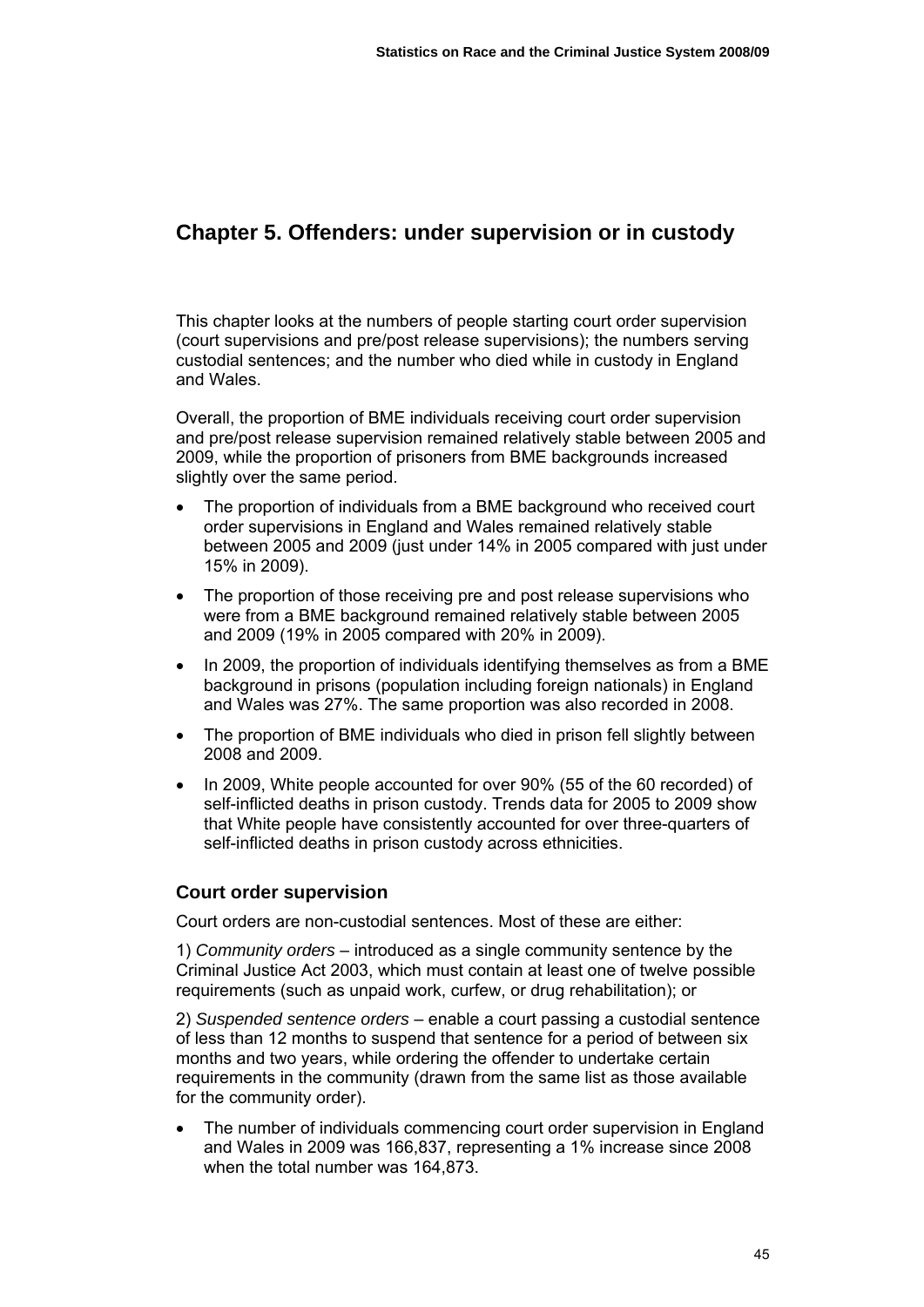- The proportion of individuals receiving court order supervision who were from a BME background remained relatively stable between 2005 and 2009 (just under 14% in 2005 compared to just under 15% in 2009) (see Table 5.01).
- Court order supervision increased for all ethnic groups between 2005 and 2009, although the fastest rate of increase was for those of a Mixed ethnic background.

### **Table 5.01: Court order supervisions in England and Wales 2005 to 2009, self-identified ethnicity**

|      | White | <b>Black</b> | Asian   | Mixed | <b>Chinese</b><br>or Other | <b>Unknown</b> | All<br><b>BME</b> | Total         |
|------|-------|--------------|---------|-------|----------------------------|----------------|-------------------|---------------|
| 2005 | 81.9% | 5.8%         | $4.4\%$ | 2.2%  | 1.3%                       | $4.4\%$        |                   | 13.7% 140,661 |
| 2006 | 81.4% | 6.1%         | $4.4\%$ | 2.3%  | 1.2%                       | 4.5%           |                   | 14.0% 155,666 |
| 2007 | 82.1% | 6.2%         | 4.6%    | 2.4%  | 1.2%                       | 3.5%           |                   | 14.4% 162,648 |
| 2008 | 82.1% | $6.0\%$      | 4.5%    | 2.5%  | 1.2%                       | 3.6%           |                   | 14.3% 164,873 |
| 2009 | 82.0% | $6.0\%$      | $4.7\%$ | 2.7%  | 1.2%                       | 3.4%           |                   | 14.6% 166,837 |

Note: These figures are taken from the probation workload archive databases for commencements.

For further information on Court order supervision, please see supplementary Table S5.01.

# **Pre/post release supervision**

Prisoners released on licence are supervised by probation staff before and after they are released from custody. Pre-release supervision involves joint working between probation and prison staff on sentence planning, management, and post-release issues.

All prisoners given a custodial sentence of 12 months or more are subject to post-release supervision. Prisoners will serve a proportion of their sentence in custody and then be released on licence. They are supervised by probation staff before and during the license period after release from custody.

- The number of individuals commencing pre/post release supervision in 2009 was 45,970, representing a 2% decrease since 2008.
- Table 5.2 shows that, in 2009, BME individuals comprised 20% of those receiving pre/post release supervision.
- The proportion of BME individuals receiving pre/post release supervision has remained relatively stable between 2005 and 2009 (just under 19% in 2005 compared with just over 20% in 2009) (see Table 5.02).
- The proportion of those receiving pre/post-release supervision increased for the overall BME group from 2005 to 2008, but decreased between 2008 and 2009.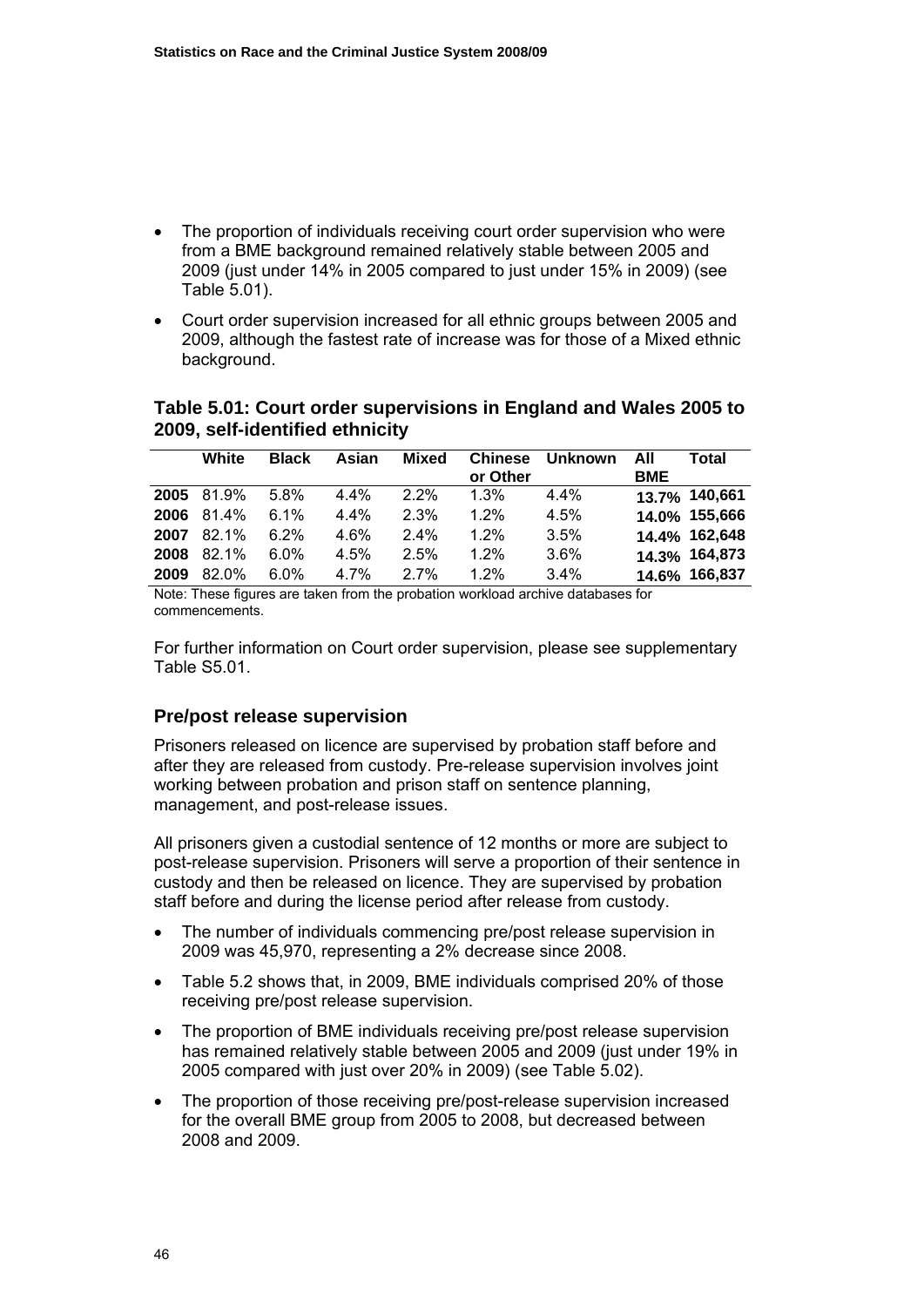|      | White | <b>Black</b> | Asian   | Mixed | <b>Chinese</b> | <b>Unknown</b> | All           | Total  |
|------|-------|--------------|---------|-------|----------------|----------------|---------------|--------|
|      |       |              |         |       | or Other       |                | <b>BME</b>    |        |
| 2005 | 72.4% | 8.8%         | 5.4%    | 2.6%  | $2.0\%$        | $8.8\%$        | 18.8%         | 46.103 |
| 2006 | 73.0% | $9.0\%$      | 5.6%    | 2.9%  | 1.8%           |                | 7.6% 19.4%    | 42,473 |
| 2007 | 73.3% | 8.9%         | 5.6%    | 3.4%  | 2.6%           |                | $6.2\%$ 20.5% | 42.961 |
| 2008 | 72.3% | 8.7%         | 5.9%    | 3.4%  | 2.9%           |                | $6.8\%$ 20.9% | 46.790 |
| 2009 | 73.8% | 8.1%         | $6.0\%$ | 3.4%  | 2.7%           |                | 5.9% 20.3%    | 45,970 |

# **Table 5.02: Pre/post release supervision orders in England and Wales 2005 to 2009, self-identified ethnicity**

Note: These figures are taken from the probation workload archive databases for commencements.

For further information on pre/post release supervision, please see supplementary Table S5.02.

# **Total prison population (including foreign nationals)**

The figures below describe the ethnicity of the prison population in England and Wales, including foreign nationals.

- The prison population (including foreign nationals) at 30 June 2009 was 83,454. Overall, just under 27% (22,292) of prisoners identified themselves as being from BME groups. This is the same proportion as in the previous year (2008), but represents an increase on that recorded for 2005 (25%).
- While all groups increased in size in the prison population between 2005 and 2009, the largest increase can be seen in the Chinese and Other group. However, given the small size of this group within the prison population, this change should be interpreted with caution.

# **Table 5.03: Total prison population (including foreign nationals) in England and Wales 30 June 2005 to 2009, self-identified ethnicity**

|      | White | <b>Black</b> | Asian   | Mixed | <b>Chinese</b> | <b>Unknown</b> | All           | Total  |
|------|-------|--------------|---------|-------|----------------|----------------|---------------|--------|
|      |       |              |         |       | or Other       |                | <b>BME</b>    |        |
| 2005 | 74.6% | 14.7%        | $6.0\%$ | 2.8%  | $1.1\%$        |                | $0.8\%$ 24.6% | 76,190 |
| 2006 | 73.3% | 15.1%        | 6.6%    | 2.9%  | 1.2%           |                | $0.9\%$ 25.9% | 77,982 |
| 2007 | 73.1% | 15 1%        | 6.6%    | 3.1%  | $1.4\%$        |                | $0.7\%$ 26.2% | 79.734 |
| 2008 | 72.4% | 15.1%        | 7.0%    | 3.2%  | 1.6%           |                | $0.7\%$ 26.9% | 83,194 |
| 2009 | 72.8% | $14.4\%$     | 7.2%    | 3.4%  | 1.7%           |                | $0.5\%$ 26.7% | 83,454 |

Note: Figures are based on those aged 15 and over.

Includes foreign nationals (11,350) and those with nationality not recorded (874) These figures include foreign nationals who have served their sentence and are awaiting deportation.

For further information on the total prison population (including foreign nationals), please see supplementary Table S5.03.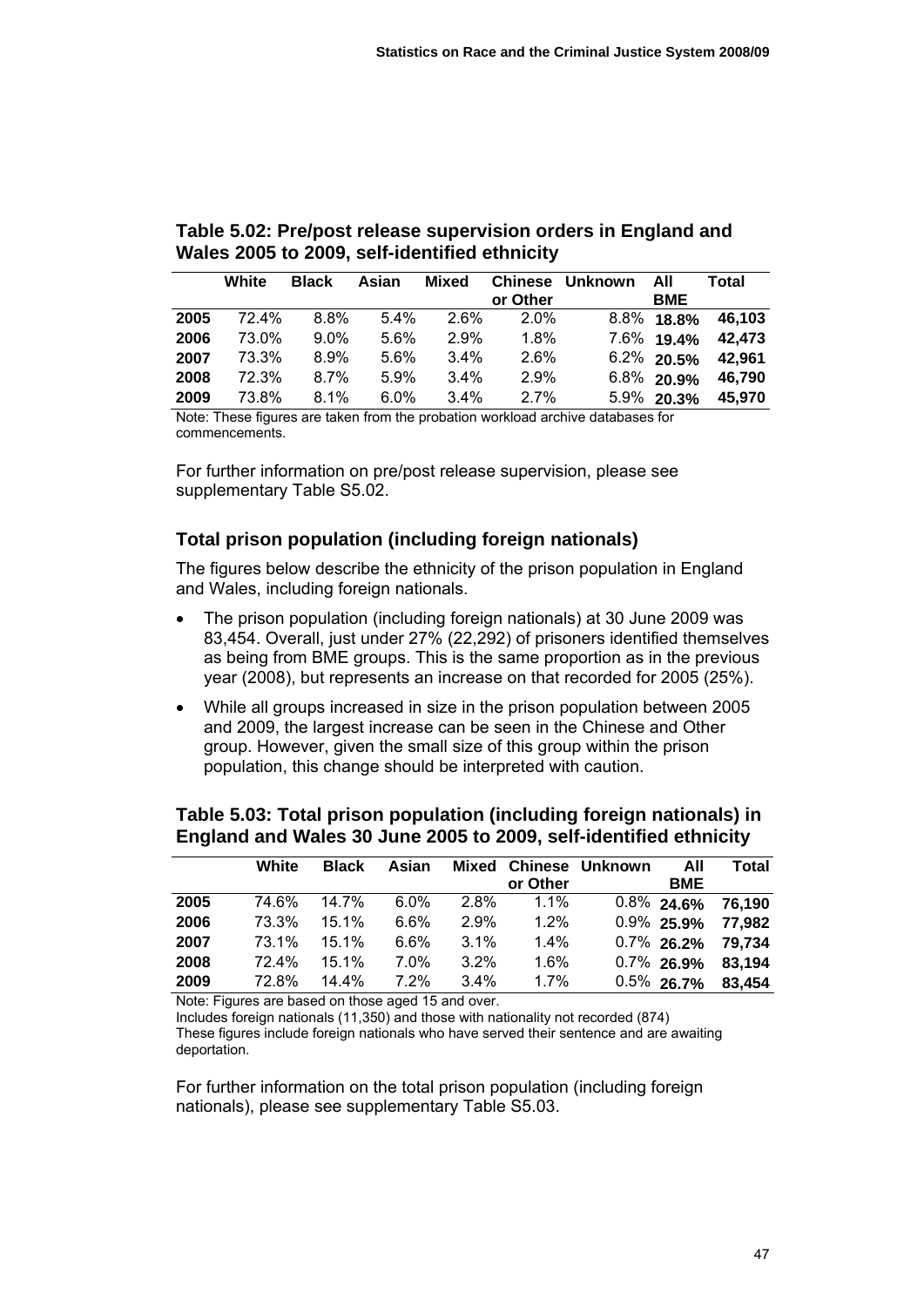# **Prison population (British nationals only)**

The figures below describe the ethnicity of the prison population in England and Wales, excluding foreign nationals.

- The total prison population at 30 June 2009, excluding foreign nationals, was 71,231. Overall, 20% (14,292) of prisoners identified themselves as being from BME groups. This is the same proportion as in the previous year (2008), but represents an increase on that recorded for 2005 (18%).
- While all groups increased in size in the prison population between 2005 and 2009, the largest increases were for the Asian and Mixed groups. Those of a White ethnic background had the smallest increases.

### **Table 5.04: Total prison population (British nationals only) in England and Wales 30 June 2005 to 2009, self-identified ethnicity,**

|      | White |          | <b>Black Asian</b> | Mixed                                             | <b>Chinese</b><br>or Other | <b>Unknown</b> | All<br><b>BME</b> | All    |
|------|-------|----------|--------------------|---------------------------------------------------|----------------------------|----------------|-------------------|--------|
|      |       |          |                    |                                                   |                            |                |                   |        |
| 2005 | 81.7% | 10.3%    | 4.5%               | 2.7%                                              | $0.3\%$                    | $0.7\%$        | 17.7%             | 65.670 |
| 2006 | 80.9% | 10.6%    | 4.8%               | 2.8%                                              | 0.2%                       | $0.7\%$        | 18.4%             | 66.160 |
| 2007 | 80.6% | 10.6%    | 4.9%               | 3.0%                                              | 0.2%                       | $0.6\%$        | 18.7%             | 67.767 |
| 2008 | 79.7% | $11.1\%$ | 5.2%               | 3.2%                                              | 0.3%                       | $0.6\%$        | 19.8%             | 70.751 |
| 2009 | 79.6% | 10.9%    | 5.4%               | $3.4\%$                                           | 0.3%                       | $0.3\%$        | 20.1%             | 71,231 |
|      |       |          |                    | Note: Eigurea are based on these aged 15 and over |                            |                |                   |        |

Note: Figures are based on those aged 15 and over.

For further information on the total prison population (British nationals), please see supplementary Table S5.03.

### **Deaths in custody – police**

The figures presented below concern the deaths of people who have been arrested or otherwise detained by the police. These deaths may have taken place on police, private, or medical premises, in a public place, or in a police or other vehicle. 'Deaths in police custody' includes deaths of prisoners while Released On Temporary Licence (ROTL) for medical reasons but excludes the deaths of any prisoners released on other types of temporary licence.

- Deaths in police custody fell from 22 in 2007/08 to 15 in 2008/09, representing a reduction of 32%.
- The number of deaths of people from BME groups in police custody rose slightly between 2007/08 and 2008/09, from 3 to 5.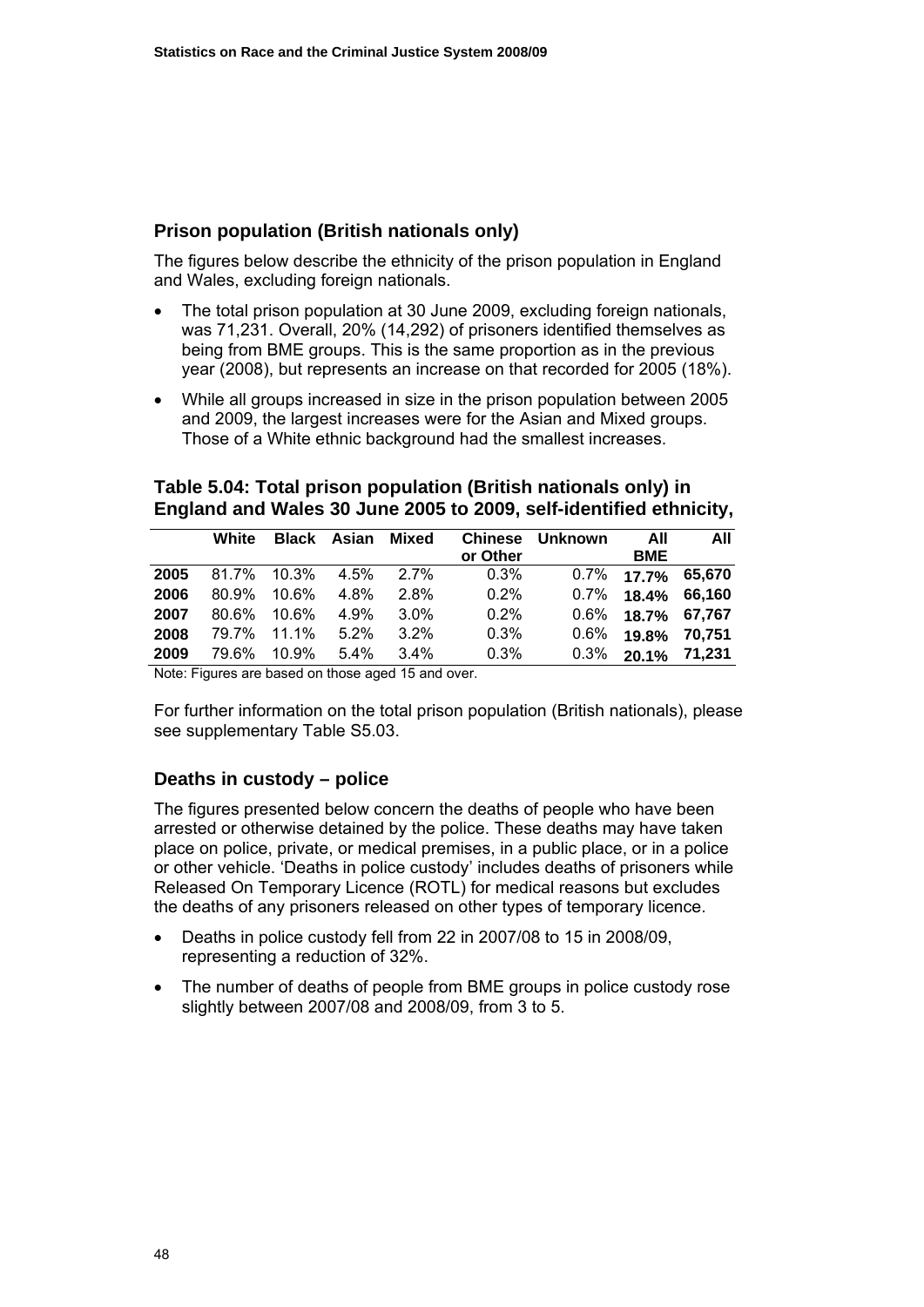# **Deaths in Custody – prison**

The figures presented in Table 5.5 concern people who have died in prison.

- Deaths in prison rose slightly from 165 in 2008 to 169 in 2009, an increase of just over 2%.
- Over the same period, the number of BME deaths in prison fell from 23 to 16.
- Between 2005 and 2009 deaths in prison fell from 174 to 169, representing a 3% decline.
- Deaths in custody of people from a BME background also fell over the fiveyear period. There were 29 deaths in 2005 compared with 16 in 2009.

# **Table 5.05: Deaths in prison custody by ethnicity, England and Wales 2008 and 2009**

|      | White   | <b>Black</b> | Asian     | Mixed     | <b>Chinese</b><br>or Other | <b>AII BME</b> | <b>Total</b> |
|------|---------|--------------|-----------|-----------|----------------------------|----------------|--------------|
| 2008 | 142     | 2            | 13        |           | 4                          | 23             | 165          |
|      | (86.1%) | $(1.8\%)$    | $(7.9\%)$ | $(1.8\%)$ | $(2.4\%)$                  | $(13.9\%)$     | (100%)       |
| 2009 | 153     | 2            |           |           |                            | 16             | 169          |
|      | (90.5%) | $(1.8\%)$    | (3.6%)    | (3.6%)    | $(0.6\%)$                  | $(9.5\%)$      | (100%)       |

Note:

This table shows one more death for 2009 than the official statistics. This is due to the late reporting of a 'natural cause' death which occurred in December 2009. The official statistics will be revised in July 2010.

- In 2009, there were 60 self-inflicted deaths in prison custody. Over 90% of these (55 in total) were of people of White ethnicity.
- Trends data for 2005 to 2009 show that White people have consistently accounted for the largest proportion (over three-quarters) of self-inflicted deaths in prison custody across ethnicities.

For further information on deaths in custody, please see supplementary Tables S5.09–S5.12.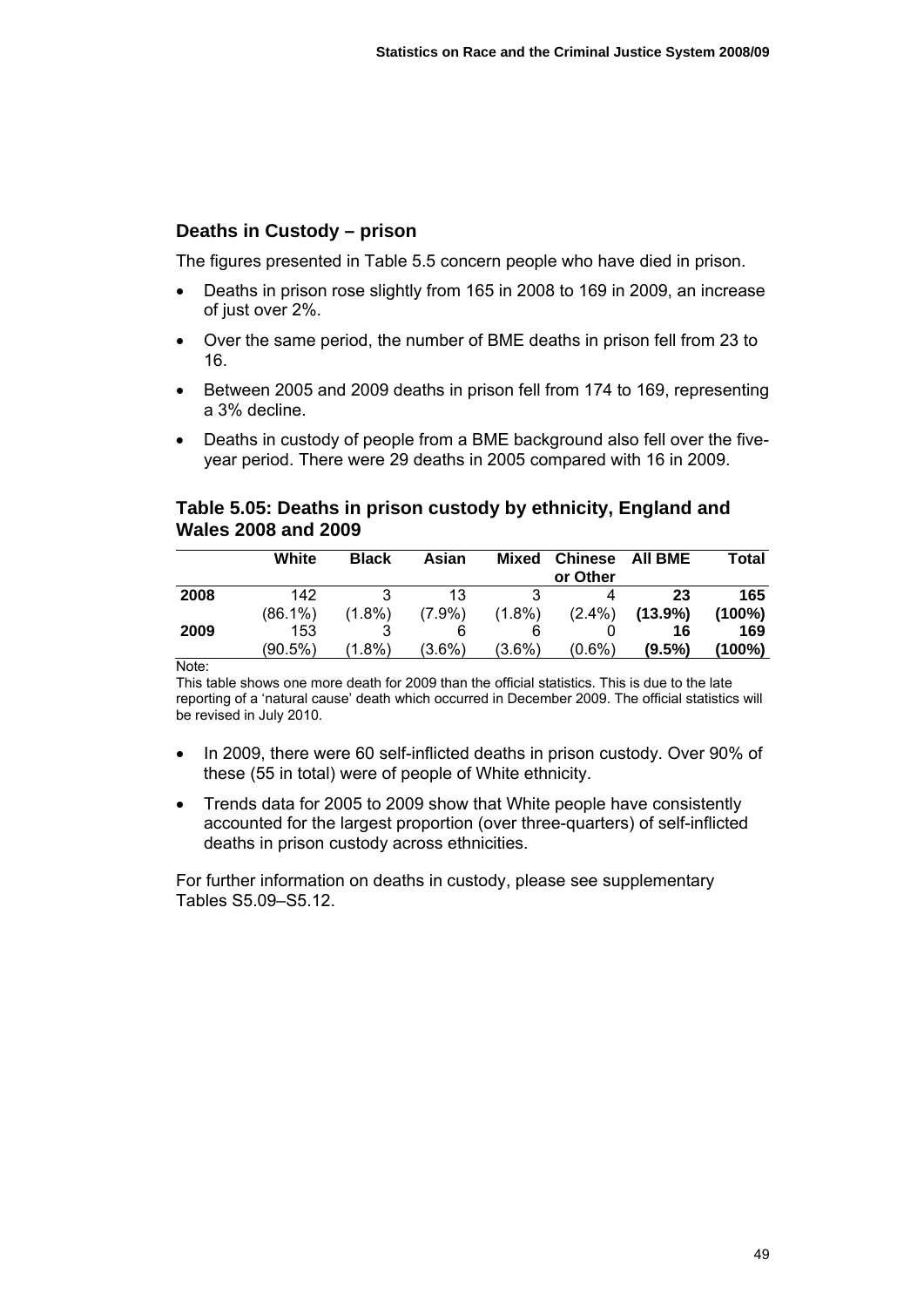# <span id="page-51-0"></span>**Chapter 6. Practitioners in the Criminal Justice System**

This chapter provides information on the representation of BME groups working for criminal justice agencies. Two questions are explored. First, what proportion of those employed in particular agencies are from a BME background? Second, what proportion of BME group members are employed in the most senior positions?

As with previous reports, the data provided in the spreadsheets which accompany this chapter cover a wide range of organisations. However, information from the National Probation Service on the ethnicity of its employees is not included in this publication as the data warehouse introduced in 2008 is still undergoing validation checks.

Only the most salient points are included in the commentary below, which describes and highlights but does not seek to explain the differences observed. A five year trend analysis has been undertaken for the police using data from past Section 95 reports and for the Judiciary using judicial datasets. However, due to changes to the classification or recording of staffing grades this has not been possible for other criminal justice agencies where a comparison with the previous year only is made.

The key points are as follows.

- In the Police, Crown Prosecution and Prison services, the proportion of staff from BME backgrounds was similar to or the same as that recorded for the previous year.
- The Police appeared to be making progress with employing members of BME groups as police officers and the Crown Prosecution Service had registered proportionately more BME staff in the most senior positions than for their organisation overall.
- Progress within the Judiciary was modest. On the one hand, the number of Recorders from a BME background remained very similar totalling 57 as at 31 March 2009 compared with 56 five years earlier. On the other hand, over the same points in time the number of Circuit Judges from a BME background increased from 5 in 2005 to 14 in 2009 and High Court Judges from 1 to 3.

### **Police**

- Members of BME groups represented 4.4% of the 143,770 police officers in post in 2008/09. This is a 0.3 percentage point rise on the previous year (see Table 6.01).
- The proportion of police officers in post from a BME background in 2008/09, compared with the previous year, increased for all ethnic groups with the greatest rise being amongst Mixed (11.4%) and Asian (10.8%) officers.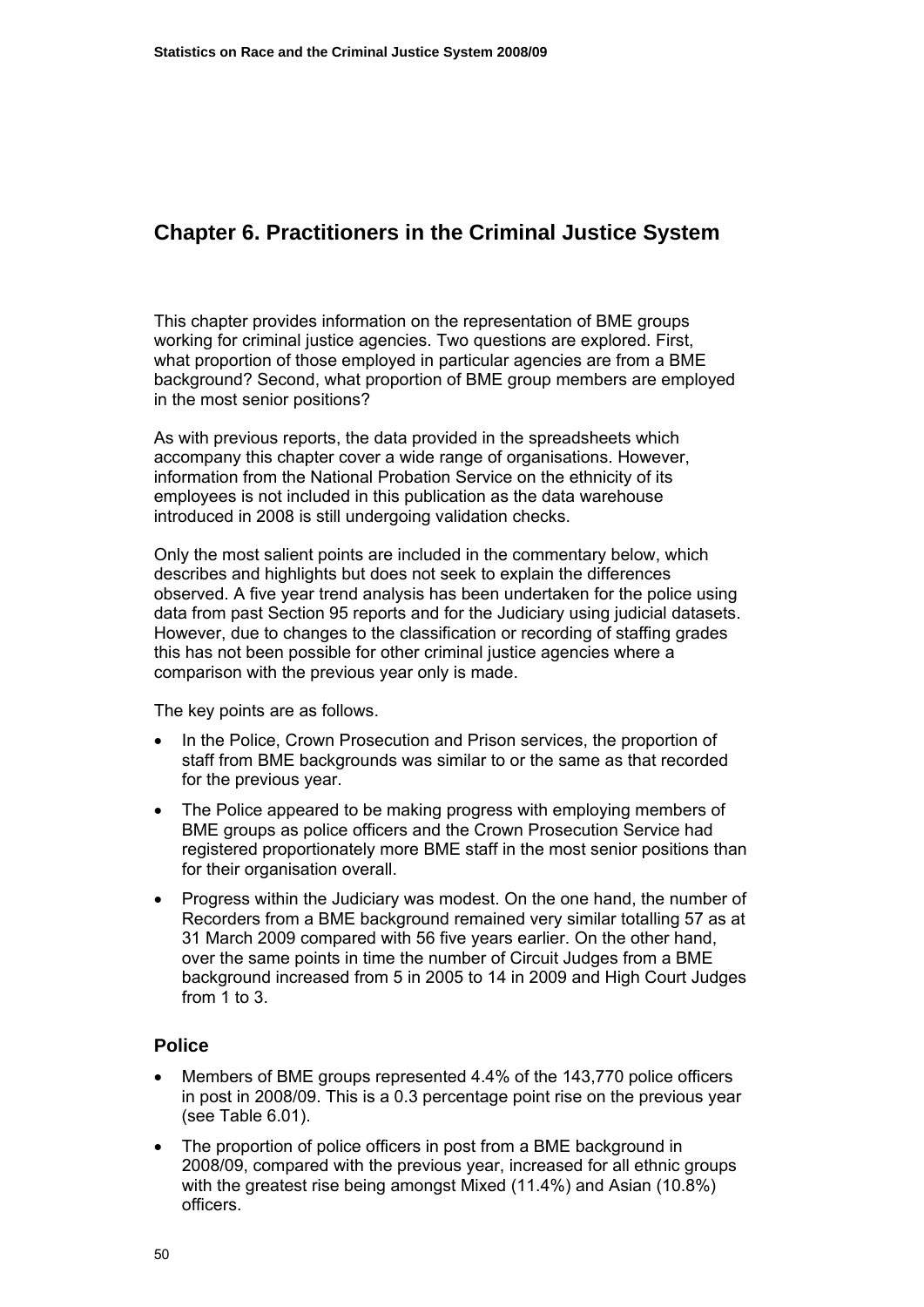|          | White   | Mixed | Asian | <b>Black</b> | <b>Chinese</b><br>or Other | <b>Not</b><br>stated | Total   |
|----------|---------|-------|-------|--------------|----------------------------|----------------------|---------|
| 2007/08  | 134.144 | 1.526 | 2.231 | 1.374        | 656                        | 1.925                | 141.859 |
| 2008/09  | 135.640 | 1.701 | 2.472 | 1.427        | 689                        | 1.840                | 143,770 |
| % change | 1.1%    | 11.4% | 10.8% | 3.9%         | 5.1%                       | $-4.4%$              | 1.3%    |

# **Table 6.01: Police officers in post (full-time equivalents) by ethnicity, England and Wales 2007/08 and 2008/09**

Notes:

This and other tables on police officer and staff strength contain full-time equivalent figures that have been rounded to the nearest whole number. Because of rounding and the particular rounding conventions used, there may be an apparent discrepancy between totals and the sums of the constituent items, and very slight discrepancies between figures here and those published by the Home Office (Mulchandani, R and Sigurdsson, J. 2009).

Strength figures are for the 43 England and Wales police forces and exclude secondments and British Transport Police. Figures include staff on career breaks or maternity/paternity leave.

 There have been improvements over a five-year period in the proportion of persons from a BME background employed as senior police officers: 2.3% of Superintendent and above grades at 31 March 2005 were from BME groups. By 31 March 2009, the proportion had risen to 3.2%. At both points in time, the proportion not stating their ethnicity was 1.1%.

# **Table 6.02: Senior police officers in post (full time equivalents) in percentages, England and Wales 2004/5 and 2008/9 as at 31 March**

|        | White | Mixed | Asian   | <b>Black</b> | <b>Chinese</b><br>or Other | <b>Not</b><br>stated | Total |
|--------|-------|-------|---------|--------------|----------------------------|----------------------|-------|
| 2004/5 | 96.6% | 0.7%  | 0.8%    | 0.5%         | $0.2\%$                    | $1.1\%$              | 1.671 |
| 2008/9 | 95.7% | 0.9%  | $1.4\%$ | $0.7\%$      | $0.2\%$                    | $1.1\%$              | 1.713 |

Note:

Senior police officer includes Superintendent and above.

# **Crown Prosecution Service (CPS)**

- Members of BME groups represented 11.6% of the 8,934 staff of the CPS as at 31 March 2009. This is the same proportion as recorded for the previous year (see Table 6.03).
- The proportion of staff identifying themselves as being from a BME background who occupied Senior Civil Servant positions at 31 March 2009 was 12.5%. This is a 2.4 percentage point increase on the previous year. Thus, there were proportionately more staff from a BME background in the most senior positions than in the organisation as a whole.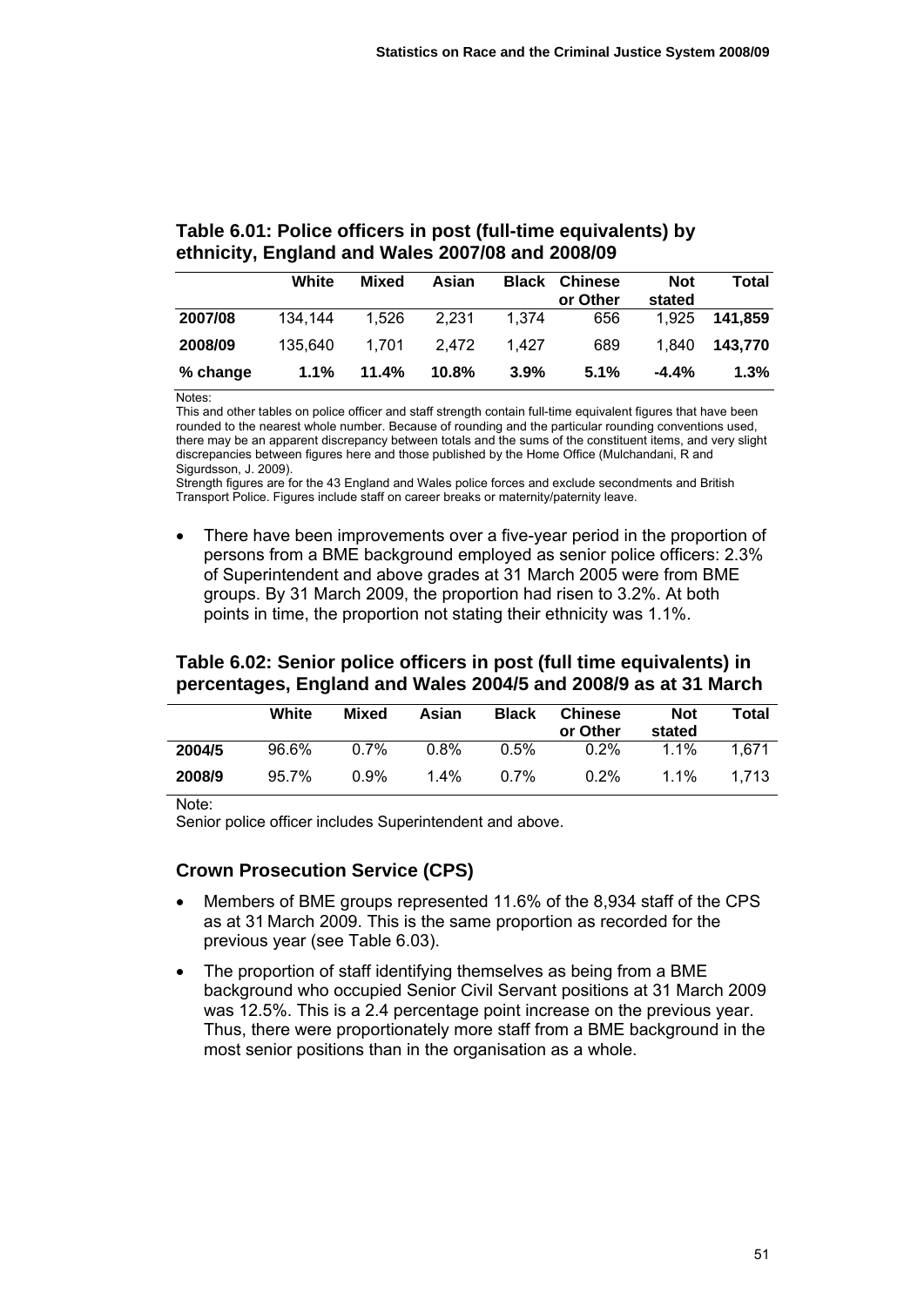# **Table 6.03: Crown Prosecution Service by ethnicity, England and Wales 2007/08 and 2008/09**

|         | White | Mixed   | Asian   | Black   | <b>Chinese</b><br>or Other | <b>Not</b><br>stated | Total |
|---------|-------|---------|---------|---------|----------------------------|----------------------|-------|
| 2007/08 | 65.6% | $1.3\%$ | 5.0%    | 4.2%    | $1.1\%$                    | 22.8%                | 8.930 |
| 2008/09 | 65.7% | $1.4\%$ | $5.0\%$ | $4.2\%$ | 1.1%                       | 22.7%                | 8.934 |

Notes:

All data taken from published headcount data within quarterly Cabinet Office Absence Statistics Data for all current staff (inc. career break & maternity leave)

Note that data reflects standard Civil Service grades onto which CPS grades have been mapped for Comparability.

All data may be subject to change due to retrospective changes in the HR database Data in the table do not exactly match that quoted in the text due to rounding

# **Prison Service[33](#page-53-0)**

 Between 31 March 2008 and 2009, the number of prison officers increased by just under 3% from 25,503 to 26,266. For both periods the proportion of prison officers from a BME background remained broadly stable at around 5%. The proportion of not stated cases increased slightly from 6.3% to 6.8%.

# **Judiciary**

- There are more Recorders than any other type of judge. A Recorder is usually a practicing barrister or solicitor. Recorders may sit in both Crown and county courts, but most start by sitting in the Crown Court. Their jurisdiction is broadly similar to that of the more senior position of a Circuit Judge, but they will generally handle less complex or serious matters coming before the court. 57 or 4.6% of the total of 1,235 Recorders were from BME groups. This proportion is slightly more than was the case in 2004/05 when there were 1,442 Recorders registered of whom 56 or 3.9%% were from a BME background.[34](#page-53-1)
- Amongst the senior Judiciary, a direct comparison over a five-year period is only possible with Circuit Judges and High Court Judges due to the system of classification used in the data available. Here some progress can be noted with the proportion of BME High Court Judges rising from 1 of 107 or 0.9% for the period 2004/05 to 3 of 109 or 2.8% as at 1 April 2009. Similarly, Circuit Judges increased from 5 of 641 or 0.8% to 14 of 640 or 2.2%.

<span id="page-53-0"></span><sup>33</sup> 33 Since April 2007, BME representation within NOMS has been calculated as the total number of BME staff as a percentage of those whose ethnicity is known. However, for the purposes of this analysis, the percentages reported are based on the total including those individuals not stating their ethnicity.

<span id="page-53-1"></span> $34$  Since 2009, a new method of calculating ethnicity figures was introduced because a number of judges were not stating their ethnicity. The total percentage of judges from a BME background is now calculated as a percentage of those judges whose ethnicity is known. However, in this analysis, the percentages reported are based on the total including those judges not stating their ethnicity.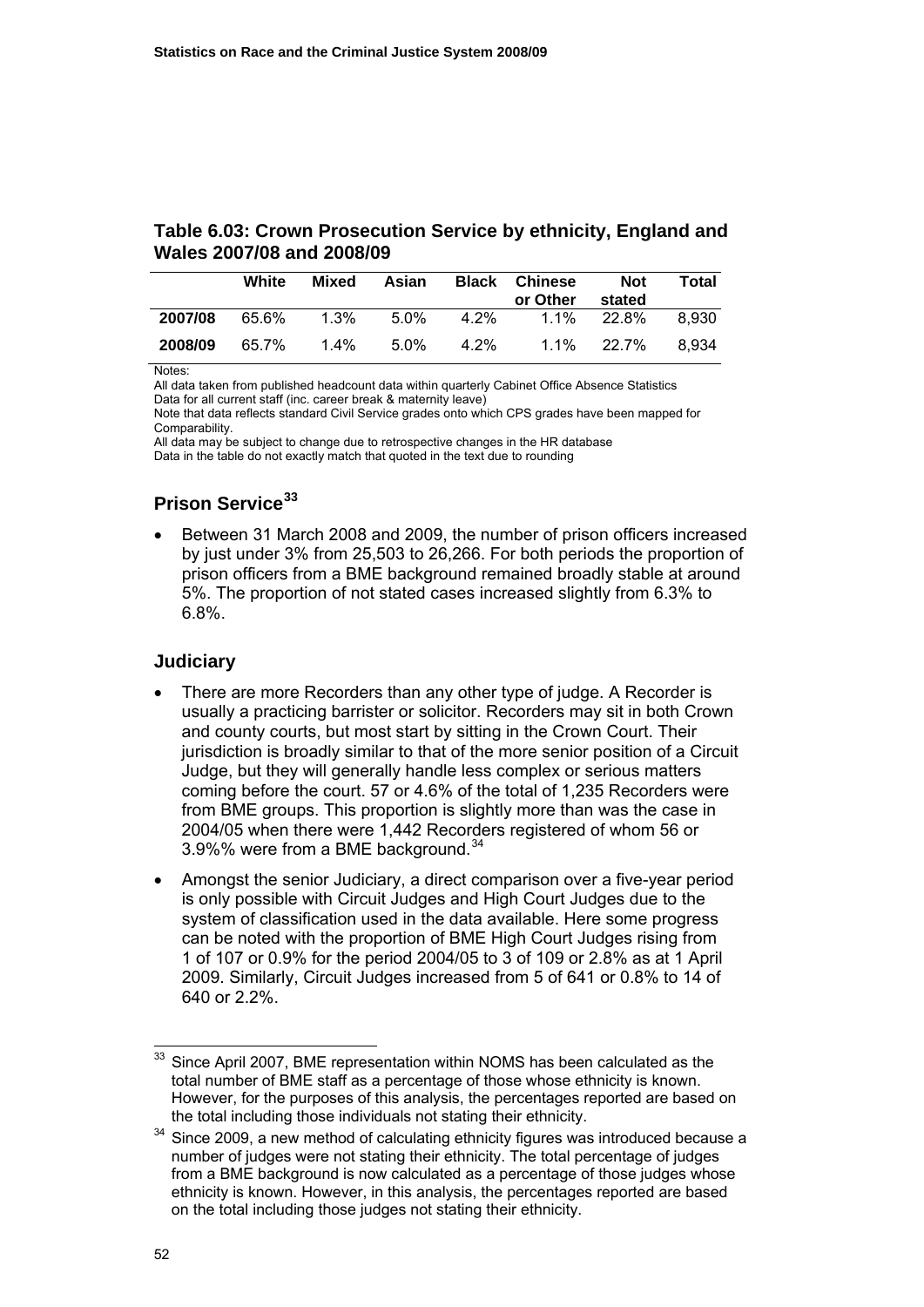### **Magistracy and other criminal justice agencies**

In the spreadsheets accompanying this chapter, tables are provided containing information relating to the Magistracy, barristers and Queen's Counsel, private practice solicitors, Parole Board staff, Victim Support staff, Youth Offending Team (YOT) members, and Serious Fraud Office staff. From the available data describing the ethnicity of staff and volunteers in various criminal justice agencies, two key points have emerged.

- Data completeness varies considerably. For example, whereas for the Magistracy and YOT members all or most staff stated their ethnicity, the Ministry of Justice had 35.6% and Victim Support 28.1% of cases 'not known' or 'not stated'.
- The agencies with the highest proportions of employees from BME backgrounds were the Office of the Public Guardian (32.2%), the Serious Fraud Office (22.4%), and the Tribunals Service (18.9%).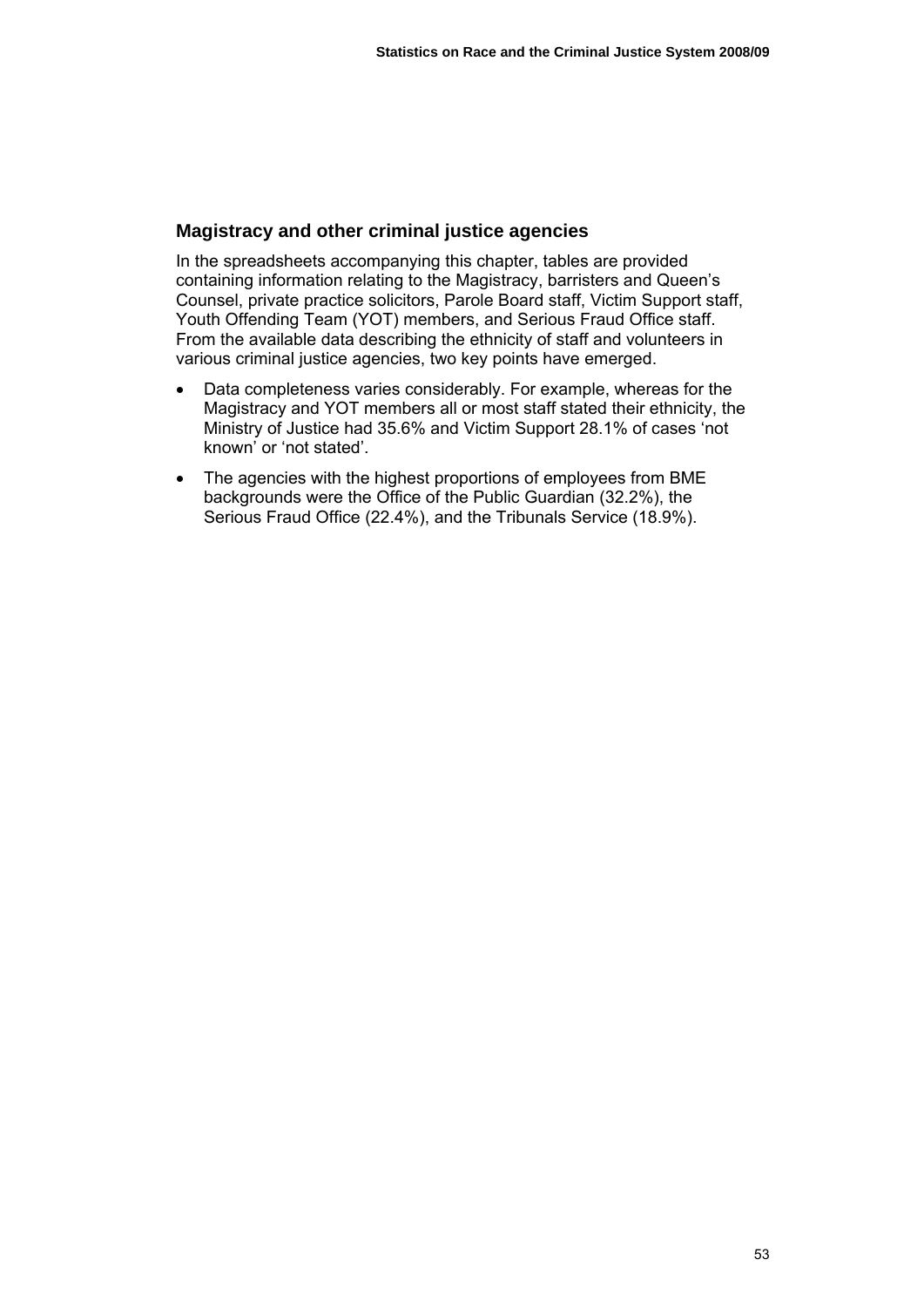# <span id="page-55-0"></span>**Bibliography**

Hales, J., Nevill, C., Pudney, S. and Tipping, S. (2009). *Longitudinal analysis of the Offending, Crime and Justice Survey 2003–06.* Home Office Research Report 19. [http://rds.homeoffice.gov.uk/rds/offending\\_survey.html](http://rds.homeoffice.gov.uk/rds/offending_survey.html) 

Home Office (2006). *Statistics on Race and the Criminal Justice System – 2005: A Home Office publication under section 95 of the Criminal Justice Act 1991.* <http://rds.homeoffice.gov.uk/rds/pdfs06/s95race05.pdf>

Home Office (2009). *Crime in England and Wales: Quarterly Update to June 2009.* Home Office Statistical Bulletin 15/09. <http://rds.homeoffice.gov.uk/rds/pdfs09/hosb1509.pdf>

Jansson, K. (2006). *Black and Minority Ethnic groups' experiences and perceptions of crime, racially motivated crime and the police: findings from the 2004–05 British Crime Survey.* Home Office Online Report 25/06.

Jansson, K., Povey, D and Kaiza, P (2007). *Violent and Sexual Crime.* In S. Nicholas, C. Kershaw, and A. Walker (2007). Crime in England and Wales 2006/07. Home Office Statistical Bulletin 1107.

Kershaw, C., Nicholas, S. and Walker, A. (2008) *Crime in England and Wales 2007/08.* Home Office Statistical Bulletin 07/08. London: Home Office. <http://www.homeoffice.gov.uk/rds/pdfs08/hosb0708.pdf>

MacPherson, W. (1999). *The Stephen Lawrence Inquiry.* Stationery Office.

Mason, T., de Silva, N., Sharma, N., Brown, D. and Harper, G. (2007). *Local Variation in Sentencing in England and Wales.* Ministry of Justice. [http://www.justice.gov.uk/publications/docs/local-variation-sentencing-](http://www.justice.gov.uk/publications/docs/local-variation-sentencing-1207.pdf)[1207.pdf](http://www.justice.gov.uk/publications/docs/local-variation-sentencing-1207.pdf) 

Mulchandani, R. and Sigurdsson, J. (2009), *Police Service Strength England and Wales, 31 March 2009*, Home Office statistical bulletin 13/09, London: Home Office.

Salisbury, H. and Upson, A. (2004). *Ethnicity, victimisation and worry about crime: Findings from the 2001/02 and 2002/03 British Crime Surveys*. Home Office Findings 237. London: Home Office.

Thomas, C. (2010). *Are juries fair?* Ministry of Justice Research Series 1/10. <http://www.justice.gov.uk/publications/are-juries-fair.htm>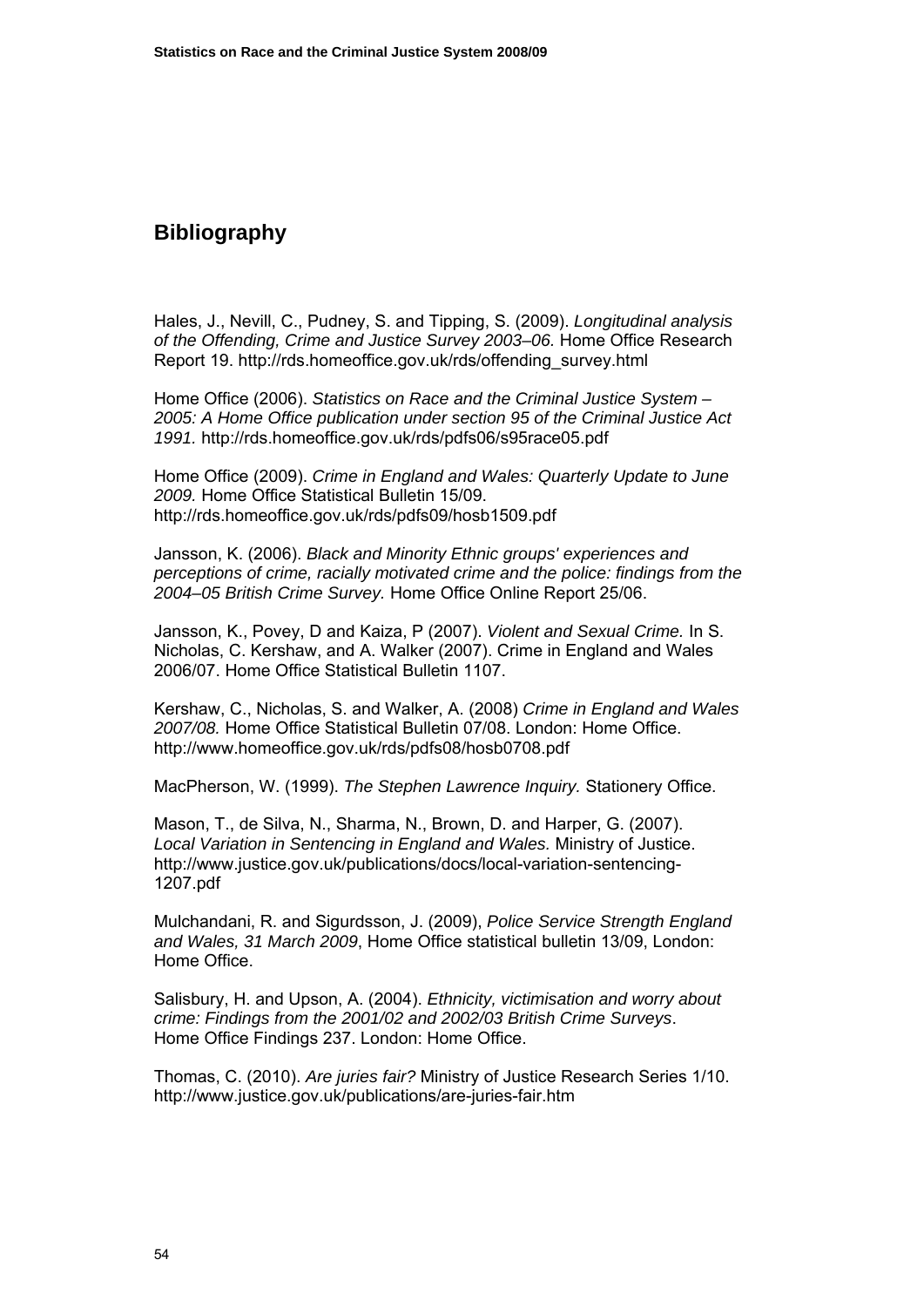# <span id="page-56-0"></span>**Appendix A – Glossary**

# **Absolute discharge**

The court takes no further action against an offender, but the offender's discharge will appear on his or her criminal record.

### **Accused**

The person charged. The person who has allegedly committed the offence.

# **Acquittal**

Discharge of defendant following verdict or direction of not guilty.

### **Act**

Law, as in an Act of Parliament.

### **Arrest**

The power of a police officer to deprive a person of his or her liberty in relation to the investigation and prevention of crime. Police officers have the power to arrest anyone who has committed an offence, is about to commit an offence, or is in the act of committing an offence. They also have the power of Arrest when a person is suspected of involvement with an offence.

# **Burglary**

When a person enters any building as a trespasser and with intent to commit an offence of theft, grievous bodily harm or unlawful damage.

### **Caution**

Simple Caution – non-statutory warning given to adults (aged 18 and over) by the police following admission of guilt, as an alternative to prosecution, which though not a conviction forms part of a person's criminal record.

Conditional Caution – warning under the Criminal Justice Act 2003 (with reparative and/or rehabilitative conditions attached), given by the police after a CPS decision to issue and following admission of guilt, to adults (aged18 and over) as an alternative to prosecution, which though not a conviction forms part of a person's criminal record.

### **Charge**

A formal accusation against a person.

# **Circuit Judge**

A senior judge who sits in the Crown Court.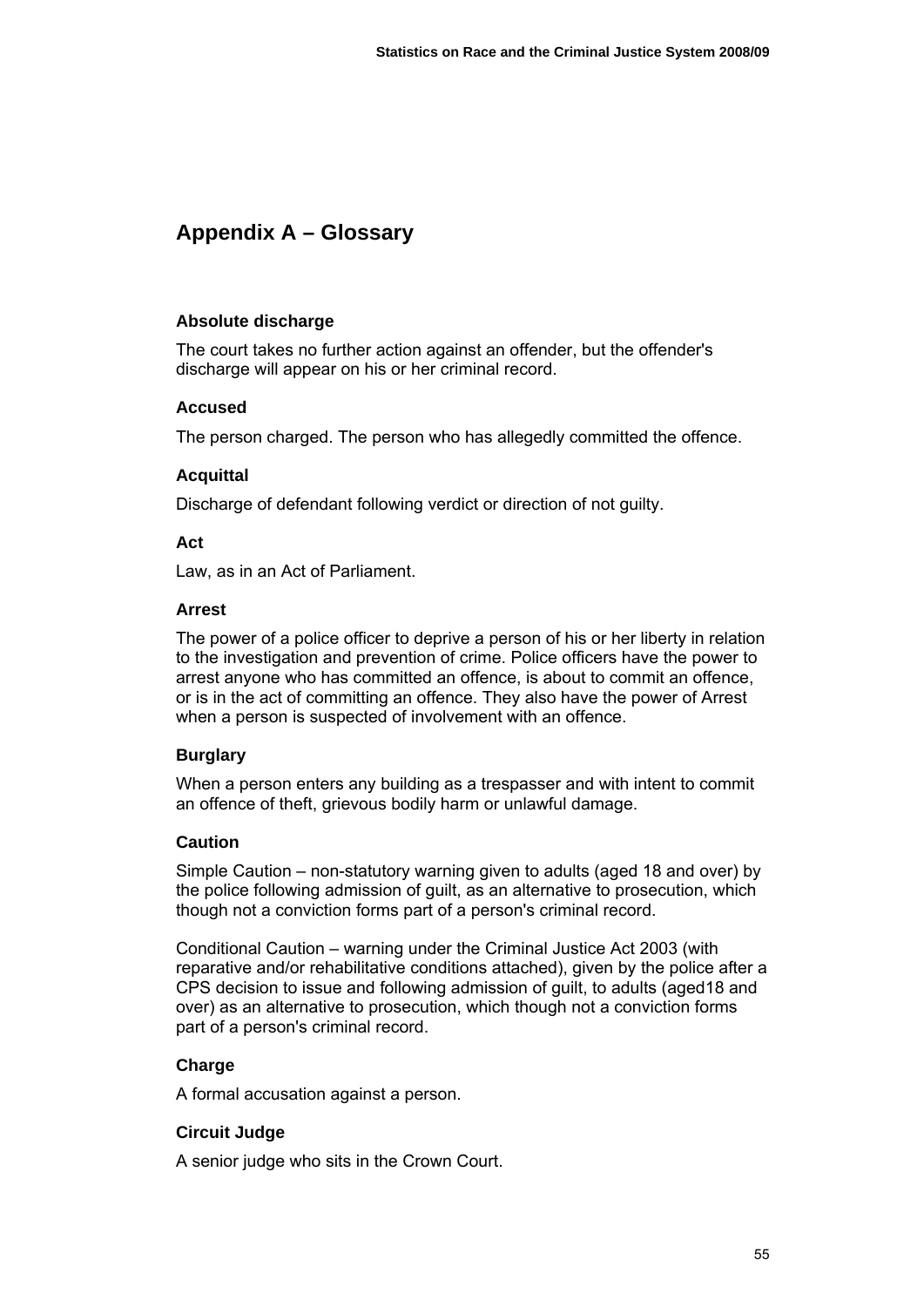#### **Committal**

Committal for Trial: following examination by the Magistrates of a case involving an either way offence the procedure of directing the case to the Crown Court to be dealt with.

Committal for Sentence: where the Magistrates consider that the offence justifies a sentence greater than they are empowered to impose they may commit the defendant to the Crown Court for sentence to be passed by a judge.

Committal order: an order of the Court committing someone to prison.

#### **Conditional Discharge**

A discharge of a convicted defendant without sentence on condition that he/she does not re-offend within a specified period of time.

#### **Conviction**

When an offender has pleaded or been found guilty of an offence in a court he or she is said to have been convicted. The conviction then appears on the offender's criminal record.

#### **Court**

Body with judicial powers.

#### **Court room**

The room in which cases are heard. There may be more than one court room in a court house.

#### **Criminal**

Person who is guilty of a criminal offence.

#### **Crown Court**

The Crown Court deals with all crime committed or sent for trial by Magistrates Courts. Cases for trial are heard before a judge and jury. The Crown Court also acts as an appeal court for cases heard and dealt with by Magistrates.

#### **Crown Prosecution Service (CPS)**

The Crown Prosecution Service decides whether there is enough evidence to take a case to court, and whether it would be in the public interest to do so. After the decision to prosecute has been taken a CPS lawyer or solicitor represents the CPS in court.

#### **Custodial sentences**

Sentences where the offender is detained in a prison, Young Offender Institution or Secure Training Centre.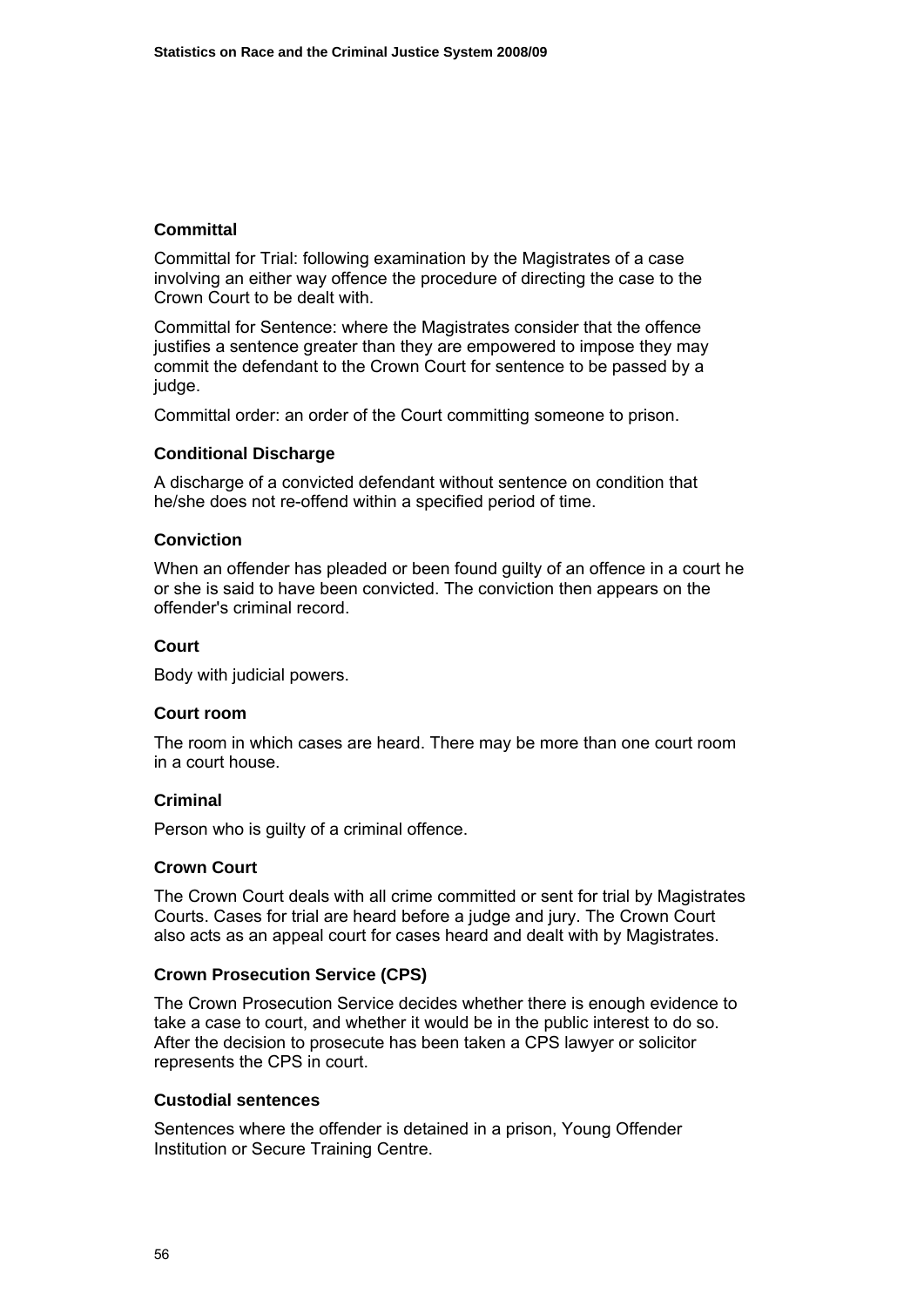# **Defendant**

Person sued, person standing trial or appearing for sentence.

### **Discharge**

(see absolute discharge, conditional discharge) The offender is found guilty of the offence, and the conviction appears on his or her criminal record, but either no further action is taken at all (absolute discharge), or no further action is taken as long as the offender does not offend again in a certain period of time (conditional discharge).

#### **District Judge**

A judge who sits in the magistrates' court. Previously known as a stipendiary magistrate.

#### **Either-way offence**

(see indictable offence, summary offence) An offence for which the accused may be tried by magistrates or by committal to the Crown Court to be tried by jury.

#### **Fine**

A sentence of the court which involves the offender paying money to the court as punishment for his/her crime.

#### **Her Majesty's Courts Service**

Her Majesty's Courts Service administers the civil, family and criminal courts in England and Wales. This covers the Crown, county and magistrates' courts.

#### **Home Office**

The government department responsible for reducing and preventing crime.

#### **Indictable offence**

A more serious criminal offence that can be tried at the Crown Court (indictable only) or at the magistrates' court (either way offences).

### **Judge**

An officer appointed to administer the law and who has the authority to hear and try cases in a court of law.

### **Judicial/Judiciary**

Relating to the administration of justice or to the judgment of a court. A judge or other officer empowered to act as a judge.

#### **Jury**

Body of 12 people sworn to try a case and reach a verdict according to the evidence in a court.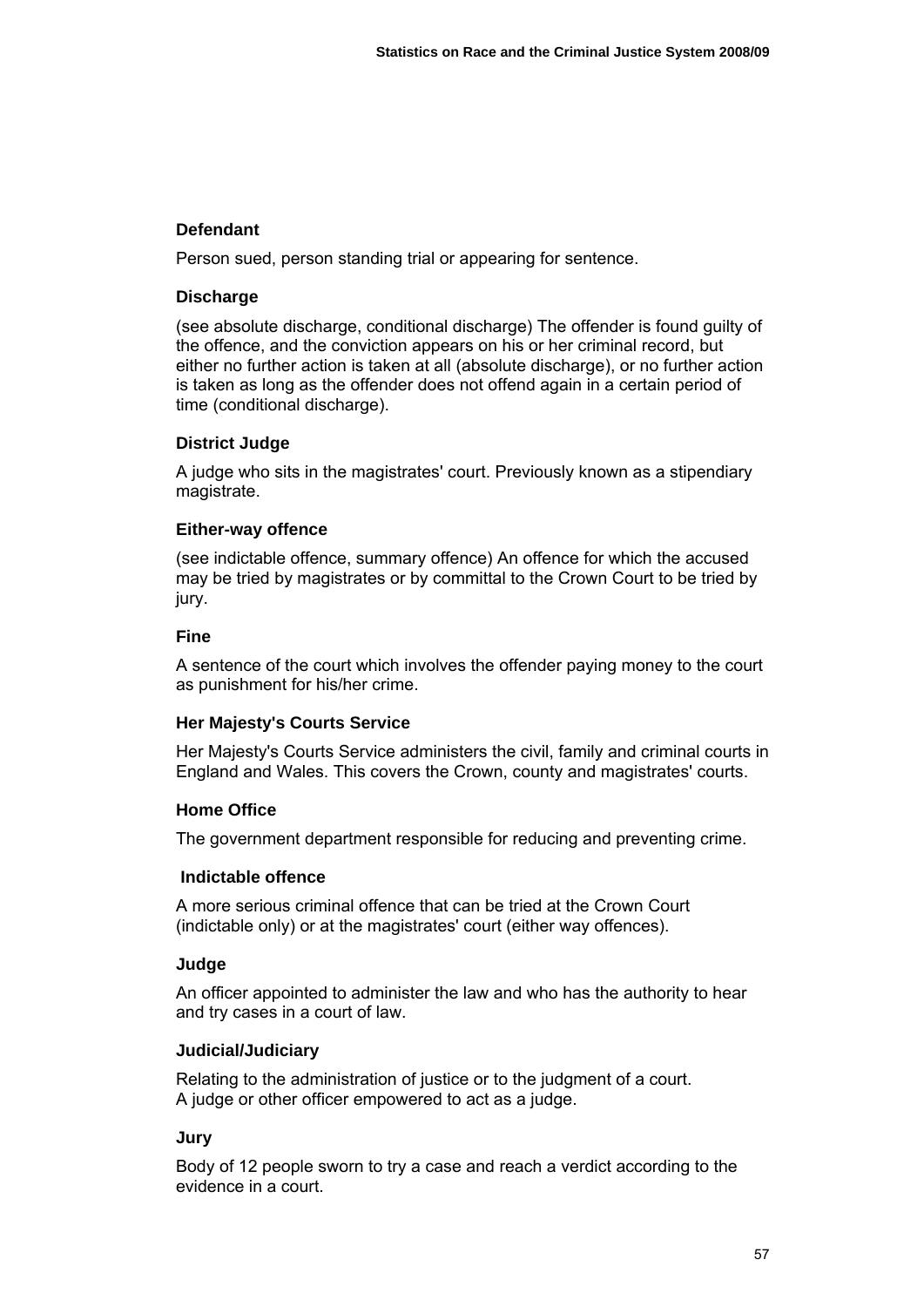### **Law**

The system of roles established by an Act of Parliament, custom or practice.

#### **Magistrate**

Someone who sits as part of a group of three and acts as a judge in the magistrates' court. Magistrates in England and Wales are trained volunteers.

#### **Magistrates' Court**

The magistrates' courts are a key part of the criminal justice system - virtually all criminal cases start in a magistrates' court and over 95% of cases are also completed here. In addition, magistrates' courts deal with many civil cases, mostly family matters plus liquor licensing and betting and gaming work. Cases in the magistrates' courts are usually heard by panels of three magistrates (Justices of the Peace), of which there are around 30 000 in England and Wales.

#### **Metropolitan Police Service (Met)**

The geographical area of jurisdiction of the police covering the London area but excluding the City of London Police.

#### **Multivariate analysis**

Multivariate analysis involves analysis of more than one statistical variable (e.g. age, gender, ethnicity) at a time.

#### **Notifiable offence**

Offence deemed serious enough to be recorded by the Police (also referred to as recorded crime). Includes most indictable and triable-either-way offences.

#### **Offender**

Someone who has been convicted of a crime.

#### **Plea**

A defendant's reply to a charge put to him by a court; i.e. guilty or not guilty.

### **Police Force Area (PFA)**

The geographic area of jurisdiction covered by a particular police force. There are 43 PFAs in England and Wales.

#### **Population figures**

Some of the tables and graphs in this volume use resident population figures for different ethnic groups to calculate the number of police Arrests and Stops per 1,000 population.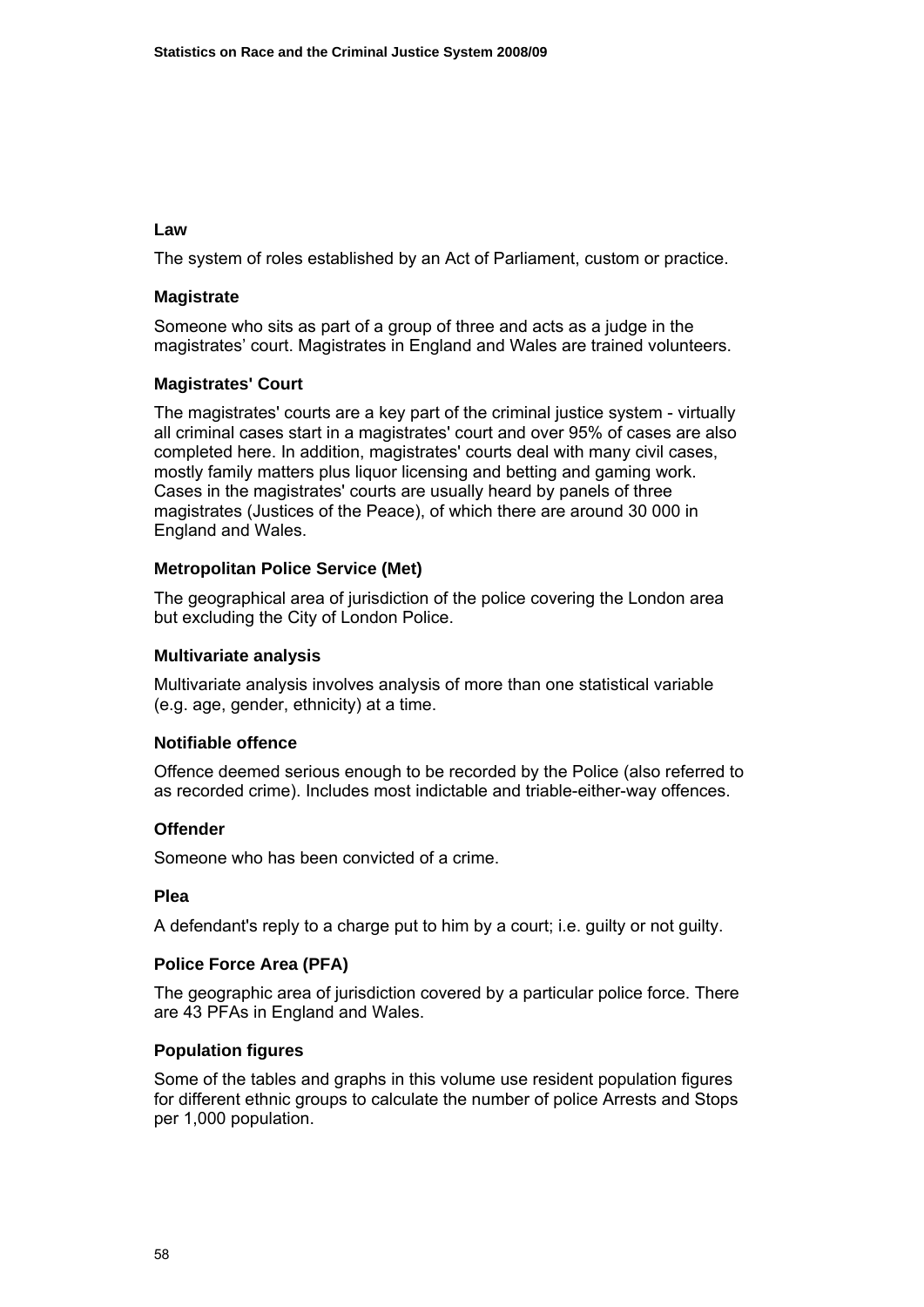# **Probation Service**

The National Probation Service's work with offenders combines continuous assessment and management of risk and dangerousness with the provision of expert supervision programmes designed to reduce re-offending.

### **Prosecution**

The institution or conduct of criminal proceedings against a person.

### **Prosecutor**

Person who prosecutes – usually the Crown Prosecution Service (see prosecution).

#### **Racist incidents**

A racist incident is any incident that is perceived to be racist by the victim or any other person. The scope of racist incidents is wider than that for racially aggravated offences and a religiously aggravated offence may not constitute a racist incident.

### **Racist offences**

Racist offences are recorded by the police according to the ethnic appearance of victim and offence type

### **Recorder**

Members of the legal profession (barristers or solicitors) who are appointed to act in a judicial capacity on a part-time basis. They may progress to become full-time judges.

### **Statistical significance**

In statistics, a result is called statistically significant if it is unlikely to have occurred by chance.

### **Stops and searches**

Statutory powers exist under section 1 of the Police and Criminal Evidence Act (PACE), for a police officer to search a person or vehicle without first making an arrest. Other police powers not under PACE include Stops and Searches in anticipation of violence (under section 60 of Criminal Justice and Public Order Act 1994) and searches of pedestrians, vehicles and occupants (under sections 44(1) and 44(2) of the Terrorism Act 2000). Searches for drugs are still permitted by the Misuse of Drugs Act 1971 and those for firearms under the Firearms Act 1968. The police can also require people in a public place to Stop and Account for themselves i.e. their actions, behaviour, or presence in an area or possession of particular items.

### **Summary offence (see indictable, either way offence)**

A criminal offence which can only be tried by a Magistrates' Court.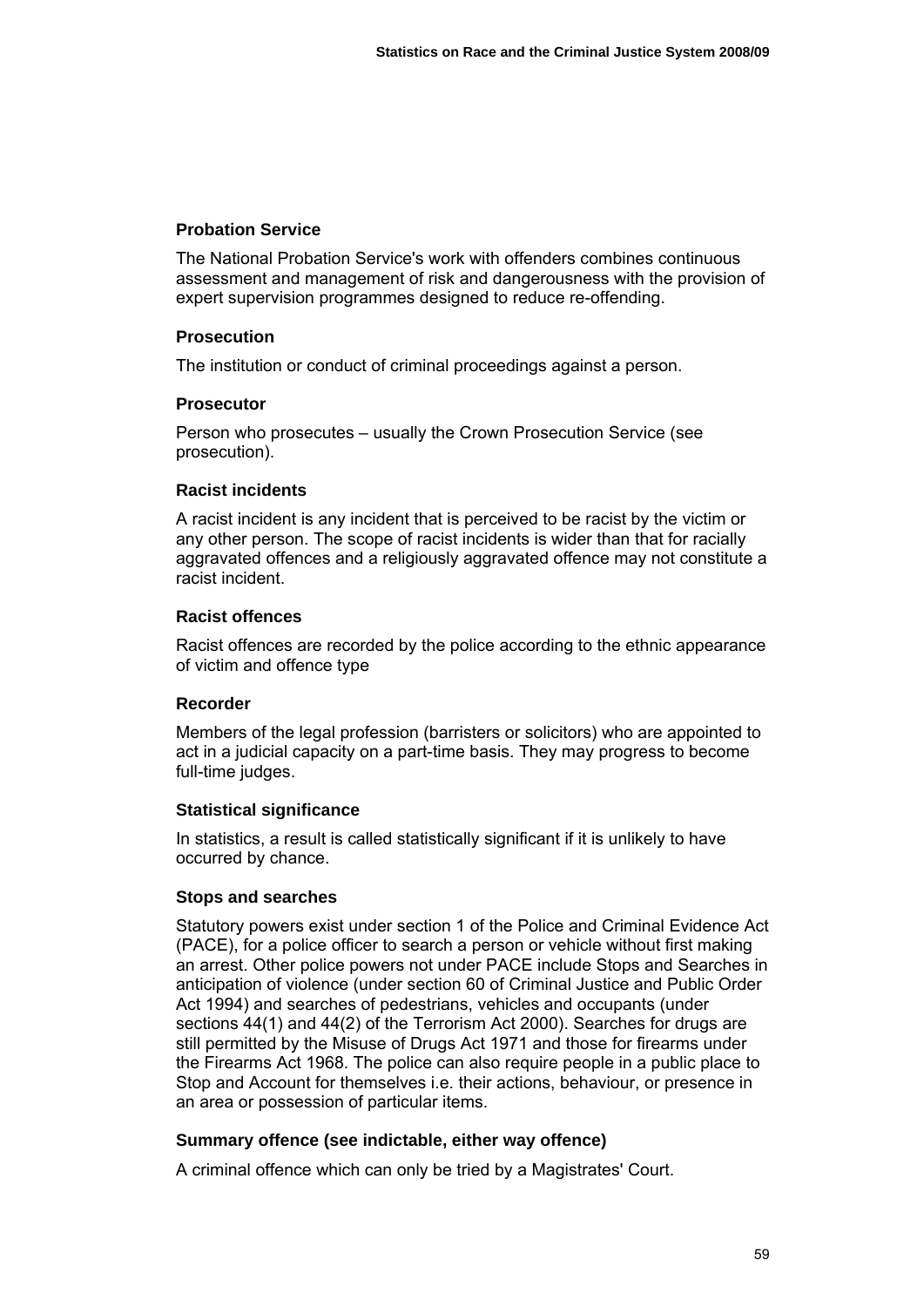#### **Suspended sentence**

A custodial sentence which will not take effect unless there is a subsequent offence within a specified period.

#### **Suspect**

A person being investigated in relation to a particular offence or offences.

#### **Triable either way**

These offences may be heard either at Magistrates' Court or Crown Court.

#### **Violence against the person**

Includes serious violence offences where the injury inflicted or intended is life threatening, and offences resulting in death, regardless of intent. The offence group also includes offences involving less serious injury. It also includes certain offences that involve no physical injury and some involving serious intent.

#### **Witness**

A person who gives evidence in Court.

### **Young Offender Institution**

A prison for young people between the ages of 15 (16 for girls) and 21. Young offenders have to be kept separately from adults, and juveniles (those aged under 18) separate from 18 to 21 year-olds.

### **Youth Offending Team (YOT)**

A Youth Offending Team is made up of local representatives from the police, Probation Service, social services, health, education, drugs and alcohol misuse and housing officers. The YOT identifies the needs of each young offender. It identifies the specific problems that make the young person offend as well as measuring the risk they pose to others. This enables the YOT to identify suitable programmes to address the needs of the young person with the intention of preventing further offending.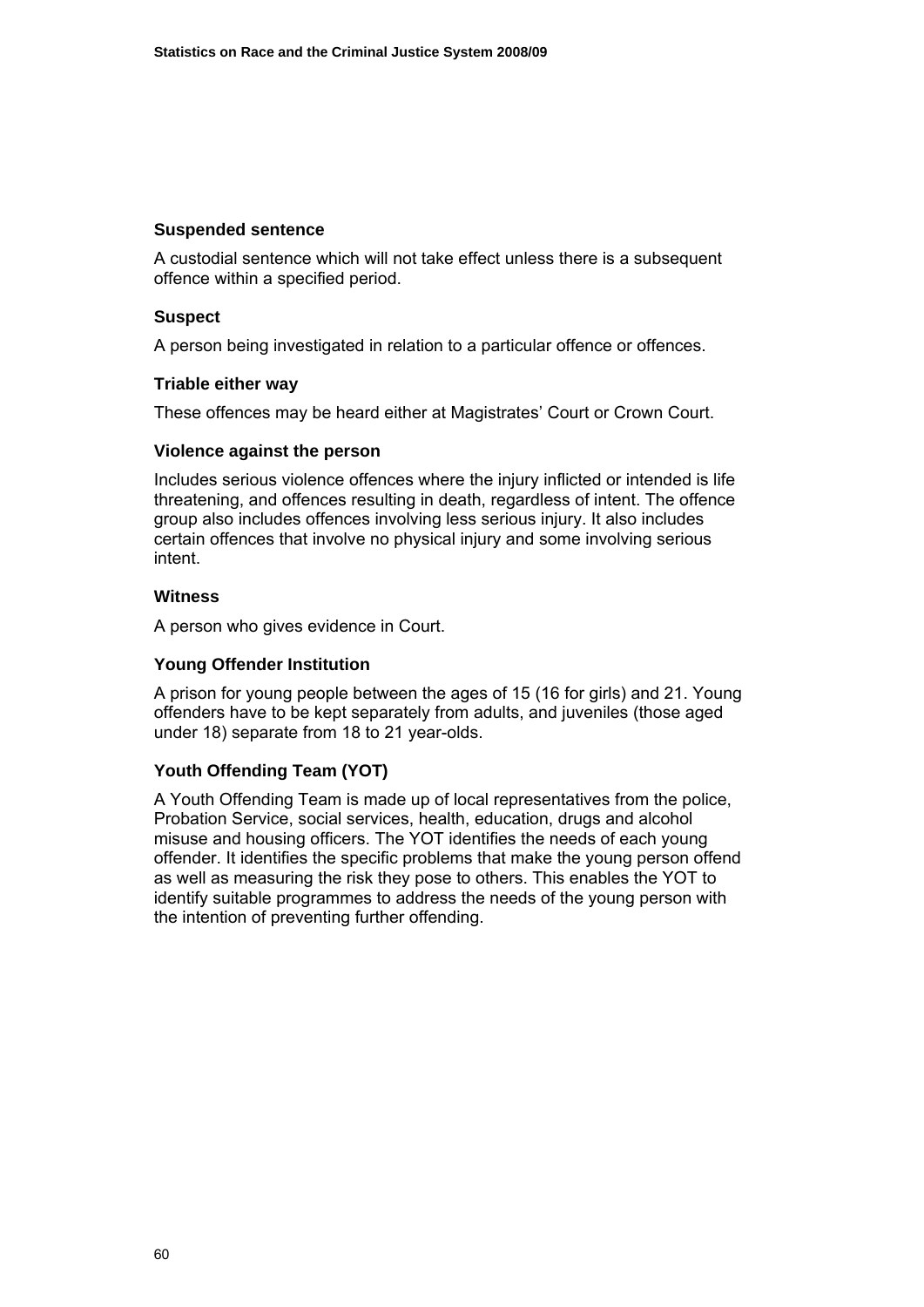# <span id="page-62-0"></span>**Appendix B – Classifications of ethnicity**

The two tables below give details of the different ways in which information on ethnicity is categorised by criminal justice agencies in England and Wales.

The first table present categories used by the police when they visually identify someone as belonging to an ethnic group, e.g. at the time of a Stop and Search or an Arrest. The second table give the categories used by the 2001 census when individuals identify themselves as belonging to a particular ethnic group. It should be noted that the two tables are not measuring the same dimension of ethnicity as columns 3 and 4.

The rows show how the categories in the different classifications of ethnicity correspond with each other. There is not necessarily a direct match in all cases.

The characters in brackets after the categories denote the codes used by practitioners within the Criminal Justice System, and are given to facilitate their understanding of how the categories are used. The code IC stands for 'Identity Code'.

The writing in italics under 'Census 16-point classification' indicates how the categories in this column correspond to the categories in the first column ('4+1' classification).

In the 5+1 and 16+1 classifications '+1' refers to Not Stated. In the 4+1 classification '+1' refers to Unknown.

| <b>Census 4-point</b><br>classification | <b>Phoenix Classification</b>                |
|-----------------------------------------|----------------------------------------------|
| White                                   | White – North European (IC1)                 |
|                                         | White - South European (IC2)                 |
| <b>Black</b>                            | Black (IC3)                                  |
| Asian                                   | Asian (IC4)                                  |
| Other                                   | Chinese, Japanese, or South East Asian (IC5) |
|                                         | Middle Eastern (IC6)                         |
| Unknown                                 | Unknown (IC0)                                |

### **Visual appearance**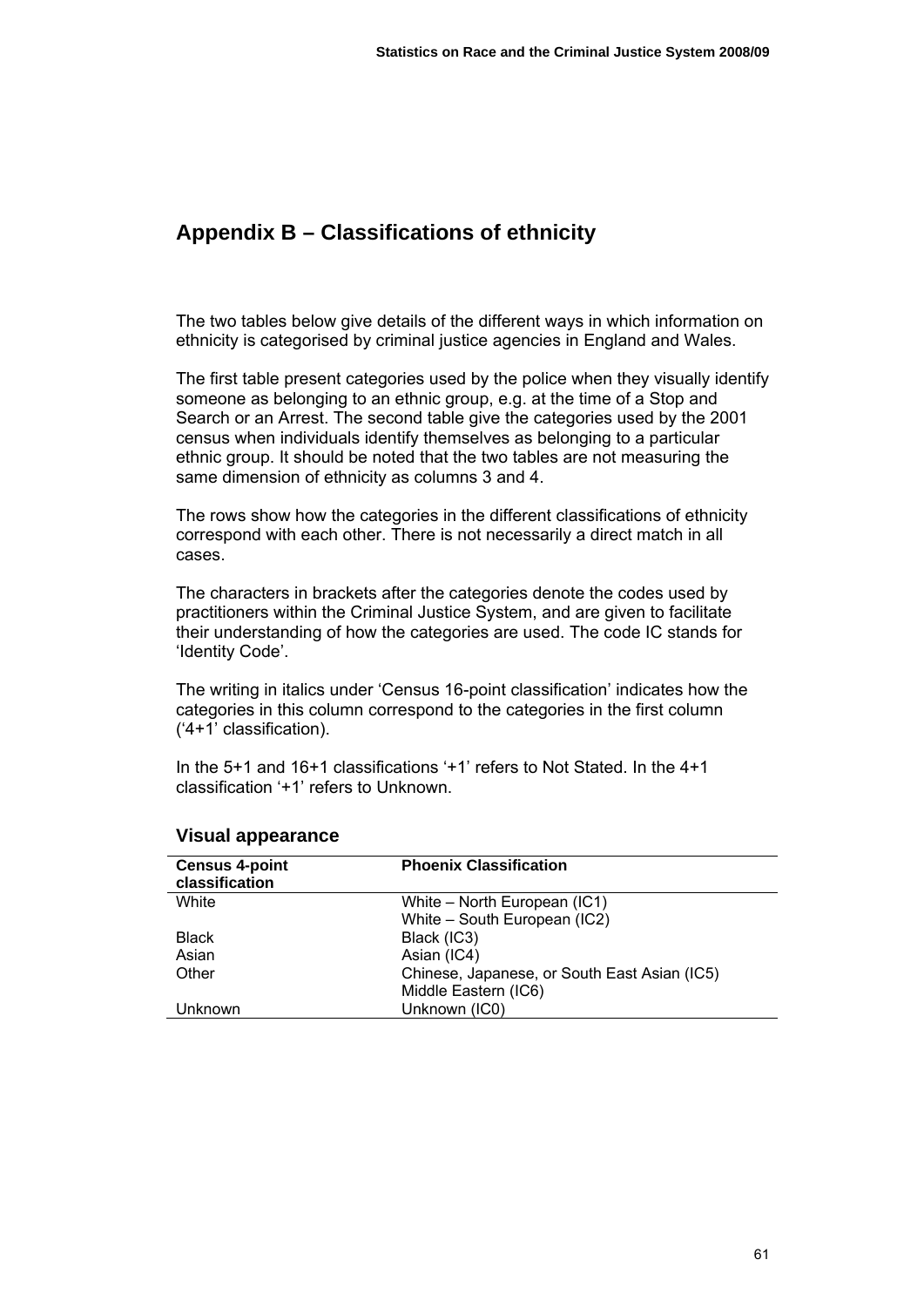# **Self-classification**

| <b>Census 5-point</b> | <b>Census 16-point classification</b>                |
|-----------------------|------------------------------------------------------|
| classification        |                                                      |
| White                 | White – British                                      |
|                       | White – Irish                                        |
|                       | White – Other                                        |
| <b>Black</b>          | Black – African                                      |
|                       | Black – Caribbean                                    |
|                       | Black – Other                                        |
| Asian                 | Asian - Bangladeshi                                  |
|                       | Asian – Indian                                       |
|                       | Asian – Pakistani                                    |
|                       | Asian – Other                                        |
| Mixed                 | White and Black African (Goes to Black on 4+1)       |
|                       | White and Black Caribbean (Goes to Black on 4+1)     |
|                       | White and Asian (Goes to Asian on $4+1$ )            |
|                       | Any other mixed background (Goes to Other on $4+1$ ) |
| Chinese or Other      | Chinese                                              |
|                       | Other                                                |
| <b>Not Stated</b>     | <b>Not Stated</b>                                    |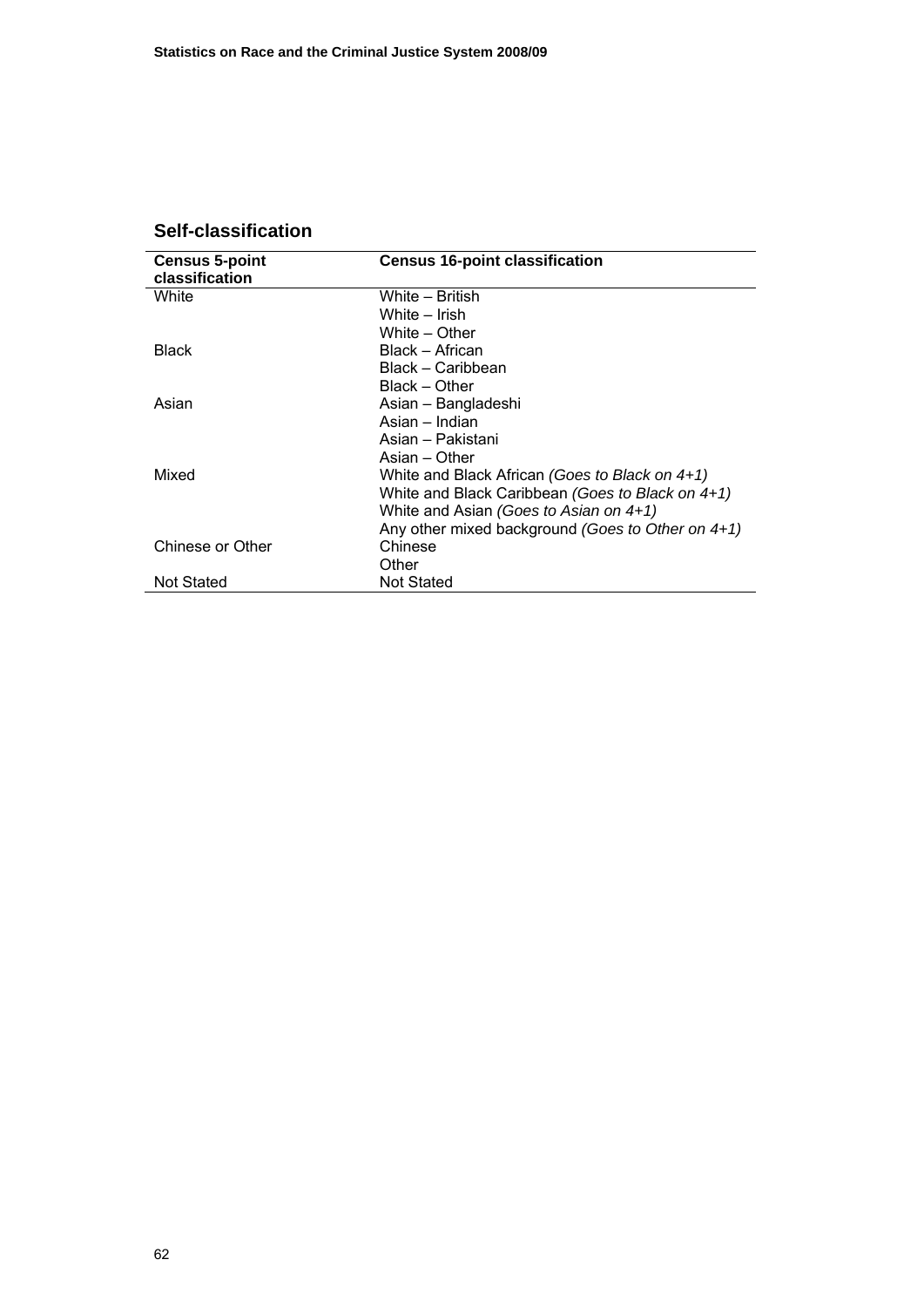# <span id="page-64-0"></span>**Contact points for further information**

Current and previous editions of this publication are available for download at <http://www.justice.gov.uk/publications/raceandcjs.htm>

Press enquiries should be directed to the Ministry of Justice press office: Tel: 020 3334 3536, Email: [pressofficenewsdesk@justice.gsi.gov.uk](mailto:pressofficenewsdesk@justice.gsi.gov.uk) 

Other enquiries about these statistics should be directed to: Dr Louise Moore, Analytical Services, Ministry of Justice, 7th Floor, 102 Petty France London SW1H 9AJ, Tel: 020 3334 4964

We welcome the views of users on the format, content and timing of reports. These views and other general enquiries about the statistical work of the Ministry of Justice can be emailed to: [statistics.enquiries@justice.gsi.gov.uk](mailto:statistics.enquiries@justice.gsi.gov.uk) 

Other National Statistics publications, and general information about the official statistics system of the UK, are available from [www.statistics.gov.uk](http://www.statistics.gov.uk/)